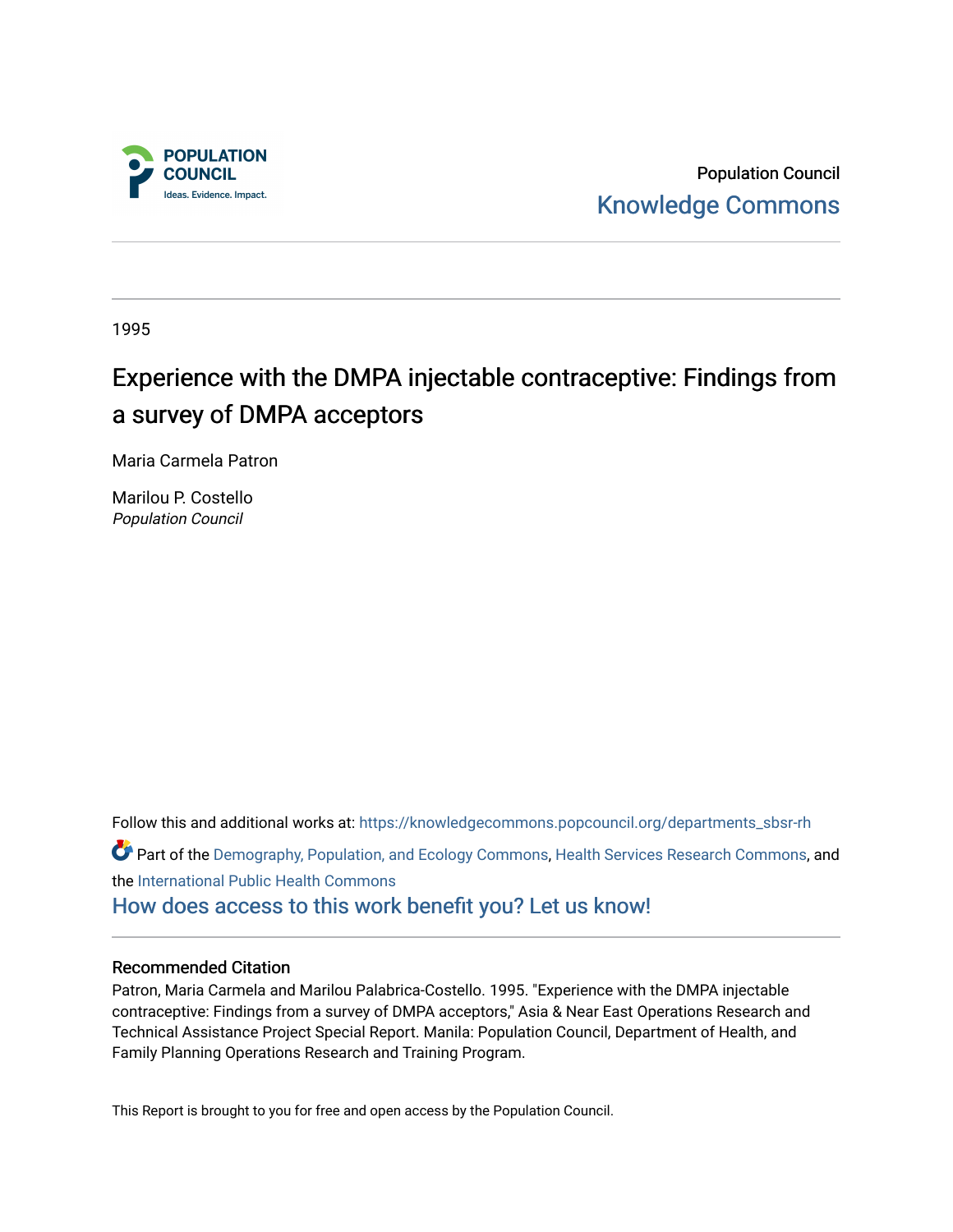# **EXPERIENCE WITH THE DMPA INJECTABLE CONTRACEPTIVE:**

**Findings from a Survey of DMPA Acceptors** 

# **PHILIPPINES**

 **Maria Carmela Patron Marilou Palabrica-Costello**

**Final Report**

**USAID Contract No. DPE-3030-Q-00-0023-00 Strategies for Improving Family Planning Service Delivery**

# **FAMILY PLANNING OPERATIONS RESEARCH AND TRAINING PROGRAM (FPORTP)**

**The Population Council, Manila in collaboration with the Department of Health**

# **ASIA & NEAR EAST OPERATIONS RESEARCH AND TECHNICAL ASSISTANCE PROJECT**

**August 1995**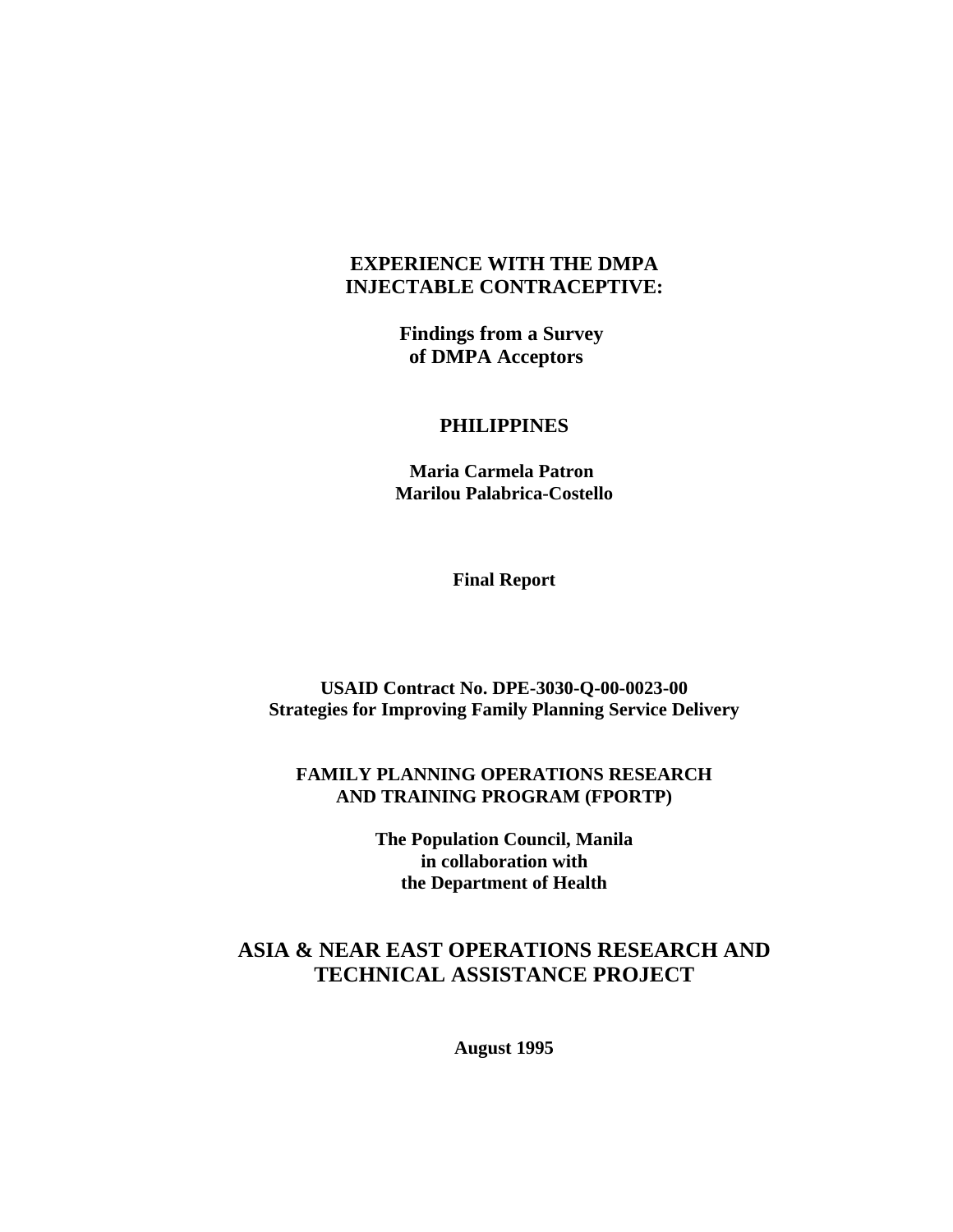# **ACKNOWLEDGEMENT**

This study was made possible with support from the Population Council's Asia and Near East Operations Research and Technical Assistance (ANE OR/TA) Project. The ANE OR/TA Project is funded by the U.S. Agency for International Development, Office of Population, Health and Nutrition, under Contract No. DPE-3030-Q-00-0023-00, Strategies for Improving Family Planning Service Delivery.

The authors wish to acknowledge, with sincere thanks and gratitude, the following individuals and institutions for their valuable contribution to this study:

- 1) the Department of Health, Office of Special Concerns under the leadership of Dr. Carmencita Reodica:
- 2) the Department of Health, Family Planning Service division, under the leadership of Dr. Rebecca Infantado;

3) the regional, provincial and city health and population officers, family planning coordinators and staff of Baguio City, Quezon City, Laguna, Pangasinan, Cebu, Davao del Sur, Davao City, Surigao del Sur and South Cotabato;

- 4) the DMPA service providers of the sampled health facilities;
- 5) the research staff of the Research Institute for Mindanao Culture (RIMCU) of Xavier University, under the supervision of Prof. Lita Sealza; the Social Development Research Center (SDRC) of De La Salle University under the supervision of Dr. Trinidad Osteria; and the Social Research Office (SRO) of Ateneo de Davao University under the supervision of Prof. Marlina Lacuesta, who were responsible for data collection and data processing;
- 6) the staff of the Family Planning Operations Research and Training Program (FPORTP) of the Population Council, Manila; and
- 7) the 899 women from Baguio City, Quezon City, Pangasinan, Laguna, Cebu, Davao del Sur, Davao City, Surigao del Sur and South Cotabato who so generously gave their time to participate in the survey.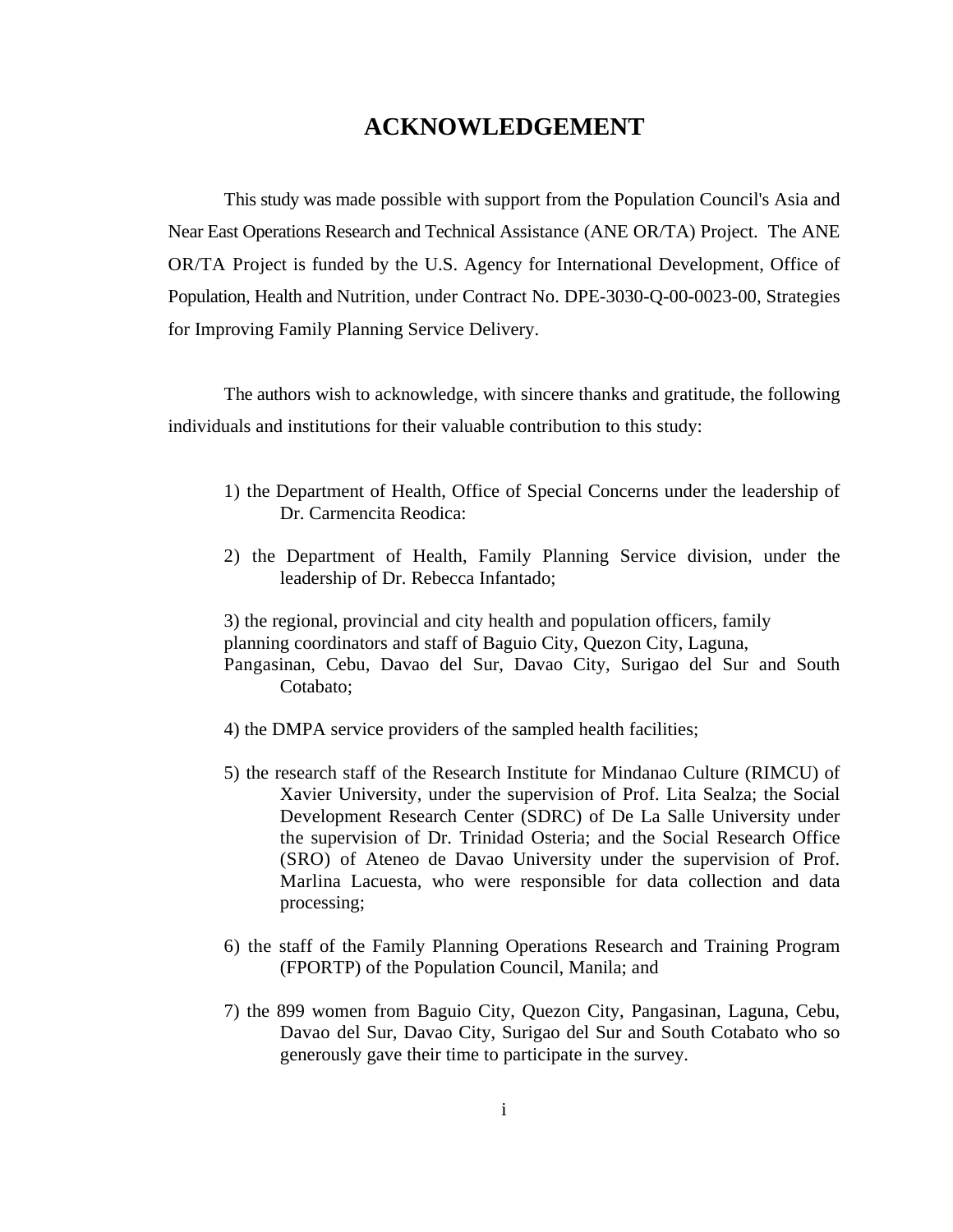# **TABLE OF CONTENTS**

| <b>ACKNOWLEDGEMENT</b>                                                                                                                                                                                                      |     |                              | $\mathbf{1}$     |
|-----------------------------------------------------------------------------------------------------------------------------------------------------------------------------------------------------------------------------|-----|------------------------------|------------------|
| LIST OF FIGURES AND TABLES<br><b>INTRODUCTION</b><br>The DMPA Reintroduction Program: Background Information<br>The DMPA Monitoring and Follow-up Studies                                                                   | iii | $\mathbf{1}$<br>$\mathbf{1}$ | $\mathbf{1}$     |
| <b>OBJECTIVES OF THE SURVEY</b>                                                                                                                                                                                             |     |                              | $\overline{4}$   |
| METHODOLOGY                                                                                                                                                                                                                 |     |                              | 5                |
| Sample Size and Sampling Procedure                                                                                                                                                                                          |     |                              | 5                |
| <b>Survey Instrument</b><br>Data Collection                                                                                                                                                                                 |     | 7                            | 7                |
| Data Processing and Analysis<br><b>RESULTS OF THE STUDY</b><br>Profile of DMPA Acceptors                                                                                                                                    | 9   | 8                            | 9                |
| Profile of Respondents' Husbands                                                                                                                                                                                            |     | $\mathbf{1}$                 | $\boldsymbol{0}$ |
| <b>Marital History</b><br><b>Reproductive History</b><br>DMPA Acceptors who are Currently Pregnant<br><b>Future Plans about Pregnancy</b><br><b>Contraceptive History</b><br>Information Obtained and Source of Information | 13  | 12<br>14<br>16<br>18         |                  |
| about DMPA<br>Information Obtained regarding Other FP Methods<br>Decision to Use DMPA<br>Use of DMPA<br>Experiences with DMPA Use                                                                                           | 25  | 23<br>27<br>30<br>31         |                  |
| Respondents' Management of Side Effects<br>Satisfaction with DMPA<br><b>Accessibility of DMPA Services</b><br><b>Quality of DMPA Services</b><br>1. Availability of DMPA supplies                                           |     | 32<br>34<br>35<br>35<br>35   |                  |
| 2. Availability of DMPA reminder cards                                                                                                                                                                                      |     | 36                           |                  |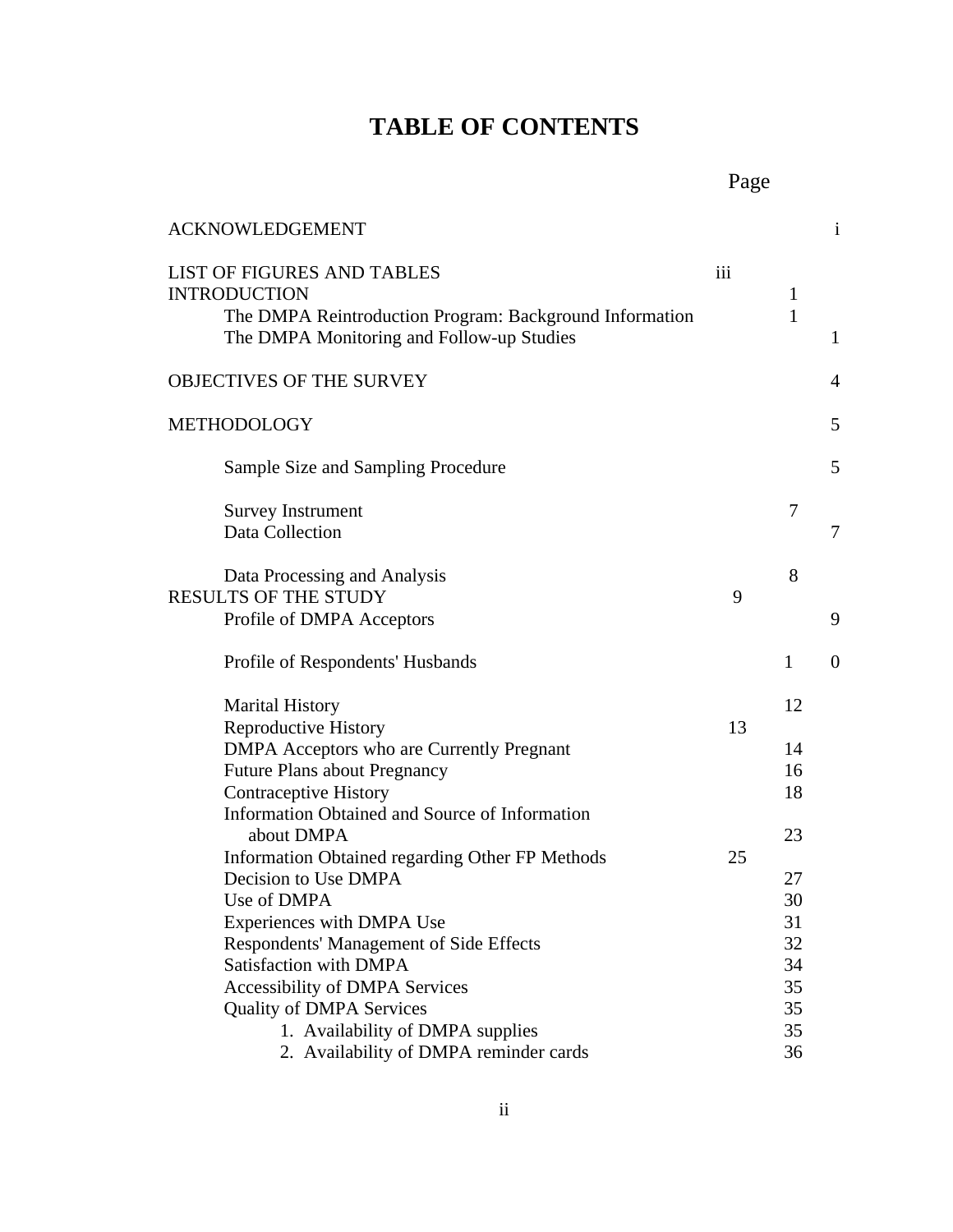| 3. Counselling on DMPA's side effects  | 36  |
|----------------------------------------|-----|
| 4. Screening and Patient Assessment    | 37  |
| 5. "Post-injection" Services           | -39 |
| <b>Current Users and Discontinuers</b> | -39 |

# **TABLE OF CONTENTS (Continued)**

|                                             | Page |
|---------------------------------------------|------|
| Husband-Wife Communication                  | 41   |
| 1. On Desired Family Size and Use of Family | 41   |
| <b>Planning Methods</b>                     |      |
| a. Before marriage                          | 41   |
| b. After marriage                           | 42   |
| 2. On Using DMPA                            | 44   |
| Peer and Family Opinions about DMPA Use     | 45   |
| PROGRAM IMPLICATIONS                        | 47   |
| <b>REFERENCES</b>                           |      |

APPENDICES Appendix A: Sample DMPA Reminder Card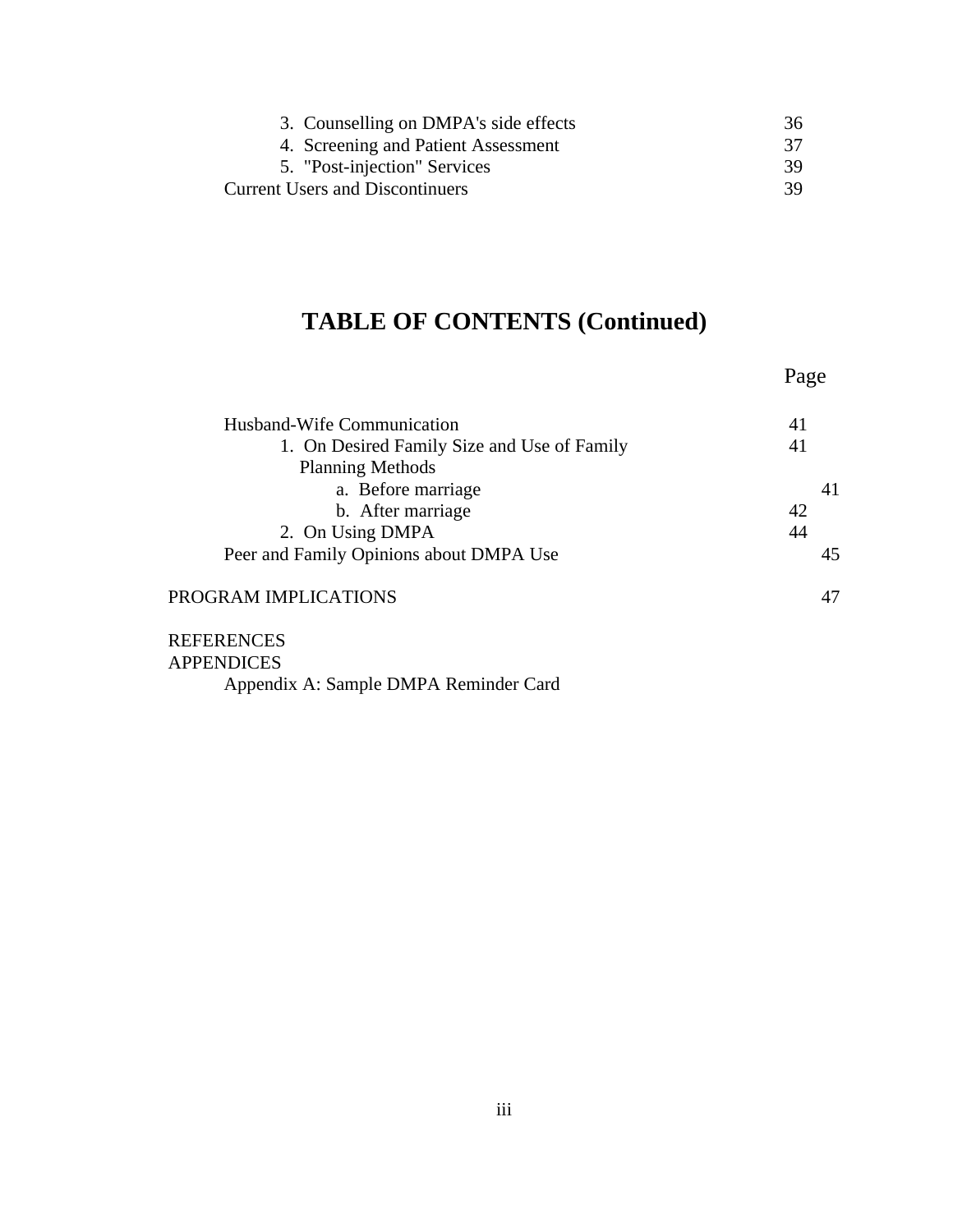# **LIST OF FIGURES AND TABLES**

# **Title Page**

| <i>Figure 1.</i> LGUs Involved in Phase I of the DMPA Reintroduction Program |                | 3                |
|------------------------------------------------------------------------------|----------------|------------------|
| Table A. Distribution of Sample Facilities and Respondents per LGU           | 6              |                  |
| Table 1. Profile of Respondents and their Husbands                           | $\mathbf{1}$   | $\mathbf{1}$     |
| Table 2. Marital History                                                     | 12             |                  |
| Table 3. Reproductive History                                                |                |                  |
| 14                                                                           |                |                  |
| Table 4. Profile of Currently Pregnant Women                                 | 15             |                  |
| Table 5. Comparison of Pregnant and "Non-Pregnant" Women<br>16               |                |                  |
| Table 6. Future Plans about Pregnancy: Comparison between Respondents        |                |                  |
| and their Husbands                                                           | 17             |                  |
| Table 7. Contraceptive History                                               | 18             |                  |
| Table 7a. Contraceptive Use prior to DMPA Injection                          | 19             |                  |
| Table 8. Reasons for Discontinuing FP Method Used                            |                |                  |
| Prior to First DMPA Injection                                                | $\overline{2}$ | $\boldsymbol{0}$ |
| Table 9. Method-specific Reasons for Discontinuing FP Method                 |                |                  |
| Used prior to DMPA<br>21                                                     |                |                  |
| Table 10. Profile of DMPA Acceptors who are First-Time FP Users              |                |                  |
| versus Method Shifters                                                       | 23             |                  |
| Table 11. Source of Information about DMPA                                   | 24             |                  |
| Table 12. Women's Knowledge about DMPA                                       | 24             |                  |
| Table 13. Knowledge about Other FP Methods                                   | 25             |                  |
| Table 13a. IEC Materials on FP Methods                                       | 26             |                  |
| Table 13b. Information on DMPA Compared to Other FP Methods                  | $\overline{2}$ | 7                |
|                                                                              |                |                  |
| <i>Table 14.</i> Decision to Use DMPA                                        | 28             |                  |
| Table 15. Comparison of "Spacers" and "Stoppers"<br>29                       |                |                  |
| Table 16. Actual Use of DMPA                                                 | 31             |                  |
| Table 17. Side Effects Experienced with DMPA Use                             | 32             |                  |
| Table 18. Management of Side Effects                                         | 33             |                  |
| Table 19. Satisfaction with DMPA<br>34                                       |                |                  |
| Table 20. Side Effects which Women were Told to Expect                       |                |                  |
| from DMPA Use                                                                | 36             |                  |
| Table 21. Questions asked of Respondents during Screening and                |                |                  |
| <b>Client Assessment</b>                                                     | 38             |                  |
| Table 22. Current Users and Discontinuers/Drop-outs                          | 40             |                  |
| Table 23. Reasons for Stopping DMPA Use                                      | 41             |                  |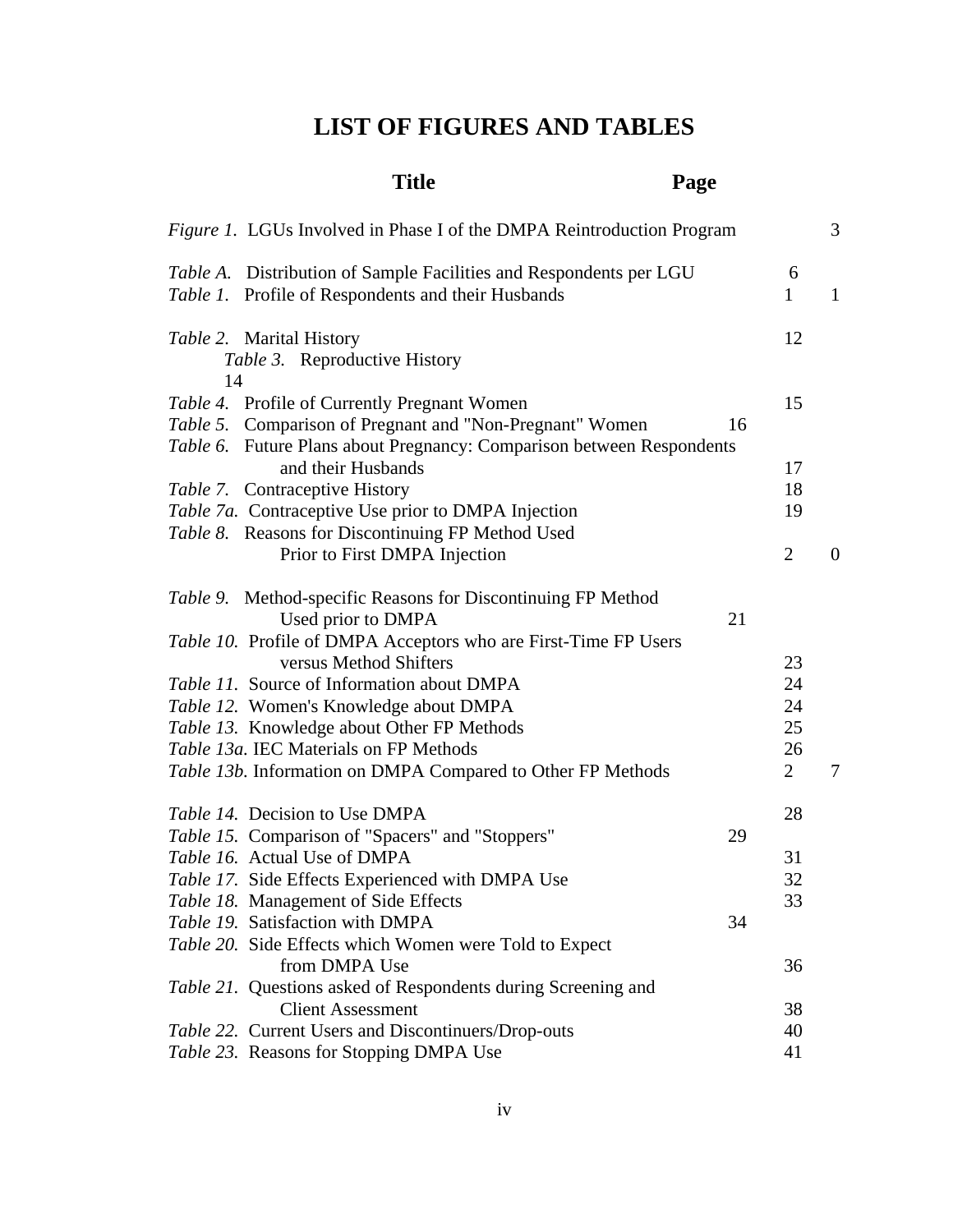| <b>INJECTABLE CONTRACEPTIVE:</b>                                   |    |                |               |
|--------------------------------------------------------------------|----|----------------|---------------|
| <b>EXPERIENCE WITH THE DMPA</b>                                    |    |                |               |
| <i>Table 26.</i> Relatives who Know about Respondent's Use of DMPA | 46 |                |               |
| Table 25. Husband-Wife Communication on DMPA                       |    | 45             |               |
| <i>Table 24a.</i> Topics of Most Recent Discussion about FP        |    | 44             |               |
| Family Planning Practice: Before and After Marriage                |    | $\overline{4}$ | $\mathcal{R}$ |
| Table 24. Husband-Wife Communication Over Family Size and          |    |                |               |

**Findings from a Survey of DMPA Acceptors** 

# **INTRODUCTION**

This report presents the results of a survey of 899 DMPA acceptors who availed of injectable contraceptive services from public health facilities under the Philippine Department of Health's (DOH) DMPA Reintroduction Program. The survey is part of the DMPA Monitoring and Follow-up Studies which was sponsored by the Population Council Manila office in response to a request by the DOH to provide operations research support to the program.

Depot-medroxyprogesterone acetate (DMPA), commonly known as Depo-Provera, is a three-month injectable contraceptive. It was recently officially endorsed as a family planning program method by the DOH, following its approval by the Philippine Bureau of Food and Drugs (BFAD) in November 1993.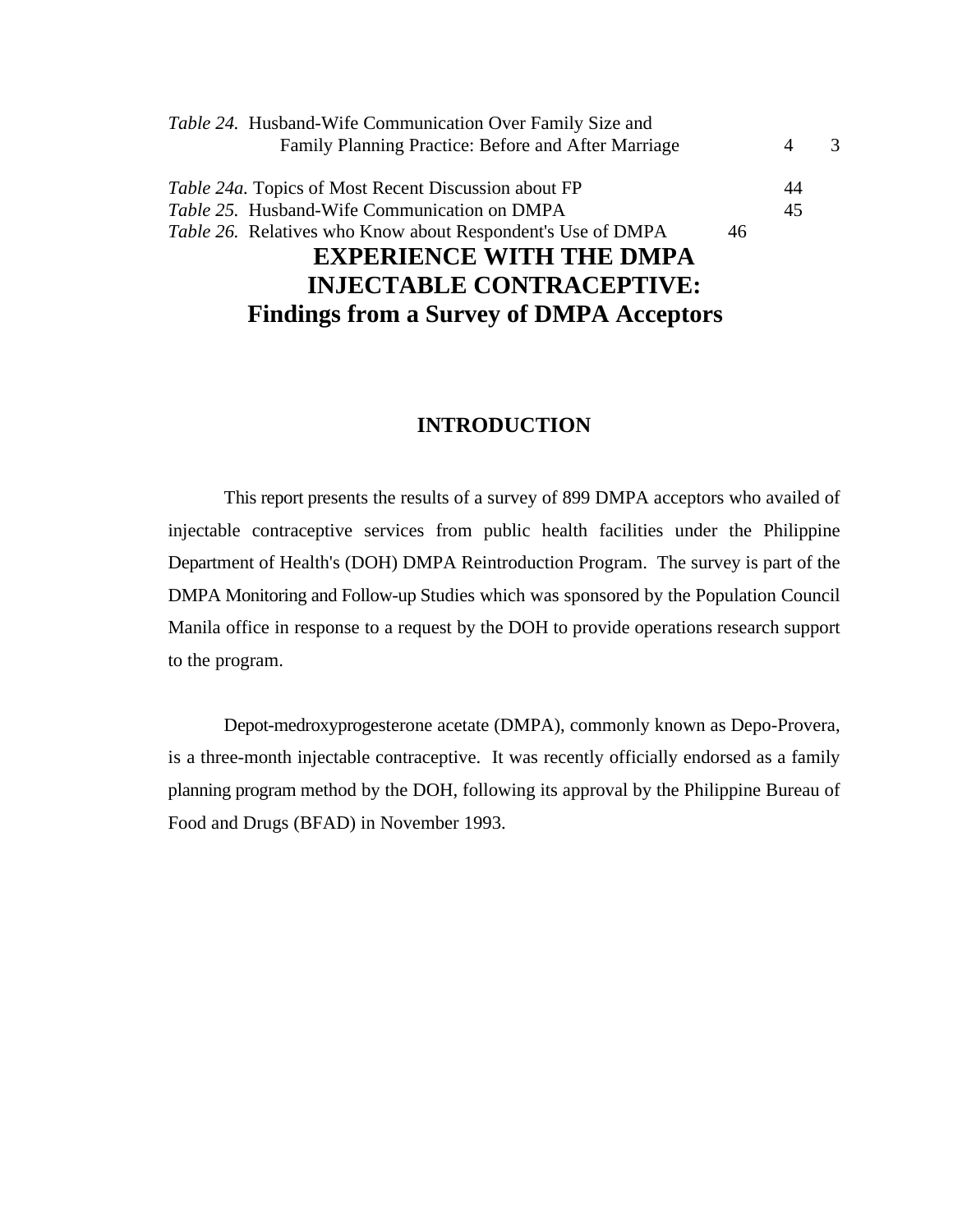#### **The DMPA Reintroduction Program: Background Information**

DMPA as a program method was launched by the DOH in April 1994 in six provinces and four chartered cities spread over seven administrative regions throughout the Philippines (see Figure 1). The program aims to reintroduce DMPA into the Philippine Family Planning Program (PFPP) through the training of local-level midwives, nurses and doctors as DMPA service providers, and by the provision of free DMPA services in selected public health facilities nationwide. It is being implemented in three phases between 1994- 1995.

**Baguio City**

**Quezon City**

**Pangasinan Laguna Cebu Iloilo City** 

**Surigao del Sur**

**South Cotabato Davao City Davao del Sur**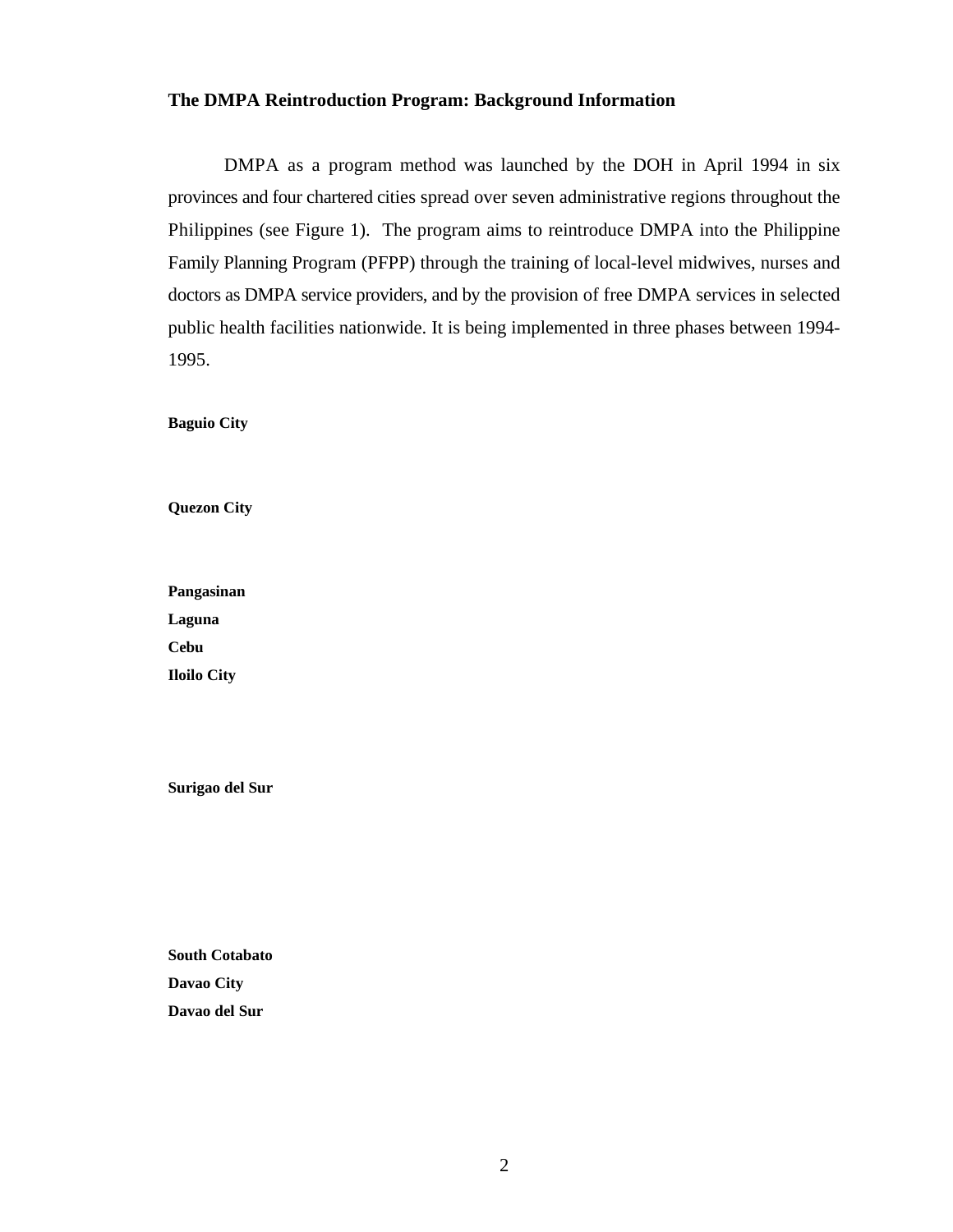# **Figure 1. LGUS Involved in Phase I of the DMPA Reintroduction Program**

Phase I concentrates on ten pilot local government units (LGUs) composed of Baguio City, Quezon City, Laguna, Pangasinan, Cebu, Iloilo City, Davao del Sur, Davao City, South Cotabato and Surigao del Sur. Phase II calls for the expansion of DMPA services in early 1995 to the rest of the cities and provinces within the seven regions where the ten pilot LGUs are located. By the third phase, it is envisioned that DMPA services will be available in all of the 15 regions of the Philippines (Population Council, 1994:3).

#### **The DMPA Monitoring and Follow-up Studies**

The Population Council Manila office, through its Family Planning Operations Research and Training (FPORT) Program, has undertaken the DMPA Monitoring and Follow-up Study as a technical assistance project in support of the DOH's DMPA Reintroduction Program. The study aims to provide the program, through the DMPA Task Force, with data on DMPA utilization, on drop-out and continuation rates, and on the experiences of users, drop-outs and service providers of this particular method. It is expected that results of the study will serve as a basis for policies and program interventions that would enhance quality of care for clients.

The overall DMPA project used four data collection strategies:

- 1) a regular, monthly monitoring system that kept track of the number of DMPA acceptors and continuing users in 1,380 DMPA-dispensing facilities located in the ten LGUs covered by Phase I of the program;
- 2) a longitudinal study which would follow the experience of approximately 900 DMPA acceptors and identify reasons for continuation and dropping out, including issues of side effects management
- 3) focus-group discussions (FGDs) with DMPA drop-outs, non-users and husbands of DMPA acceptors to further explore the issues that emerged in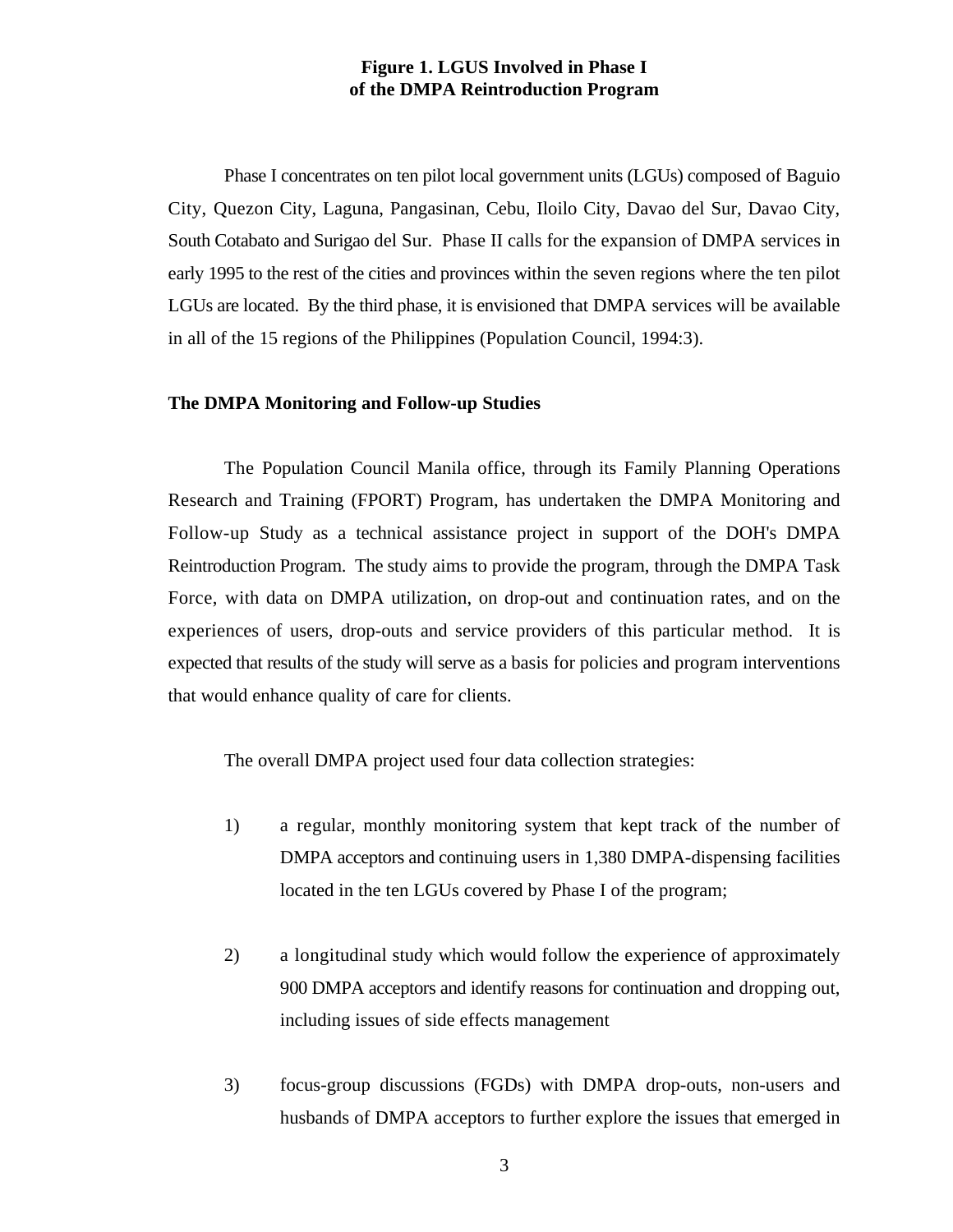the survey findings; and

4) interviews with selected DMPA service providers.

This report focuses on the results of the first survey conducted between February and March, 1995, among 899 randomly selected women who had their first DMPA injections between April and September, 1994. The respondents were drawn from a list of acceptors in 100 sampled public health facilities located in nine of the ten pilot LGUs covered by Phase I of the program.

# **OBJECTIVES OF THE SURVEY**

The first survey was undertaken primarily to draw a socio-economic and demographic profile of DMPA acceptors and to determine their knowledge, perceptions, attitudes and experience with DMPA. Information drawn from this study will serve as inputs to the program in order to help program managers address the needs and problems of their clientele, and to develop appropriate interventions which could help improve the existing FP service delivery system.

Specifically, the survey sought to gain information on the DMPA acceptors':

- 1) socio-economic and demographic profile: age, education, place of birth, religion, employment and income (including that of their husbands');
- 2) marital history: age at marriage, type of marriage;
- 3) contraceptive history: first FP use, previous method prior to DMPA, reasons for discontinuing use of method prior to DMPA;
- 4) reproductive history: pregnancy, miscarriage/abortion, parity;
- 5) reproductive plans: desire to have more children, when and how many;
- 6) knowledge of DMPA and other FP methods: sources of information, what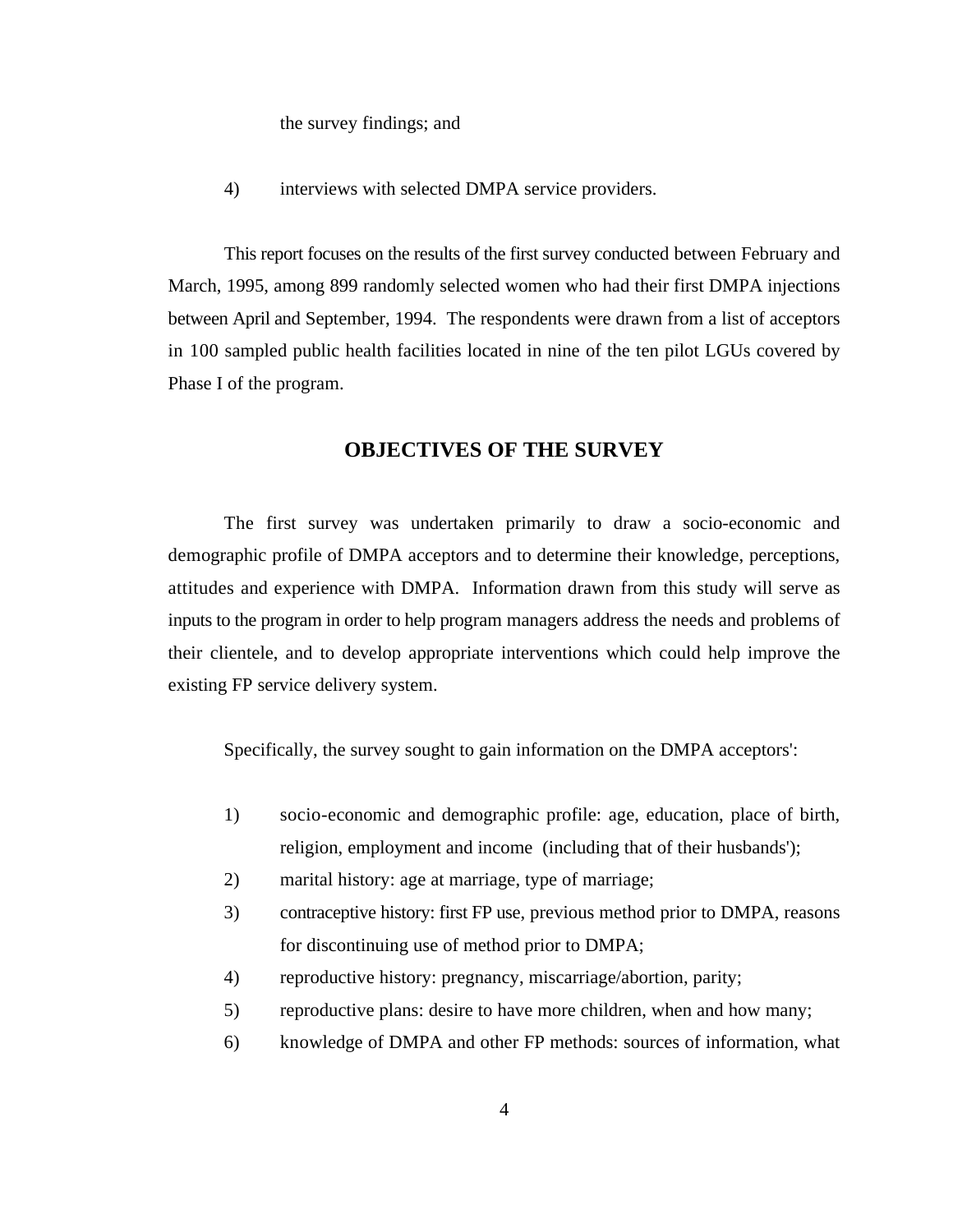they know about DMPA;

- 7) motivation/reasons for using DMPA;
- 8) experiences with DMPA use, particularly side effects;
- 9) management of DMPA side effects;
- 10) reasons for continuing or stopping DMPA use;
- 11) communication with husbands about FP, desired family size and DMPA use; and
- 12) peer and family opinions about DMPA.

DMPA acceptors were also asked to evaluate the program in terms of accessibility and availability of services and supplies, quality of counselling, screening and "postinjection" care given by the service providers, as well as the availability of IEC materials on DMPA. This sort of information should prove helpful in determining where improvements in service delivery are needed.

# **METHODOLOGY**

#### *Sample Size and Sampling Procedure*

A total of 899 DMPA acceptors were randomly selected from 100 public health facilities covered by Phase I of the DMPA Reintroduction Program. Except for Iloilo City<sup>1</sup>, all of the pilot LGUs were included in the original sampling frame. These included Baguio City, Quezon City, Laguna and Pangasinan in the island of Luzon; Cebu in the Visayas; and Davao City, Davao del Sur, South Cotabato and Surigao del Sur in Mindanao.

The sampled facilities were selected from among a list of barangay health stations (BHSs), rural health units (RHUs), main health centers (MHCs), public hospitals and other

 $<sup>1</sup>$  Iloilo City was excluded in the sample due to the relatively small number of DMPA acceptors</sup> reported at the time of sample selection.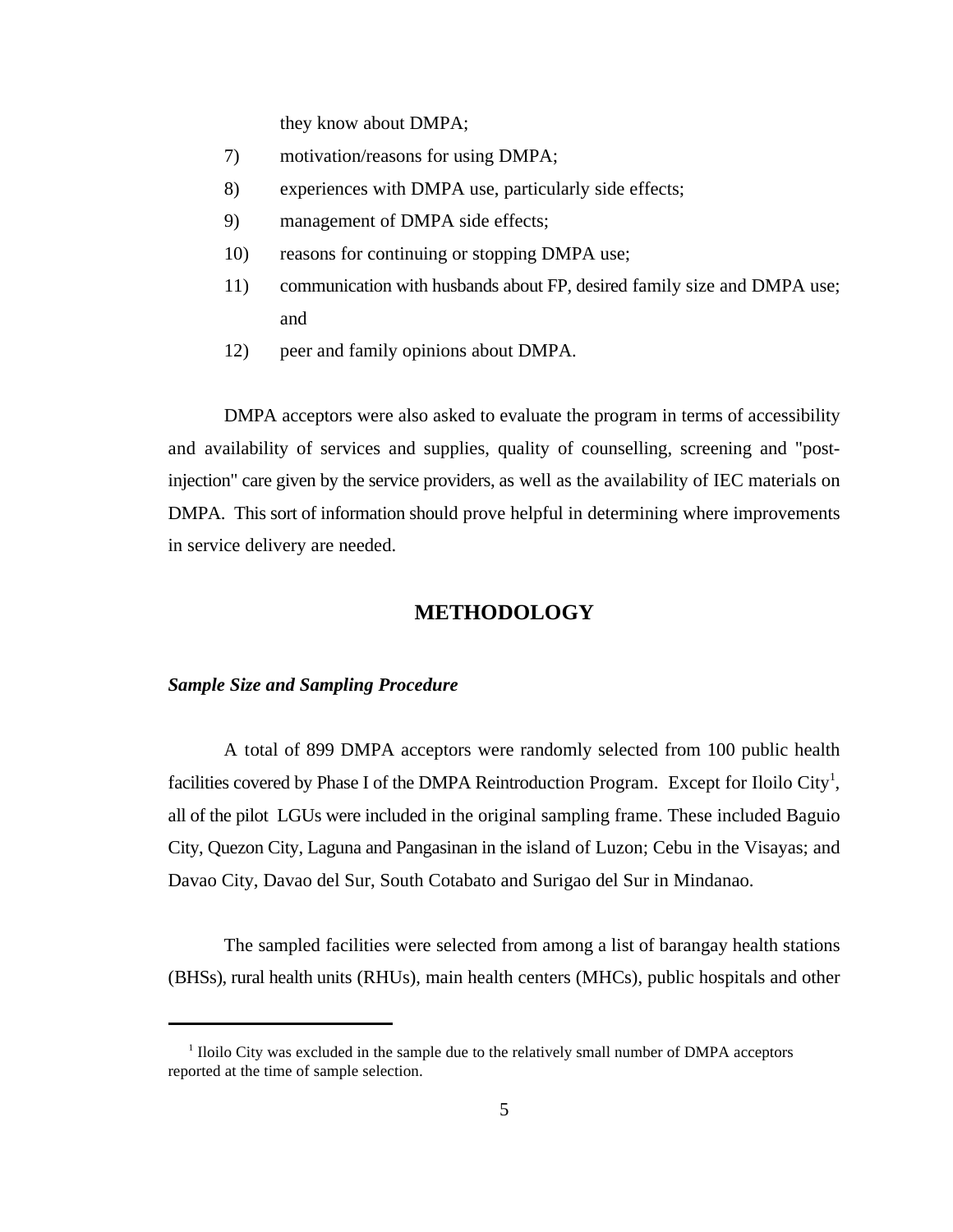government facilities in the nine LGUs, which had recorded at least ten DMPA acceptors between April and September, 1994. The probability proportionate to size (PPS) technique was used in carrying out this step. The list was based on the monthly reports received by the DMPA Monitoring Study team. One hundred facilities were selected, with the appropriate number of respondents per facility being randomly drawn from the clinic records of DMPA acceptors between April and September 1994.

The distribution of the sample facilities and respondents per LGU is presented in Table A below.

| LGU                | <b>Number of Facilities</b> | <b>Number of Respondents</b><br>(DMPA Acceptors) |
|--------------------|-----------------------------|--------------------------------------------------|
| <b>LUZON</b>       |                             |                                                  |
| <b>Baguio City</b> | 3                           | 36                                               |
| Quezon City        | 8                           | 122                                              |
| Laguna             | 6                           | 55                                               |
| Pangasinan         | 30                          | 251                                              |
| <b>VISAYAS</b>     |                             |                                                  |
| Cebu               | 18                          | 151                                              |
| <b>MINDANAO</b>    |                             |                                                  |
| Davao City         | $\overline{4}$              | 32                                               |
| Davao del Sur      | 17                          | 127                                              |
| South Cotabato     | 13                          | 106                                              |
| Surigao del Sur    | $\mathbf{1}$                | 19                                               |
| <b>TOTAL</b>       | 100                         | 899                                              |

**Table A. Distribution of Sample Facilities and Respondents per LGU**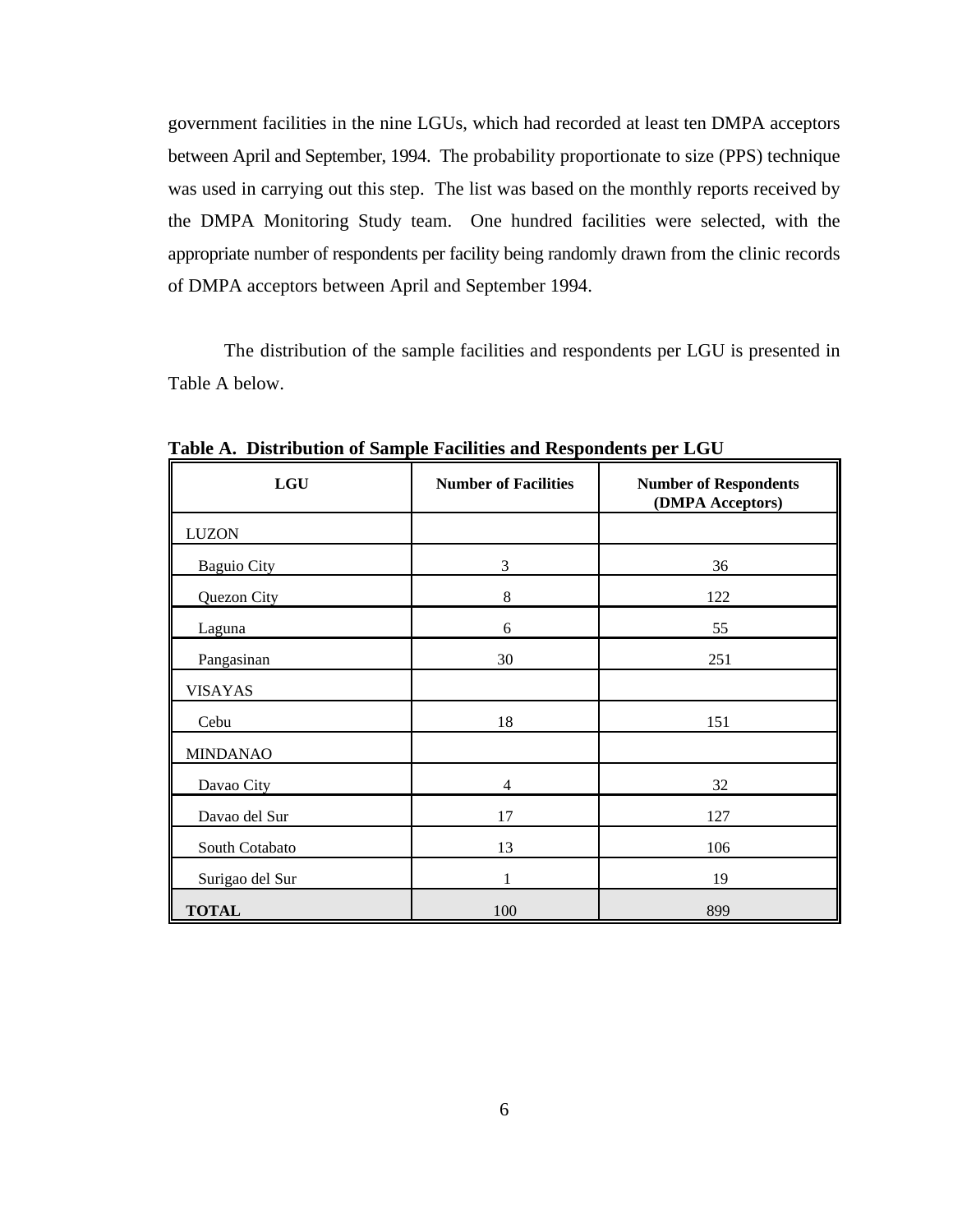#### *Survey Instrument*

A standard, structured survey instrument was developed by the Population Council Manila office for this study. The original was in English, but it was later translated into four local dialects, namely Tagalog, Pangalatok, Ilocano and Cebuano.

The instrument was divided into nine blocks or sections of information, as follows:

*Block A - Respondent's Background Block B - Husband's Background Block C - Marital History Block D - Pregnancy/Childbearing History Block E - Contraceptive History Block F - Adoption/Use of DMPA Block G - Respondent's Experience with DMPA Block H - Husband-Wife Communication Over Family Size and Family Planning Practice Block I - Relatives' and Peer Opinion on DMPA*

### *Data Collection*

The actual survey was conducted between February and March, 1995 by three collaborating research institutions. The interviews in Luzon were conducted by the staff of the Social Development Research Center (SDRC) of De La Salle University, under the supervision of Dr. Trinidad Osteria. Data collection in Visayas was undertaken by the staff of the Research Institute for Mindanao Culture (RIMCU) of Xavier University and supervised by Prof. Lita Sealza, while the survey in Mindanao was conducted by the staff of the Social Research Office (SRO) of Ateneo de Davao University, under the supervision of Prof. Marlina Lacuesta. Overall coordination of the study was done by the Population Council Manila office.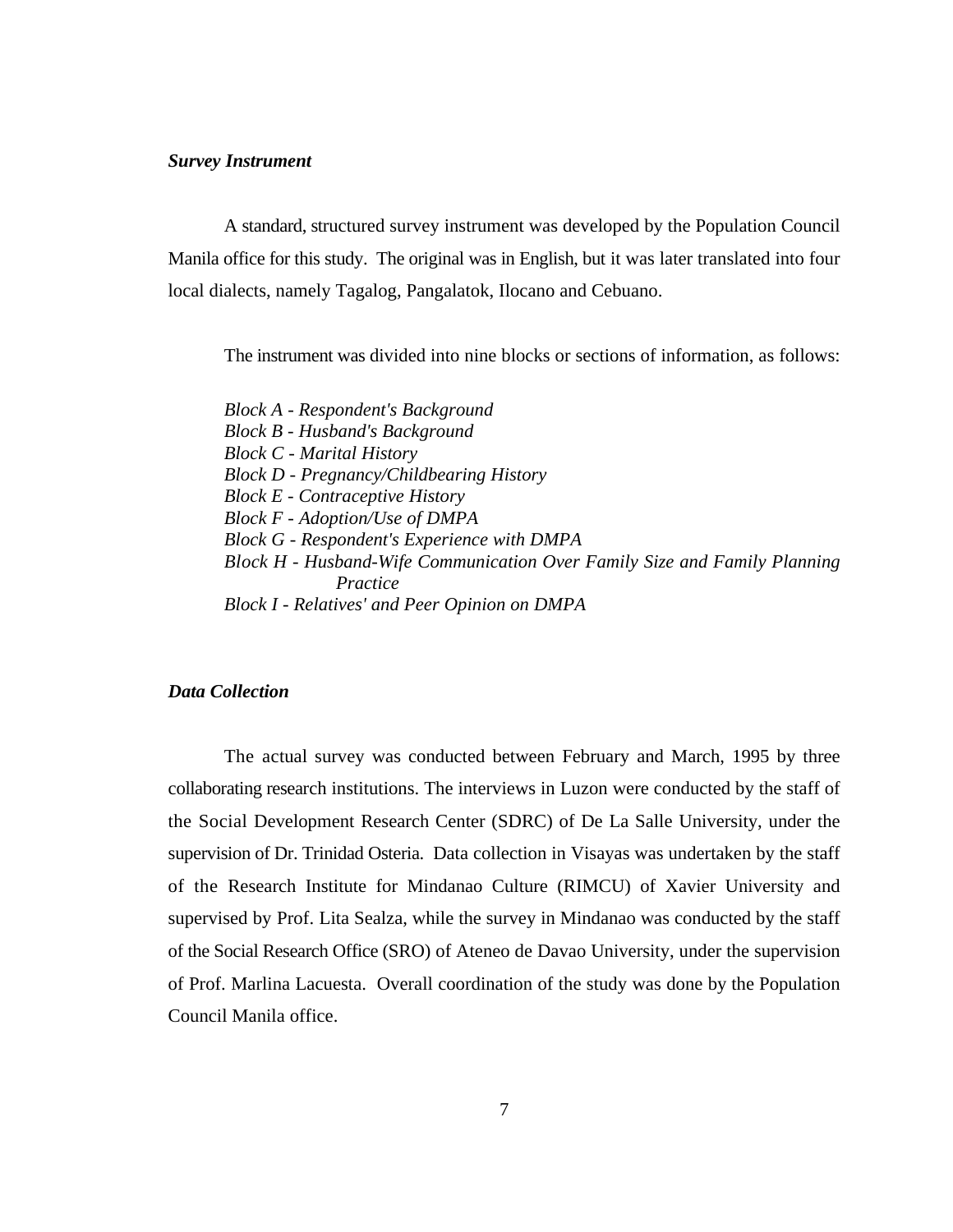#### *Data Processing and Analysis*

All questionnaires were field edited by the respective survey team supervisors before the data were coded. All coded questionnaires were then sent to RIMCU for further editing, encoding and processing, using the SPSSPC+ software.

Data analysis and write-up of the report were subsequently carried out by the FPORTP staff. In this report, frequency distributions of the variables will be presented, with some measures of central tendency (mean and median) wherever appropriate. Crosstabulations were also done especially where comparisons between groups of women (e.g., first-time FP users, vs. method-shifters, pregnant vs. "non-pregnant" women, "spacers" vs. "stoppers") were being made with respect to certain key variables. This paper, however, will largely confine itself to a descriptive analysis of the frequency distributions observed for the major study variables.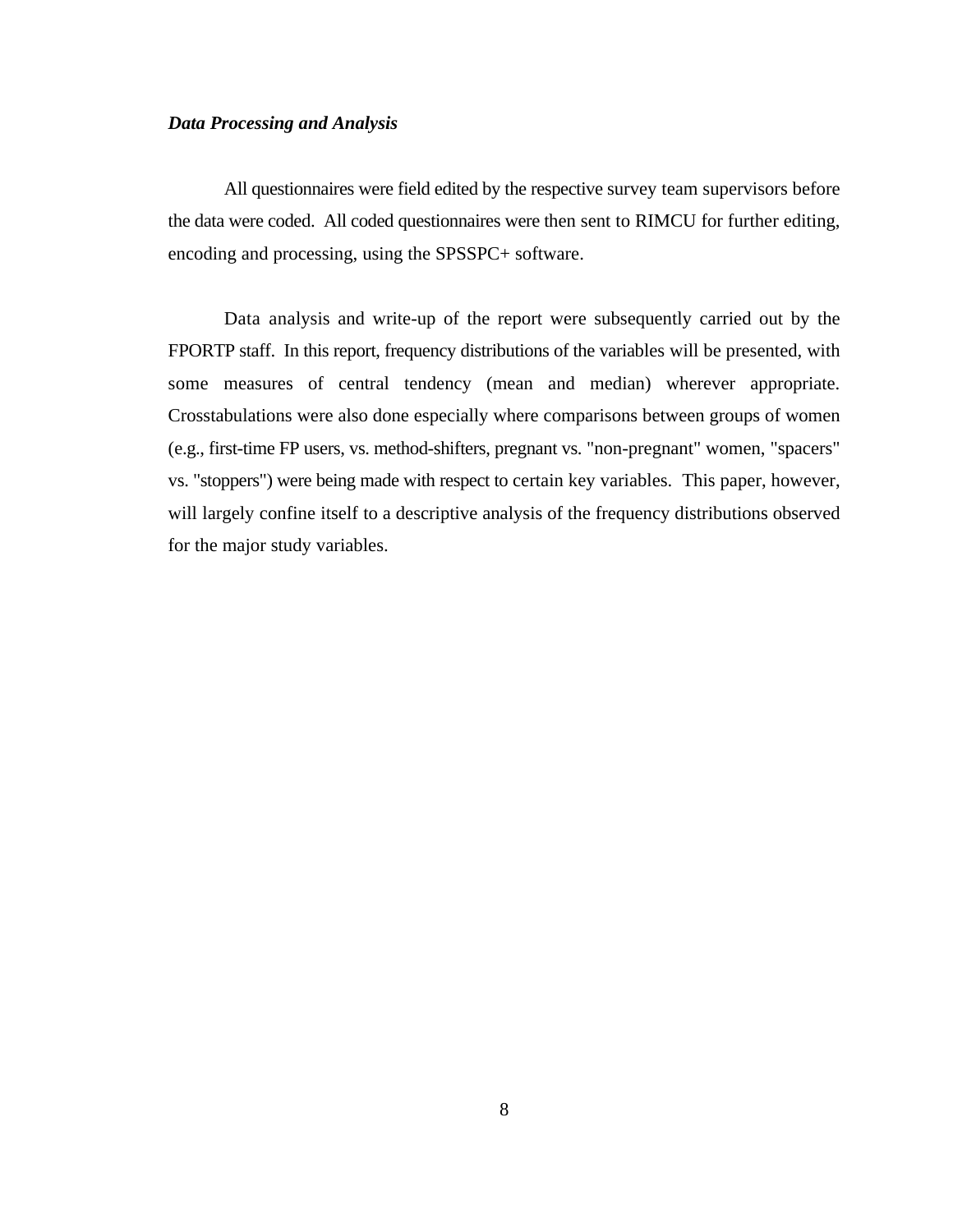# **RESULTS OF THE STUDY**

#### **PROFILE OF DMPA ACCEPTORS**

Seven out of ten DMPA acceptors were born in a rural area. Almost all (97%) were residing within the catchment area of the sampled health facilities. Most (82%) of the women were Catholic (see Table 1).

The respondents were relatively young: a little over half (55%) were no more than 29 years old. The youngest respondent was 17 years old and the oldest was 45. The average age was 29.2 years.

The women were also highly educated. Seven out of ten (73%) have attended at least one year in high school, including a fifth (21%) who have reached college. Average number of years in school is 8.9, which is equivalent to a third year level in high school.

Despite their education, a majority (62%) of the women were not gainfully employed. Only 38 percent were engaged in some income-generating activity at the time of the survey.

Among those who were working, a majority (61%) were self-employed. Almost half (45%) earned their incomes from a commercial or sales position. Some were employed as production workers (20%), professionals (9%), clerks (4%) or worked in the service industry (15%). A few (7%) helped on the farm.

Monthly incomes earned by working women ranged from as low as P30 to as high as P21,000, with the average coming to P1,888 per month. The median income per month was P1,000 which means that half of the working women were earning this amount or even less.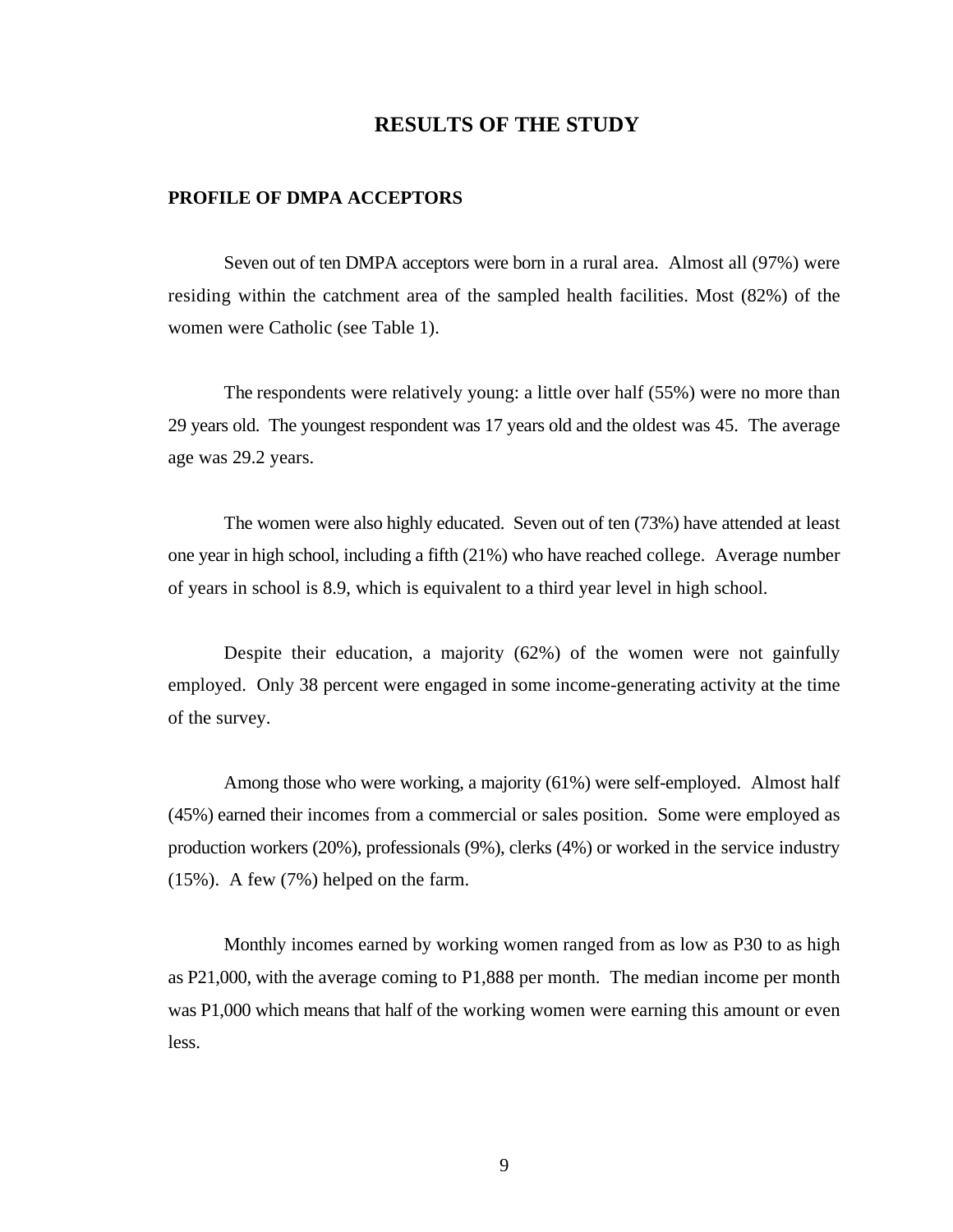#### **PROFILE OF RESPONDENTS' HUSBANDS**

Seven out of ten respondents have husbands who were also born in a rural area. Most (82%) husbands were also Catholics.

The husbands were slightly older than their wives. On average, a respondent's spouse was three years older than she, at 32.6 years of age.

The respondents' spouses were also relatively well educated. Seven out of ten (72%) have had at least some high school education, including a quarter who have completed at least a year in college (see Table 1). Average number of years in school is 9, which is equivalent to a third year level in high school.

Most (97%) of the husbands were gainfully employed. Three out of ten worked as farmers or fishermen. The rest were employed in the transport industry (24%), crafts and production (21%), services (9%), sales (6%) and mining (2%). A few worked either as professionals (3%) or clerical workers (2%).

Forty-three percent of those who were currently employed worked in the private sector, while 36 percent were self-employed. Eight percent worked in the public sector.

Monthly incomes ranged from as low as P133 to as high as P20,250. At an average of P2,939 per month, the husbands were earning about one and a half times as much as their wives. Half of the husbands, however, have monthly incomes of no more than P2,500.

Total household incomes ranged from as low as P48 to as high as P60,000 per month. The mean household income was P3,675 while the median was only P3,000.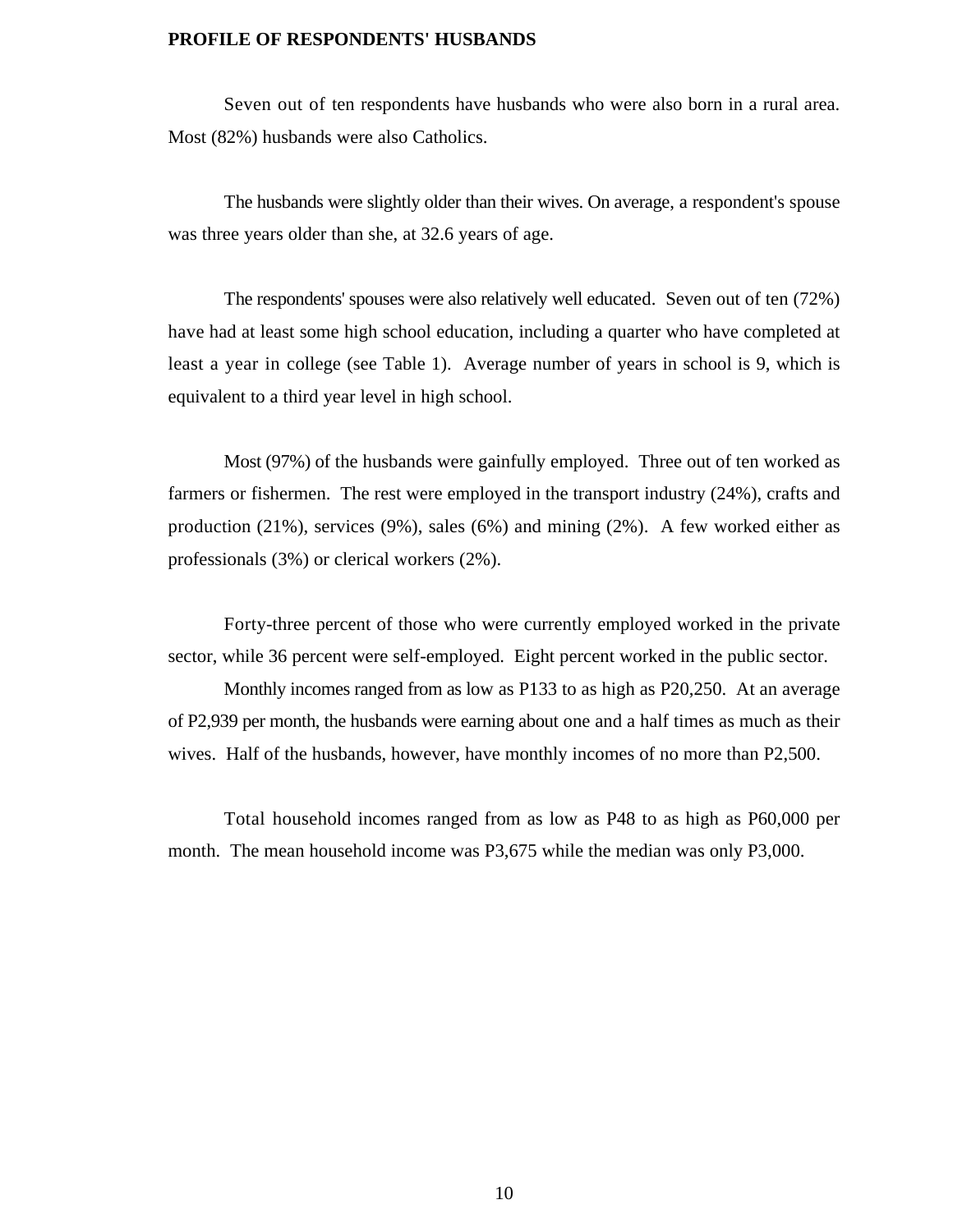| Variable                                                                                                                                                                                 | Respondents                                                 | Husbands                                                    |
|------------------------------------------------------------------------------------------------------------------------------------------------------------------------------------------|-------------------------------------------------------------|-------------------------------------------------------------|
| A. Place of Birth                                                                                                                                                                        |                                                             |                                                             |
| % Rural                                                                                                                                                                                  | 69.9                                                        | 70.2                                                        |
| B. Location of current residence                                                                                                                                                         |                                                             |                                                             |
| % Within catchment area of health facility                                                                                                                                               | 97.0                                                        |                                                             |
| C. Religion                                                                                                                                                                              |                                                             |                                                             |
| % Catholic                                                                                                                                                                               | 81.8                                                        | 81.9                                                        |
| C. Mean age (years)                                                                                                                                                                      | 29.23                                                       | 32.55                                                       |
| D. Education                                                                                                                                                                             |                                                             |                                                             |
| % No schooling<br>% Grade school<br>% High school<br>% College/Post-graduate                                                                                                             | 0.6<br>26.1<br>52.0<br>21.2                                 | 0.3<br>27.5<br>46.7<br>25.5                                 |
| Mean no. of years in school                                                                                                                                                              | 8.9                                                         | 9.0                                                         |
| E. Employment                                                                                                                                                                            |                                                             |                                                             |
| % Currently employed                                                                                                                                                                     | 37.6                                                        | 97.4                                                        |
| F. Type of employment                                                                                                                                                                    |                                                             |                                                             |
| % Self-employed<br>% Works in private sector<br>% Works in public sector<br>% Others (not specified)                                                                                     | 61.5<br>17.8<br>10.4<br>10.4                                | 35.8<br>43.4<br>7.9<br>12.9                                 |
| G. Occupation                                                                                                                                                                            |                                                             |                                                             |
| % Farming/fishing<br>% Sales<br>% Production/crafts<br>% Transportation/communication<br>% Professionals/administrative positions<br>% Clerical workers<br>% Service workers<br>% Mining | 7.4<br>44.7<br>19.5<br>0.3<br>8.6<br>4.1<br>15.4<br>$0.0\,$ | 30.6<br>$6.0\,$<br>21.4<br>23.6<br>3.0<br>1.6<br>9.2<br>1.6 |
| H. Monthly Income (pesos)                                                                                                                                                                |                                                             |                                                             |
| Range<br>Mean Income<br>Median Income                                                                                                                                                    | $30 - 21,000$<br>1,888<br>1,000                             | 133 - 20,250<br>2,939<br>2,500                              |
| I. Monthly Household Income (pesos)                                                                                                                                                      |                                                             |                                                             |
| Range<br>Mean Income<br>Median Income                                                                                                                                                    | $48 - 60,000$<br>3,675<br>3,000                             |                                                             |

**Table 1. Profile of Respondents and their Husbands**

Number of cases  $(n) = 899$  except for items  $(F)$  and  $(G)$  where n is equal to the number of currently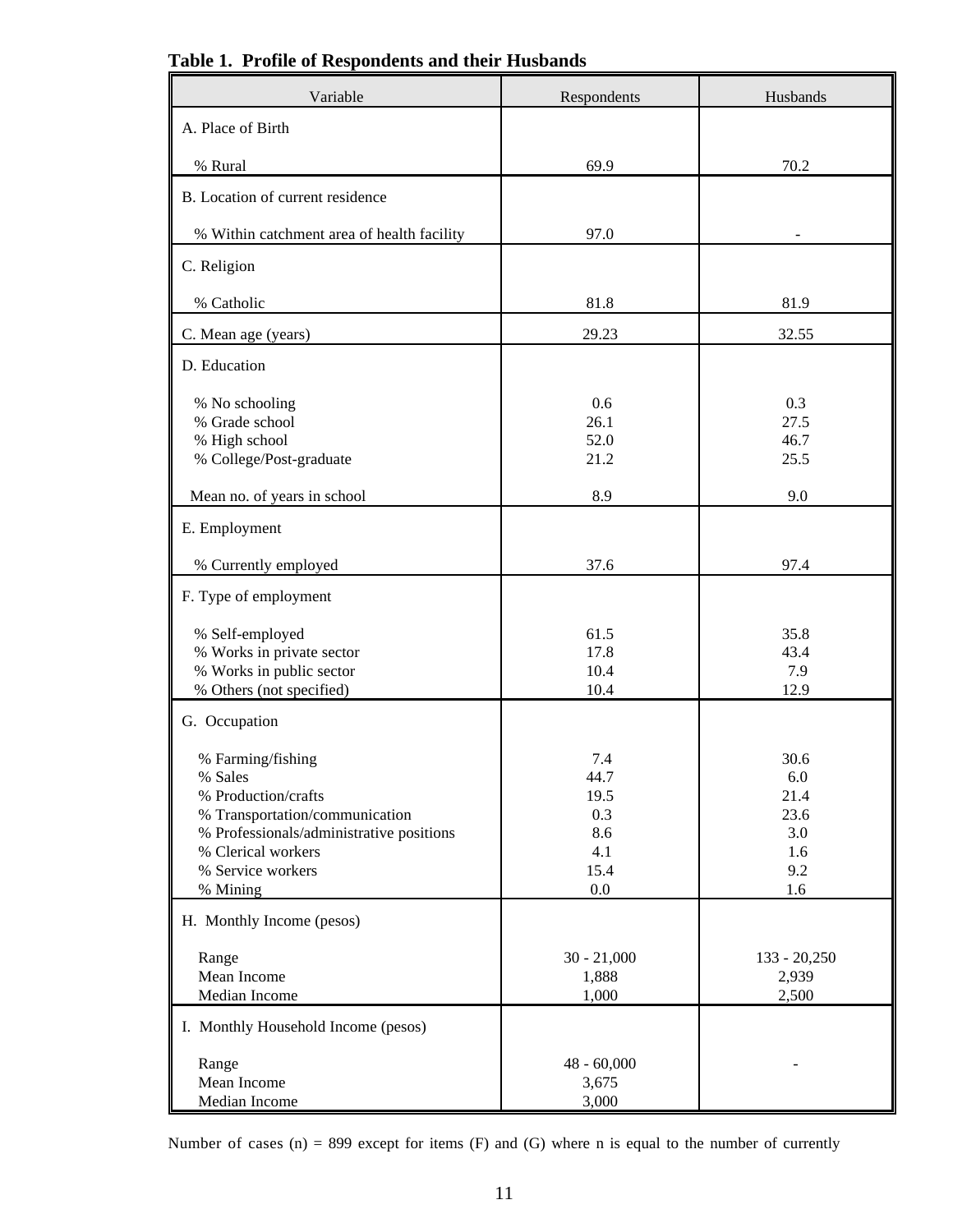employed.

#### **MARITAL HISTORY**

In general, the women married young. Fifty-seven percent were already wed at age 20. By age 22, about eight out of ten (77%) respondents had married. The average age of marriage among the female respondents was 20.3 years (see Table 2).

On the other hand, the average age of their husbands at marriage was 23.5 years. At age 22, only half of the husbands have been married but by age 26, this figure had climbed to almost eight out of ten (79%).

Six out of ten respondents (62%) were married in church. About one in four had a civil wedding while 13 percent were living in a consensual union. For most (97%) of the respondents, their present marriage was their first.

| Variable                                                               | Percent <sup>a</sup>        |
|------------------------------------------------------------------------|-----------------------------|
| A. Respondent's Mean Age at Marriage (years)                           | (20.3)                      |
| B. Husband's Mean Age at Marriage (years)                              | (23.5)                      |
| C. Type of Marriage                                                    |                             |
| Married in church<br>Had a civil wedding<br>Consensual union<br>Others | 62.0<br>24.5<br>12.6<br>1.0 |
| C. Number of Times Respondent Ever-Married                             |                             |
| Once<br>More than once                                                 | 96.6<br>3.4                 |

|  | <b>Table 2. Marital History</b> |  |
|--|---------------------------------|--|
|--|---------------------------------|--|

 $^{\circ}$  Number of cases = 899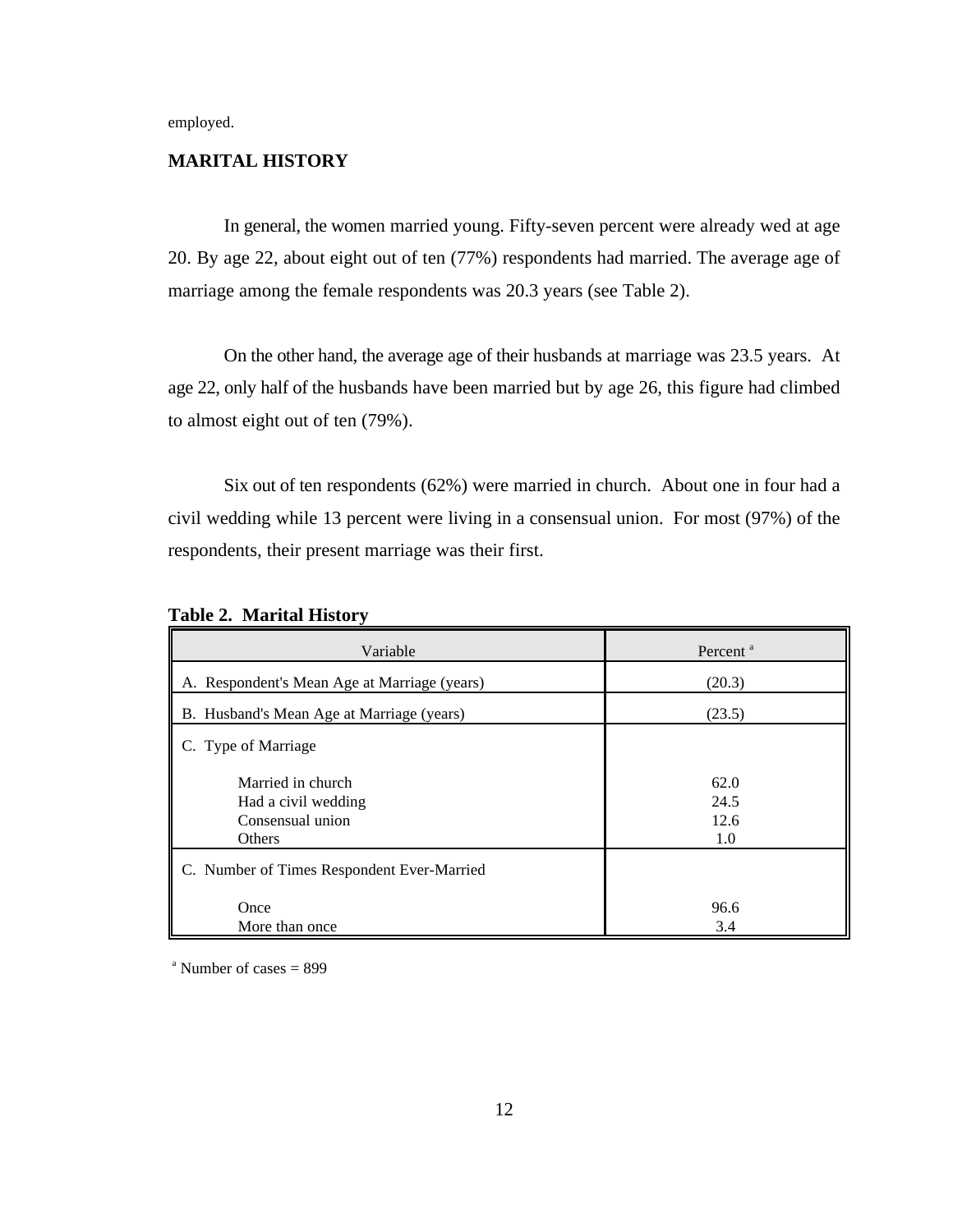#### **REPRODUCTIVE HISTORY**

Of the total sample, only one respondent was without a child. The rest had from one to as many as ten children. About two-thirds (64%), however, had three or fewer children at the time of the survey. The average number of children per respondent was 3.2 (see Table 3).

Four out of ten respondents have very young first-borns, aged between 0 to 5 years. Thirty percent have first-borns aged 6 to 10 years old. On average, the first-born children of our respondents were 7 years old.

The reported number of pregnancies per respondent ranged from one to 13; or an average of nearly four (3.6) pregnancies per woman. A majority (54%), however, have not had more than three pregnancies.

Twelve percent of the women have had at least one child who died, and one in four have had at least one miscarriage or abortion. Two out of three deaths to children occurred before the age of one while about three out of ten (29%) occurred between ages 1 to 5 years.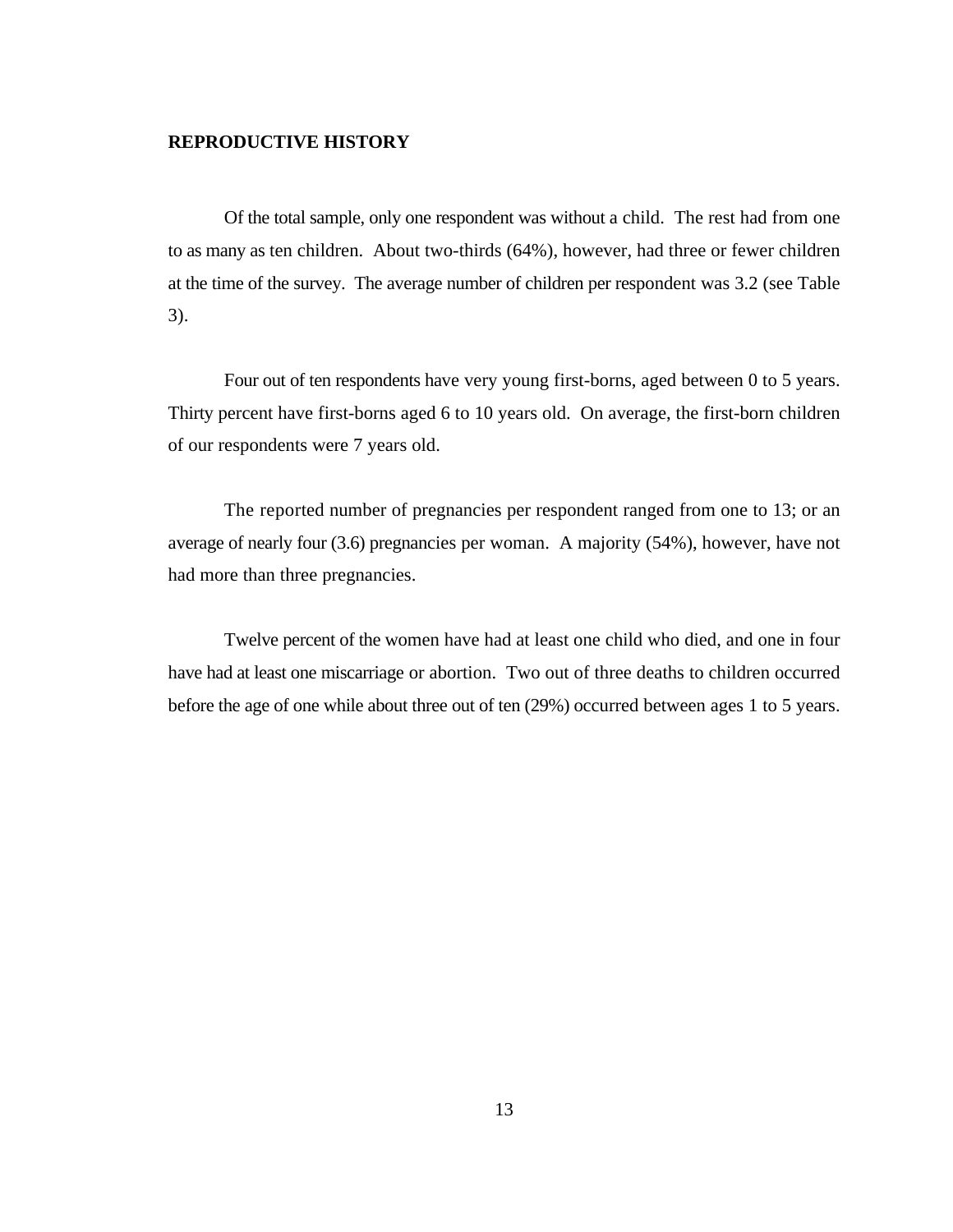| Variable                                                | Percent <sup>a</sup>       |
|---------------------------------------------------------|----------------------------|
| A. Current Number of Living Children                    |                            |
| $\boldsymbol{0}$<br>$1 - 3$<br>$4 - 6$<br>$7 - 10$      | 0.1<br>64.0<br>30.3<br>5.6 |
| Mean number of children                                 | (3.18)                     |
| B. Number of Pregnancies                                |                            |
| $1 - 3$<br>$4 - 6$<br>$7 - 13$                          | 54.5<br>36.4<br>9.1        |
| Mean number of pregnancies                              | (3.62)                     |
| C. Number of Children who Died                          |                            |
| $\boldsymbol{0}$<br>$1 - 3$<br>4-more                   | 88.1<br>11.8<br>0.1        |
| D. Number of Miscarriages/Abortions                     |                            |
| $\boldsymbol{0}$<br>$\mathbf{1}$<br>$\overline{2}$<br>3 | 75.0<br>21.7<br>2.9<br>0.4 |
| E. Age of Child at Death (years)                        |                            |
| $\boldsymbol{0}$<br>$1 - 5$<br>Older than 5             | 66.4<br>28.9<br>4.7        |

**Table 3. Reproductive History**

<sup>a</sup> Number of cases (n) = 899 except item (E) where n is equal to the total number of child deaths

# **DMPA ACCEPTORS WHO ARE CURRENTLY PREGNANT**

Since a majority (68%) of the respondents were current users of DMPA at the time of the survey, it was expected that the incidence of pregnancy in the sample would be quite low and that pregnancy would be found only among the drop-outs. The findings show that,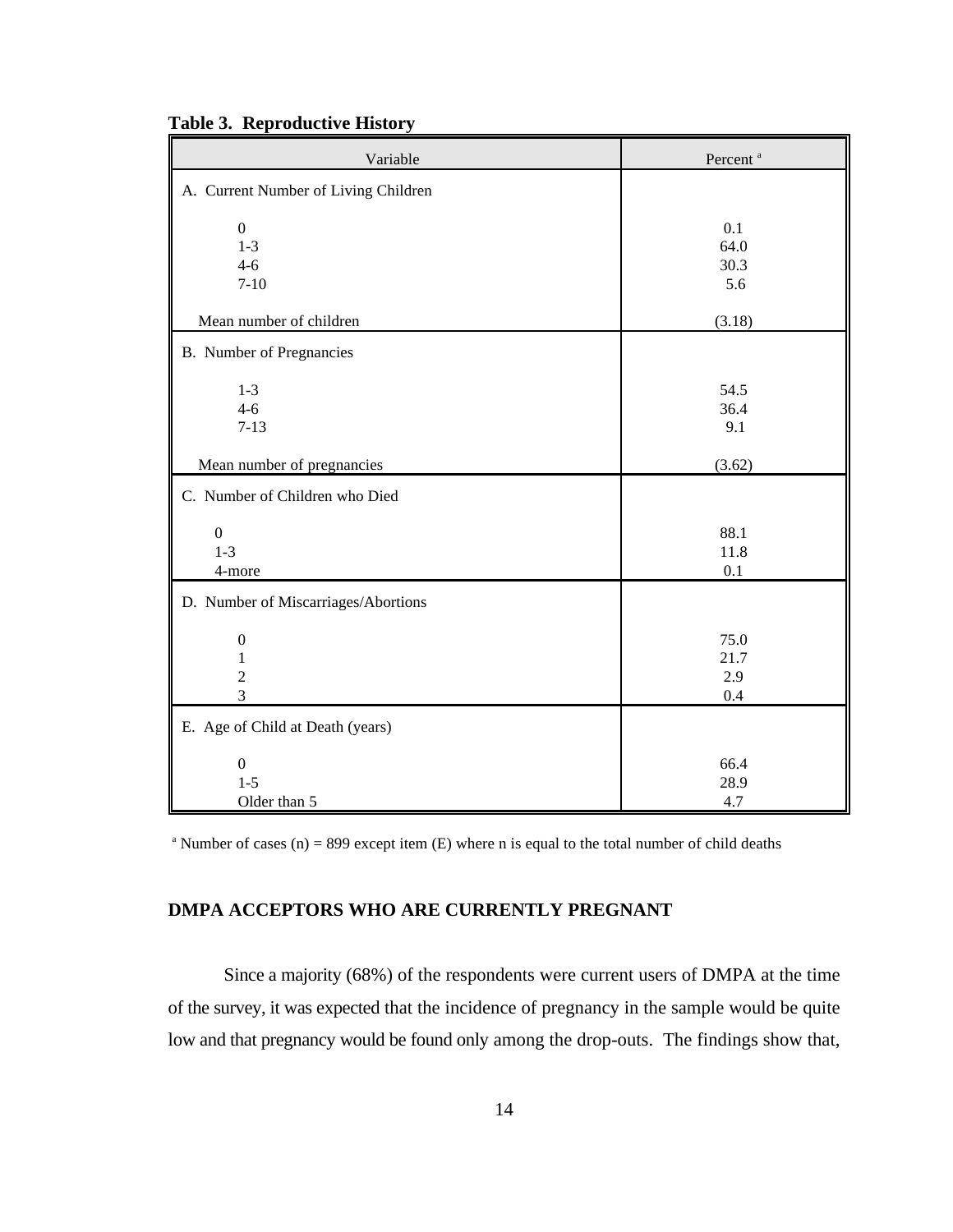of the 899 women who were surveyed, 15 (or 1.7%) were found to be currently pregnant. Nine women were on their first trimester of pregnancy while the remaining six were on their second trimester of pregnancy (see Table 4).

Of the 15 pregnant women in the sample, 13 have had only one DMPA injection, which they received between June to August 1994. All except one have already discontinued use of DMPA, due to a large extent to the side effects (67%) which they have experienced. These include amenorrhea, headaches and abdominal pain.

| Variable                                                                               | Frequency    | Percent <sup>a</sup>        |
|----------------------------------------------------------------------------------------|--------------|-----------------------------|
| A. Number of Months Pregnant                                                           |              |                             |
| First trimester: 1-3 months<br>Second trimester: 4-6 months                            | 9<br>6       | 60.0<br>40.0                |
| B. Total Number of Injections<br>Received as of Survey                                 |              |                             |
| One<br>Two<br>Three                                                                    | 13<br>1      | 86.7<br>6.7<br>6.7          |
| C. Month/Year of First Injection                                                       |              |                             |
| <b>June 1994</b><br><b>July 1994</b><br>August 1994<br>September 1994                  | 3<br>6<br>5  | 20.0<br>40.0<br>33.3<br>6.7 |
| D. Reason for stopping DMPA use                                                        |              |                             |
| Experienced side effects<br>Missed appointment<br>No medicine available<br>No response | 10<br>1<br>3 | 66.7<br>6.7<br>6.7<br>20.0  |

**Table 4. Profile of Currently Pregnant Women**

 $^{\circ}$  Number of cases = 15

On average, the pregnant women in the sample were younger by two years than their "non-pregnant" counterparts. They also had, on average, one less child than those who were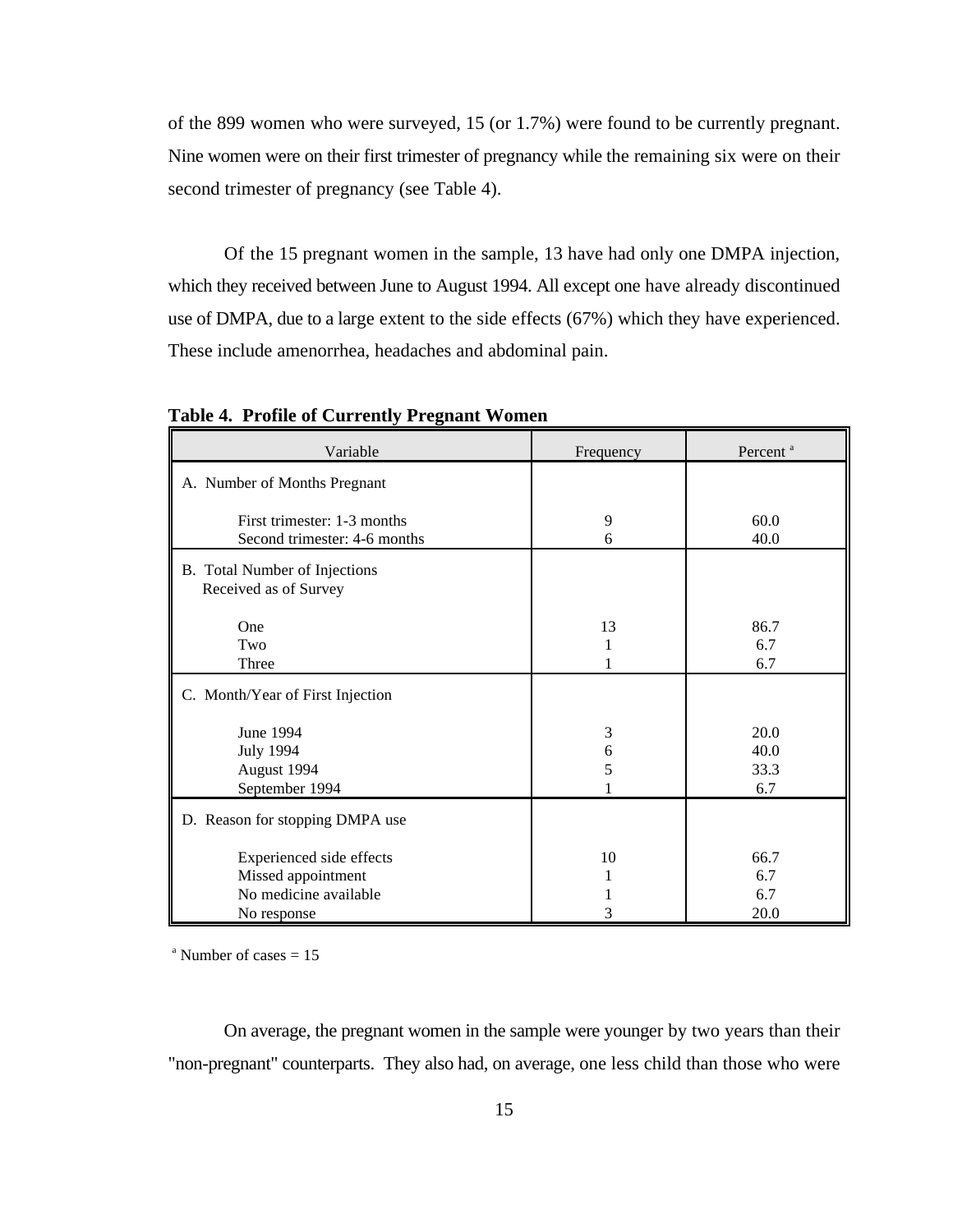not pregnant at the time of the survey. Data in Table 5 show that the average age of pregnant women was 26.9 years compared to 29.3 years for non-pregnant women. Meanwhile, the average number of children among the pregnant women was 2.3 compared to 3.2 among those who were not pregnant.

The desire to have at least one more child was also more pronounced among the pregnant women. Fifty-three percent of those who were pregnant wanted to have at least one more child in the future, compared to only 38 percent of those who were not pregnant at the time of the survey.

| Variable                                                                 | Pregnant women<br>$(n=15)$ | Women who were<br>not pregnant<br>$(n=884)$ |
|--------------------------------------------------------------------------|----------------------------|---------------------------------------------|
| A. Mean Age (years)                                                      | 26.96                      | 29.3                                        |
| B. Mean Number of Children                                               | 2.3                        | 3.2                                         |
| C. Desire for another pregnancy                                          |                            |                                             |
| Wants to have at least one more child<br>Does not want any more children | 53.5<br>46.7               | 38.2<br>61.8                                |

**Table 5. Comparison of Pregnant and "Non-Pregnant" Women**

# **FUTURE PLANS ABOUT PREGNANCY**

A majority (62%) of the respondents said that they do not want to have any more children in the future. The remaining 38 percent, however, wanted at least one more child (see Table 6).

Among those desiring to have another baby, 69 percent wanted just one more child, while a quarter wanted two more children. The rest (6%) wanted more than two children.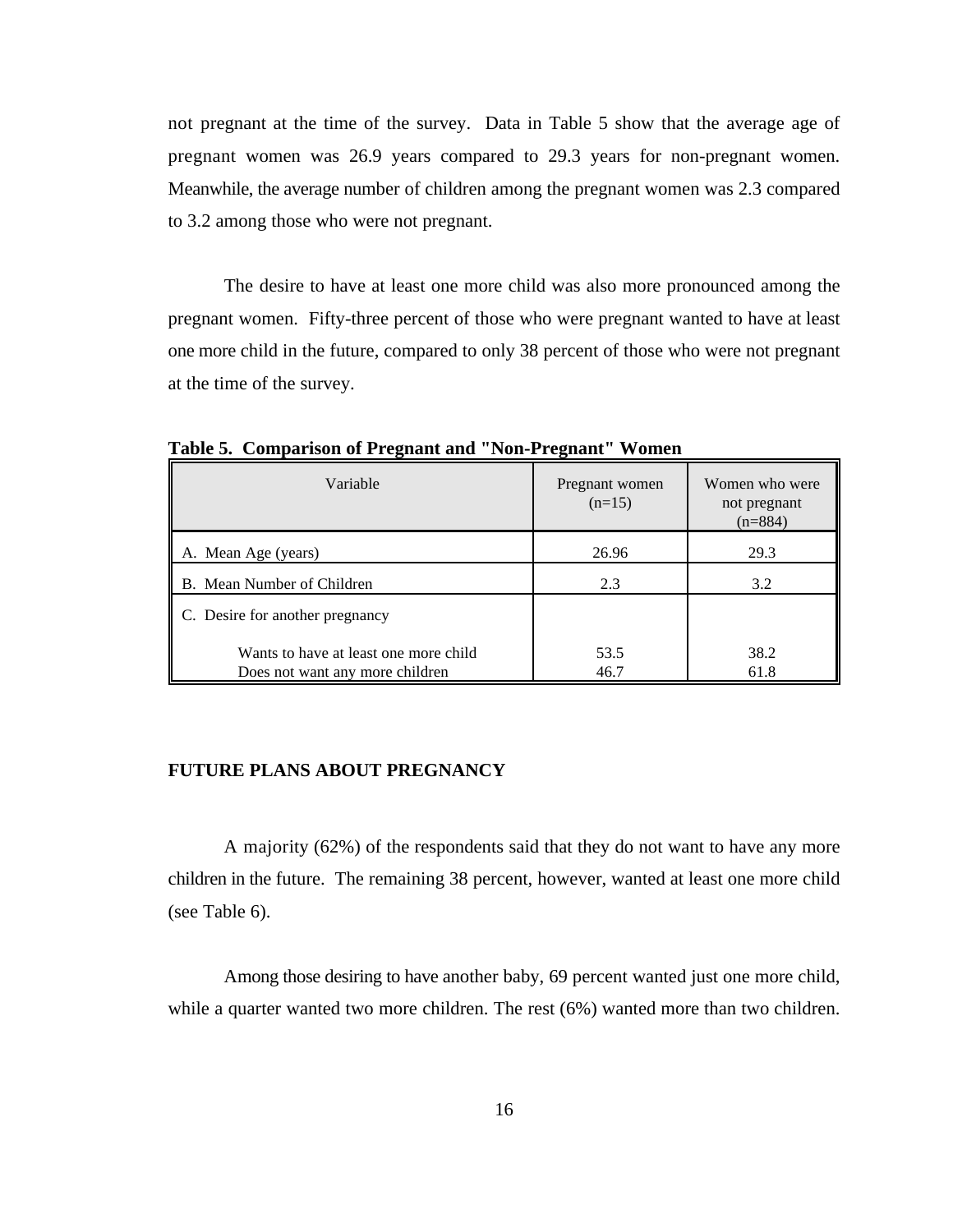Three out of four did not want to have their next baby until after two or more years. Fifteen percent wanted to have a baby sooner; that is, within the next two years or earlier. Ten percent were "not sure" when they would prefer to have their next child.

| Variable                                                                                       | Respondents                 | Husbands                    |
|------------------------------------------------------------------------------------------------|-----------------------------|-----------------------------|
| A. Do you plan to have any more children in<br>the future?                                     |                             |                             |
| % Yes<br>$%$ No                                                                                | 38.5<br>61.5                | 44.6<br>55.4                |
| B. If yes, how many more?                                                                      |                             |                             |
| % One more child<br>% Two more children<br>% Three or more additional children                 | 69.5<br>24.6<br>6.0         | 65.0<br>26.9<br>8.1         |
| Mean number of additional children desired                                                     | (1.39)                      | (1.5)                       |
| C. If yes, how soon?                                                                           |                             |                             |
| % Next year or earlier<br>% Within the next two years<br>% After 2 or more years<br>% Not sure | 10.2<br>4.9<br>74.9<br>10.1 | 13.6<br>5.5<br>65.3<br>14.2 |

**Table 6. Future Plans About Pregnancy: Comparison between Respondents and their Husbands**

Number of cases (n) = 899 except for items (B) and (C) where n is equal to the number of respondents and husbands planning to have at least one more child in the future.

Some differences were noted between the women's and their husband's preferences regarding the next pregnancy. More husbands than wives want to have at least one more child in the family. Data in Table 6 show that 45 percent of the husbands want at least one more child in the future compared to only 38 percent of the women. The husbands also want slightly more additional children than their wives. On average, the husbands want 1.5 more children, compared to the wives' average of 1.4. In general, the husbands also want to have the next child sooner than their wives. Nineteen percent of the husbands want to have their next child within the next two years, as compared to only 15 percent of the women.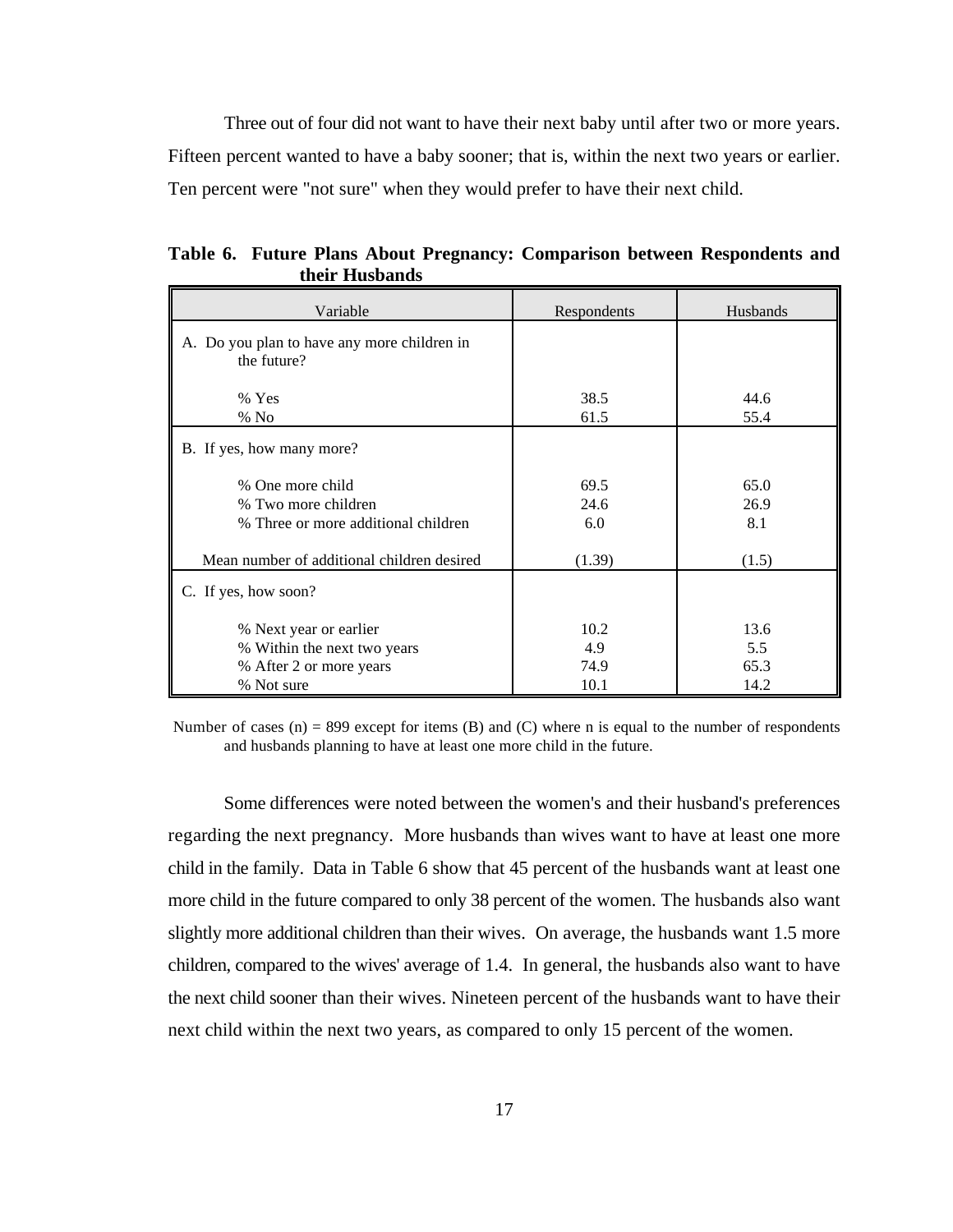#### **CONTRACEPTIVE HISTORY**

As may be expected, very few (2%) DMPA acceptors used a family planning (FP) method before having their first child (see Table 7). When asked when they first used a FP method, a third (35%) did so only after giving birth to their first-born. About three out of ten (28%) started practicing contraception only after the birth of their second child, while 16% did so only after having three children. The rest (20%) did not start practicing family planning until after the birth of their fourth, fifth or sixth child.

| Variable                                                                                                                                                        | Percent <sup>a</sup>                       |
|-----------------------------------------------------------------------------------------------------------------------------------------------------------------|--------------------------------------------|
| A. When Respondent First Used a FP Method                                                                                                                       |                                            |
| Before 1st pregnancy<br>Between 1st-2nd pregnancy<br>Between 2nd-3rd pregnancy<br>Between 3rd-4th pregnancy<br>Between 4th-5th pregnancy<br>After 5th pregnancy | 1.7<br>35.5<br>27.7<br>15.7<br>8.5<br>11.0 |
| B. Ever used a FP method before first DMPA injection?                                                                                                           |                                            |
| <b>Yes</b><br>N <sub>0</sub>                                                                                                                                    | 72.7<br>27.3                               |

|  | <b>Table 7. Contraceptive History</b> |  |  |
|--|---------------------------------------|--|--|
|--|---------------------------------------|--|--|

<sup>a</sup> Number of cases (n) = 899

The data in Table 7 also indicate that a great majority (73%) of DMPA acceptors are method-shifters. The remaining 27 percent reported that they have never used any other FP method prior to their first DMPA injection.

Data in Table 7a show that the method switchers consisted of shifters from the pills (43%), from withdrawal (9%), from the condom (8%), from IUD (7%) and from rhythm/NFP (5%). Hence it can be said that for every ten DMPA acceptors, a little more than four are likely to be shifters from the pill while three could be shifters from other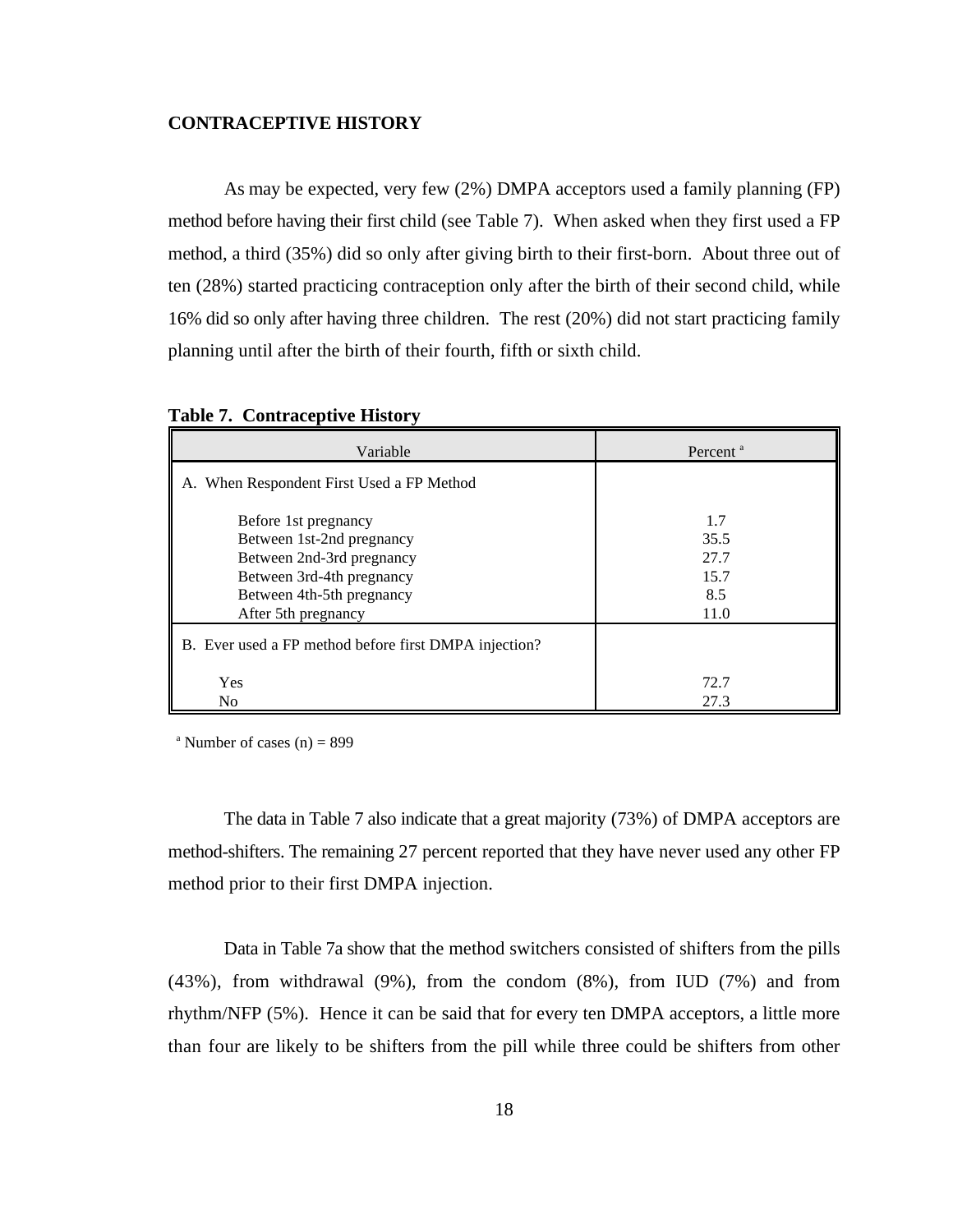methods. But perhaps more importantly, nearly three are likely to be "new to the FP program" as first-time users of FP.

| Variable                                                                              | Percent <sup>a</sup>                            |
|---------------------------------------------------------------------------------------|-------------------------------------------------|
| A. FP Method Used Before First DMPA Injection                                         |                                                 |
| None<br>Pills<br><b>IUD</b><br>Condom<br>Rhythm/NFP<br>Withdrawal<br>Others           | 27.3<br>43.5<br>6.7<br>8.1<br>4.6<br>9.1<br>0.8 |
| B. Average Number of Months Other FP Method<br>was Used prior to First DMPA Injection |                                                 |
| <b>Pills</b><br><b>IUD</b><br>Condom<br>Rhythm/NFP<br>Withdrawal                      | 21.3<br>21.7<br>4.9<br>23.2<br>14.7             |

**Table 7a. Contraceptive Use prior to DMPA Injections**

<sup>a</sup> Number of cases (n) = 899 except item (B) where n is equal to the number of previous users of each method

On average, the method shifters had already been using the above methods for a year and a half before shifting to DMPA. Specifically, shifters from the pill were taking the oral contraceptive for an average of 21 months before shifting to DMPA. IUD users had been using this method for an average of 22 months before opting for the injectable whereas the comparative figure for rhythm/NFP was slightly longer at 23 months. Shorter durations were found for withdrawal users (15 months on average) and condom users, who had used this method for an average of only five months.

Varied reasons were given for discontinuing use of previous FP methods. In general, one in five shifted to DMPA because they experienced some side effects with their last FP method (see Table 8). Fifteen percent said that they wanted to try DMPA. Other frequently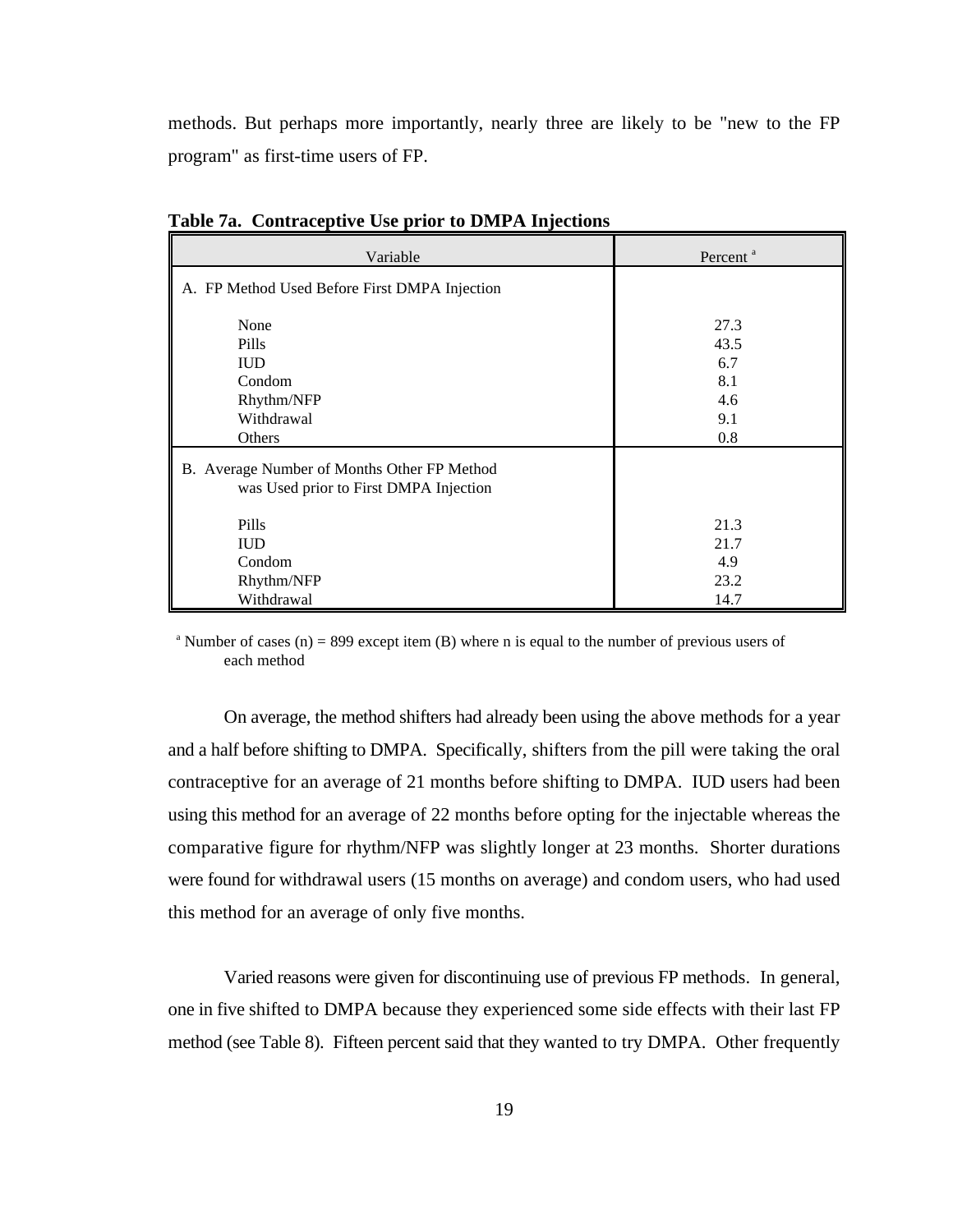cited reasons were: method failure (12%), health reasons (11%), inconvenience (8%), and husband's objection (7%). Interestingly, six percent of the method shifters said that they stopped using their previous method because they wanted to get pregnant.

| Reasons                     | Percent |
|-----------------------------|---------|
| Experienced side effects    | 19.7    |
| Wanted to try DMPA          | 15.5    |
| Method failure              | 11.7    |
| Health reasons              | 11.1    |
| Inconvenience               | 8.1     |
| Husband's objection         | 6.6     |
| Desire to get pregnant      | 6.5     |
| Advised by service provider | 1.5     |
| Fear of side effects        | 1.1     |
| Costly                      | 0.5     |
| No supplies available       | 0.3     |
| Others (not specified)      | 17.5    |

**Table 8. Reasons for Discontinuing FP Method Used Prior to First DMPA Injection**

<sup>a</sup> Number of cases  $= 651$  method shifters

As may be seen in Table 9, reasons for discontinuation tend to be method-specific. For example, among previous pill and IUD users, the most frequently mentioned reason for discontinuation was the respondent's experience of side effects. Among condom users, it was the husband's objection which was the most commonly cited cause. Meanwhile, among withdrawal and rhythm users, method failure was mentioned most frequently as the reason for discontinuation.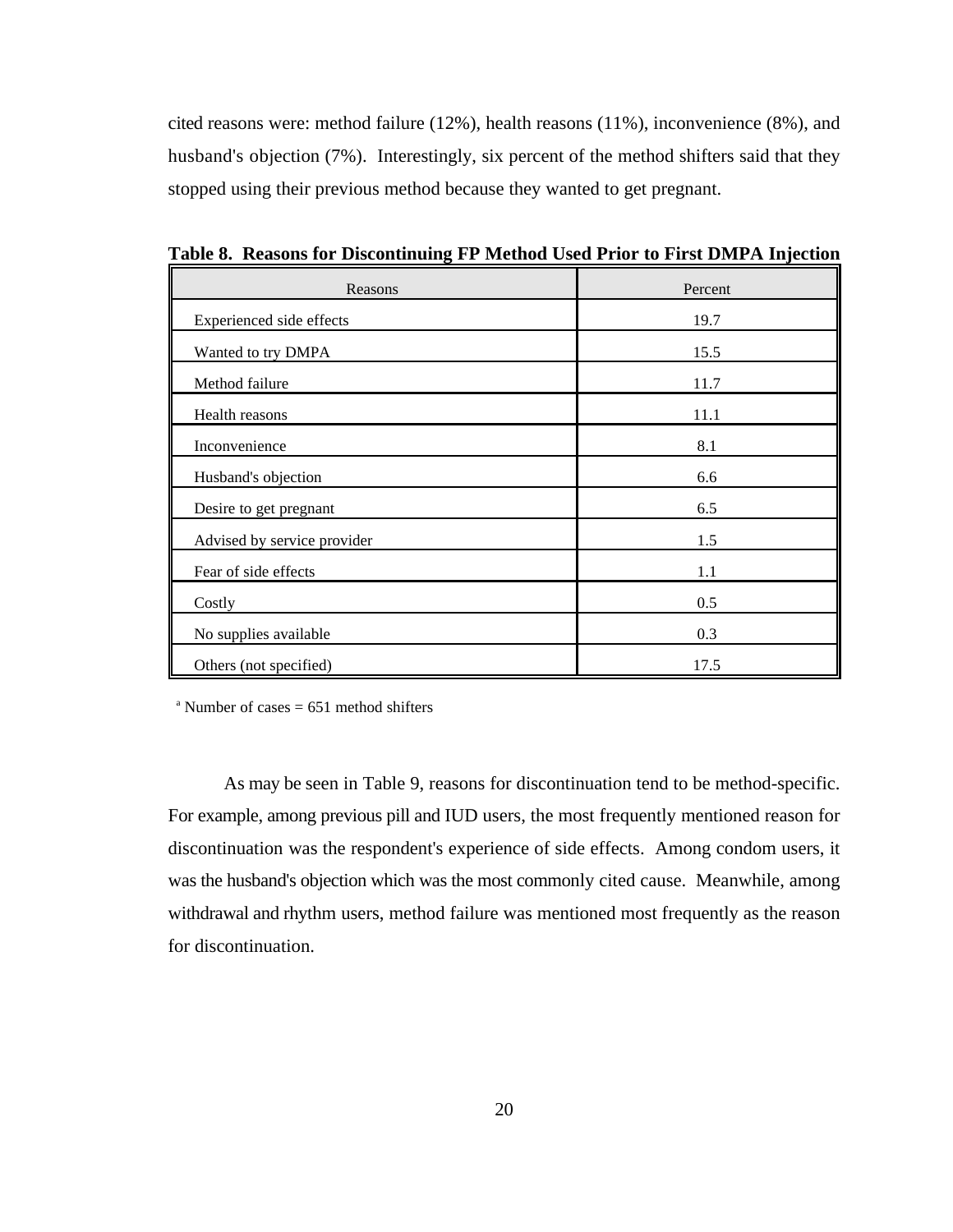|                                 | Reason for discontinuing FP Method (%) |                         |                         |                   |                                 |                              |                  |                              |                           |       |                    |
|---------------------------------|----------------------------------------|-------------------------|-------------------------|-------------------|---------------------------------|------------------------------|------------------|------------------------------|---------------------------|-------|--------------------|
| FP Method Used<br>Prior to DMPA | Experienced<br>side effects            | Husband's<br>objection  | Method<br>failure       | Health<br>reasons | Wanted<br>to try<br><b>DMPA</b> | Desire to<br>get<br>pregnant | Inconvenience    | <b>Others</b><br>(specified) | Others (not<br>specified) | Total | Number<br>of cases |
| Pill                            | 21.5<br>(Rank 1)                       | 0.5<br>(Rank 7)         | 3.3<br>(Rank 6)         | 12.8<br>(Rank 3)  | 15.9<br>(Rank 2)                | 6.4<br>(Rank 5)              | 10.8<br>(Rank 4) | 3.6                          | 25.1                      | 100.0 | 390                |
| <b>IUD</b>                      | 31.7<br>(Rank 1)                       | 3.3<br>(Rank 6)         | 18.3<br>(Rank 3)        | 20.0<br>(Rank 2)  | 13.3<br>(Rank 4)                | 5.0<br>(Rank 5)              | 0.0              | 6.7                          | 1.7                       | 100.0 | 60                 |
| Condom                          | 8.3<br>(Rank 5)                        | <b>36.1</b><br>(Rank 1) | 18.1<br>(Rank 2)        | 8.3<br>(Rank 5)   | 9.7<br>(Rank 4)                 | 2.8<br>(Rank 7)              | 11.1<br>(Rank 3) | 0.0                          | 5.6                       | 100.0 | 72                 |
| Withdrawal                      | 16.0<br>(Rank 3)                       | 13.6<br>(Rank 4)        | <b>29.6</b><br>(Rank 1) | 2.5<br>(Rank 6)   | 17.3<br>(Rank 2)                | 7.4<br>(Rank 5)              | 1.2<br>(Rank 7)  | 2.5                          | 9.9                       | 100.0 | 81                 |
| Rhythm/NFP                      | 12.2<br>(Rank 3)                       | 4.9<br>(Rank 5)         | 29.3<br>(Rank 1)        | 2.4<br>(Rank 7)   | 24.2<br>(Rank 2)                | 12.2<br>(Rank 3)             | 4.9<br>(Rank 6)  | 2.4                          | 7.3                       | 100.0 | 41                 |

# **Table 9. Method-specific Reasons for Discontinuing FP Method Used Prior to DMPA**

 Numbers in parentheses indicate the order or rank of the response in descending order, with 1 equal to the most frequently mentioned response. "Others (specified)" and "others (not specified)" categories were not included in the ranking.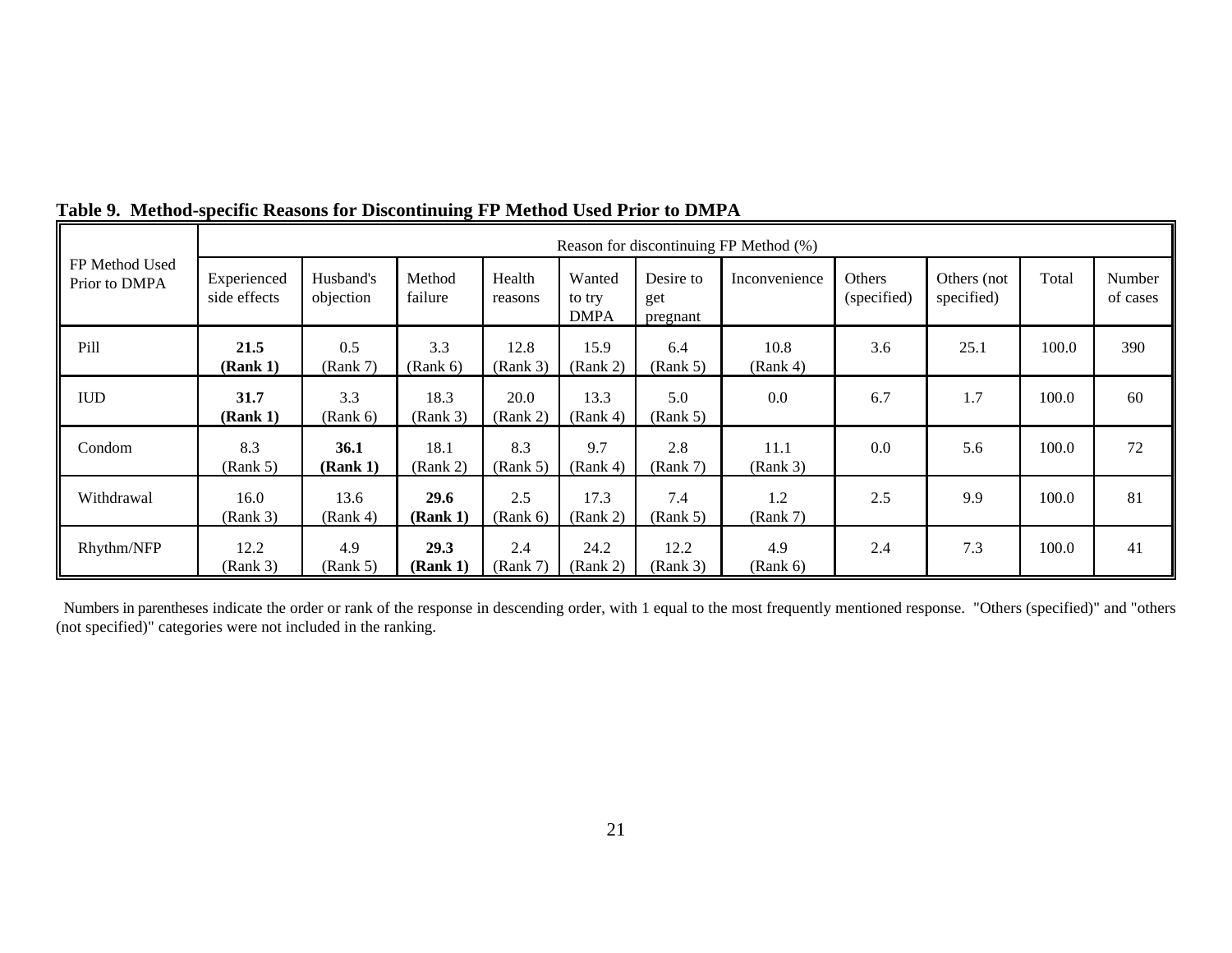Some differences were noted between DMPA acceptors who are "new FP users" and those who are method shifters. On the average, "new FP users" were three years younger than the method shifters. Data in Table 10 show that the average age of first-time FP (DMPA) users was 27 years compared to 30.1 years among method shifters.

The new FP users also tend to have fewer children. The average number of children among new FP users was 2.8 compared to 3.3 among the method shifters.

More first-time FP users than method shifters plan to have at least one more child in the future. Comparative figures show that 51 percent of new FP users want to have another child while only 34 percent of the method shifters do.

These two groups also differed with regard to their intentions for using DMPA. A majority (52%) of the new FP users adopted DMPA for childspacing purposes, while almost two-thirds (65%) of the method shifters are using DMPA to stop childbearing altogether.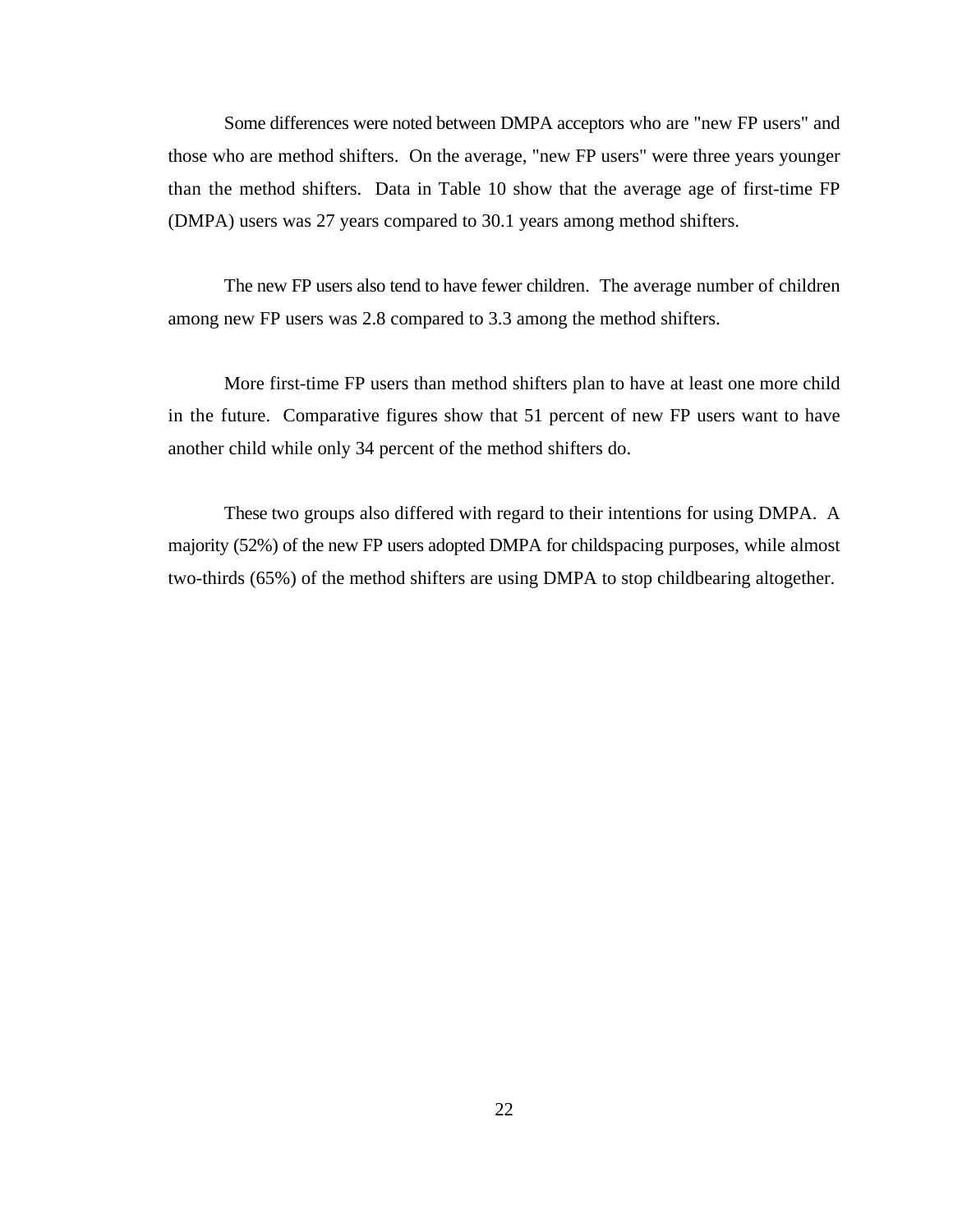| Variable                                                                                | First-Time FP<br><b>Users</b><br>$(n=245)$ | <b>Method Shifters</b><br>$(n=654)$ |  |
|-----------------------------------------------------------------------------------------|--------------------------------------------|-------------------------------------|--|
| A. Mean age                                                                             | 27.0                                       | 30.1                                |  |
| B. Current Number of Children                                                           |                                            |                                     |  |
| % with 0 children<br>% with 1-3 children<br>% with 4-6 children<br>% with 7-10 children | 0.0<br>72.2<br>23.3<br>4.5                 | 0.2<br>60.9<br>32.9<br>6.1          |  |
| Mean number of children                                                                 | 2.78                                       | 3.32                                |  |
| C. Desire for another Pregnancy                                                         |                                            |                                     |  |
| % who want another child<br>% who do not want any more children                         | 50.6<br>49.4                               | 33.9<br>66.1                        |  |
| D. Mean number of additional children desired                                           | 1.48                                       | 1.35                                |  |
| E. Intention for using DMPA                                                             |                                            |                                     |  |
| % to space childbirth/delay next pregnancy<br>% to stop childbearing                    | 52.2<br>47.8                               | 35.3<br>64.7                        |  |

**Table 10. Profile of DMPA Acceptors who are First-Time FP Users versus Method Shifters**

 $^{\circ}$  Number of cases (n)

### **INFORMATION OBTAINED AND SOURCE OF INFORMATION ABOUT DMPA**

When the women were asked about their sources of information on DMPA, more than half (55%) cited only one source, 38 percent cited two sources and the rest named more (see Table 11).

For a majority (58%) of the women, the midwife was the most influential source of information in their decision to use DMPA. The rest considered friends (11%), relatives (8%), television (6%), doctors (4%), nurses (4%), neighbors (3%) and radio (3%) as most influential source of DMPA information.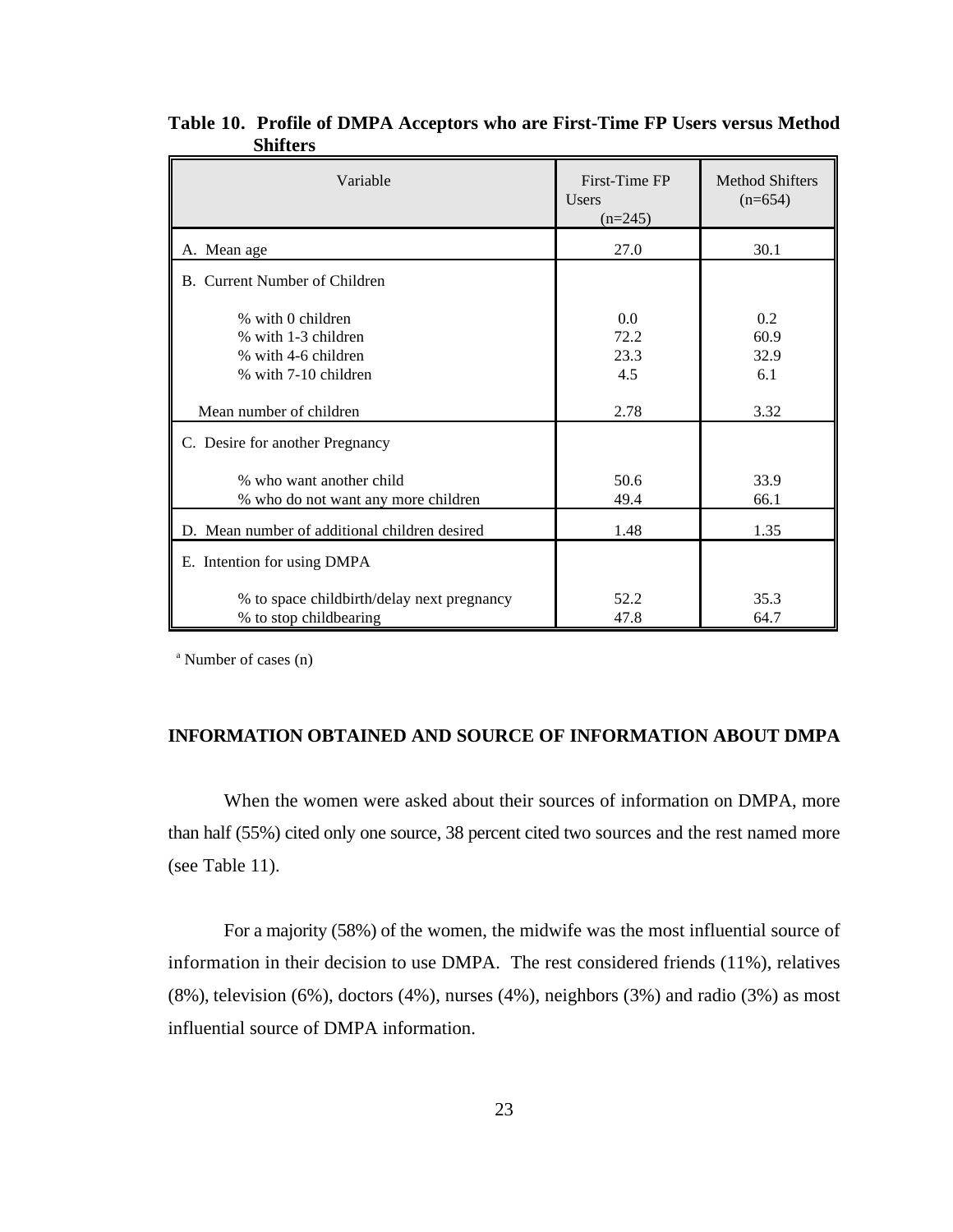| Variable                                          | Percent <sup>a</sup> |
|---------------------------------------------------|----------------------|
| A. Number of Sources Mentioned                    |                      |
|                                                   |                      |
| One                                               | 55.1                 |
| Two                                               | 37.9                 |
| Three or more                                     | 7.0                  |
| B. Most Influential Source of Information on DMPA |                      |
| Midwife                                           | 57.6                 |
| Doctor                                            | 3.9                  |
| <b>Nurse</b>                                      | 4.4                  |
| Friends                                           | 11.0                 |
| Relatives                                         | 7.7                  |
| Neighbors                                         | 3.2                  |
| Television                                        | 5.6                  |
| Radio                                             | 2.8                  |
| Others                                            | 3.8                  |

**Table 11. Source of Information about DMPA**

 $^{\circ}$  Number of cases = 899

What were they told about DMPA? Almost half (45%) of the respondents were informed that DMPA is an easy and convenient FP method to use. About four out of ten (38%) were told to expect some side effects with DMPA use, including a fifth who were specifically informed that use of DMPA may cause either spotting or amenorrhea. Ten percent of the women were told that DMPA is an effective contraceptive (see Table 12).

**Table 12. Women's Knowledge about DMPA**

| What Women were Told About DMPA                                              | Percent <sup>a</sup> |
|------------------------------------------------------------------------------|----------------------|
| It is easy/convenient to use                                                 | 44.9                 |
| There are side effects to be expected<br>(including spotting and amenorrhea) | 37.8                 |
| It is an effective contraceptive                                             | 10.0                 |
| It has non-FP benefits                                                       | 1.1                  |
| It is a safe contraceptive                                                   | 1.0                  |
| Others                                                                       | 5.1                  |

 $^{\circ}$  Number of cases = 899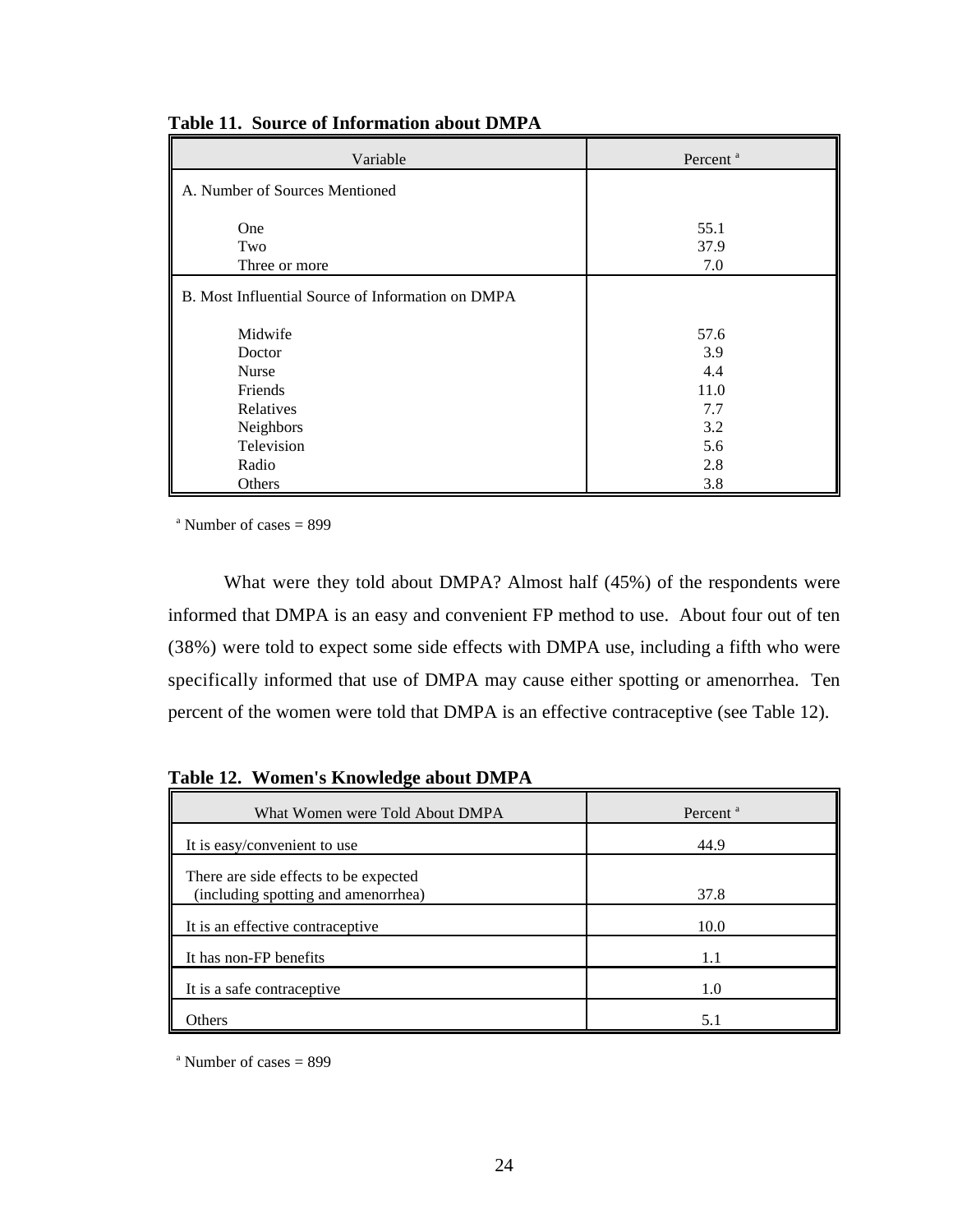#### **INFORMATION OBTAINED REGARDING OTHER FP METHODS**

Only 37 percent of the respondents reported that they were informed about other FP methods when they went to the clinic for their first DMPA injection (see Table 13). A majority (76%) of those who were not so informed consists mainly of the method switchers (i.e. women who are assumed to be reasonably knowledgeable about the methods available from the program).

Of those who were informed of other methods, most were told about pills (80%) and IUD (73%). A third were informed about condoms (34%) while about one in four (24%) were told of ligation. Thirteen percent claimed they were informed about rhythm, and even fewer (7%) were told about NFP.

| 37.4<br>62.6                                              |
|-----------------------------------------------------------|
|                                                           |
| 80.4<br>73.2<br>34.2<br>24.4<br>13.1<br>7.4<br>1.3<br>8.3 |
|                                                           |

**Table 13. Knowledge about Other FP Methods**

<sup>a</sup> Number of cases (n) = 899 except for item (B) where n is equal to the number of respondents w h o

wer e informed of other F P methods.

 $<sup>b</sup>$  Figures in item (B) add to more than 100 percent since multiple responses were coded.</sup>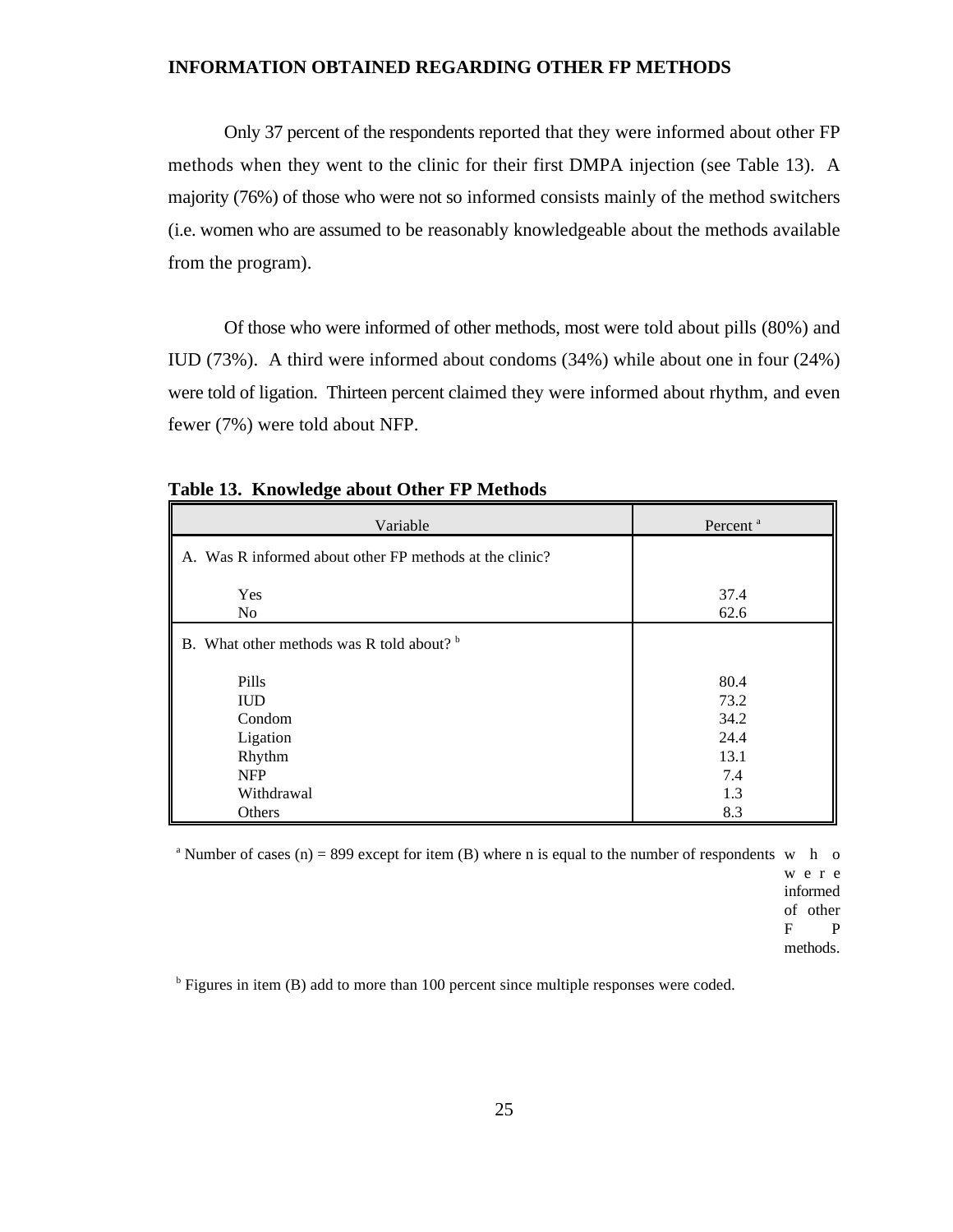Data in Table 13a show that about the same proportion of women who were informed about other FP methods claimed to have been given reading materials (i.e., pamphlets, leaflets, brochures) about the different FP options offered at the health facility (40%). Sixty-two percent of these women (or 25% of all respondents to the survey) received materials on DMPA. Close to four out of ten (37%) and one out of four (26%) women received materials about IUDs and condoms, respectively. Not even one percent (0.8%) of the women received any materials on natural family planning (NFP).

| Variable                                           | Percent <sup>a</sup> |
|----------------------------------------------------|----------------------|
| A. Was R given reading materials about FP methods? |                      |
| Yes                                                | 40.2                 |
| N <sub>0</sub>                                     | 59.8                 |
| B. What methods were the materials about? b        |                      |
| <b>DMPA</b>                                        | 61.8                 |
| Pills                                              | 42.9                 |
| <b>IUD</b>                                         | 37.1                 |
| Condom                                             | 26.3                 |
| Diaphragm                                          | 3.6                  |
| Jelly                                              | 0.3                  |
| Ligation                                           | 3.0                  |
| <b>NFP</b>                                         | 0.8                  |
| Vasectomy                                          | 0.3                  |
| FP book                                            | 0.3                  |
| Others                                             | 0.6                  |

**Table 13a. IEC Materials on FP Methods**

<sup>a</sup> Number of cases (n) = 899 except for item (B) where n is equal to the number of respondents w h o

wer e give n reading material s on FP methods.

 $<sup>b</sup>$  Figures in item (B) add to more than 100 percent since multiple responses were coded.</sup>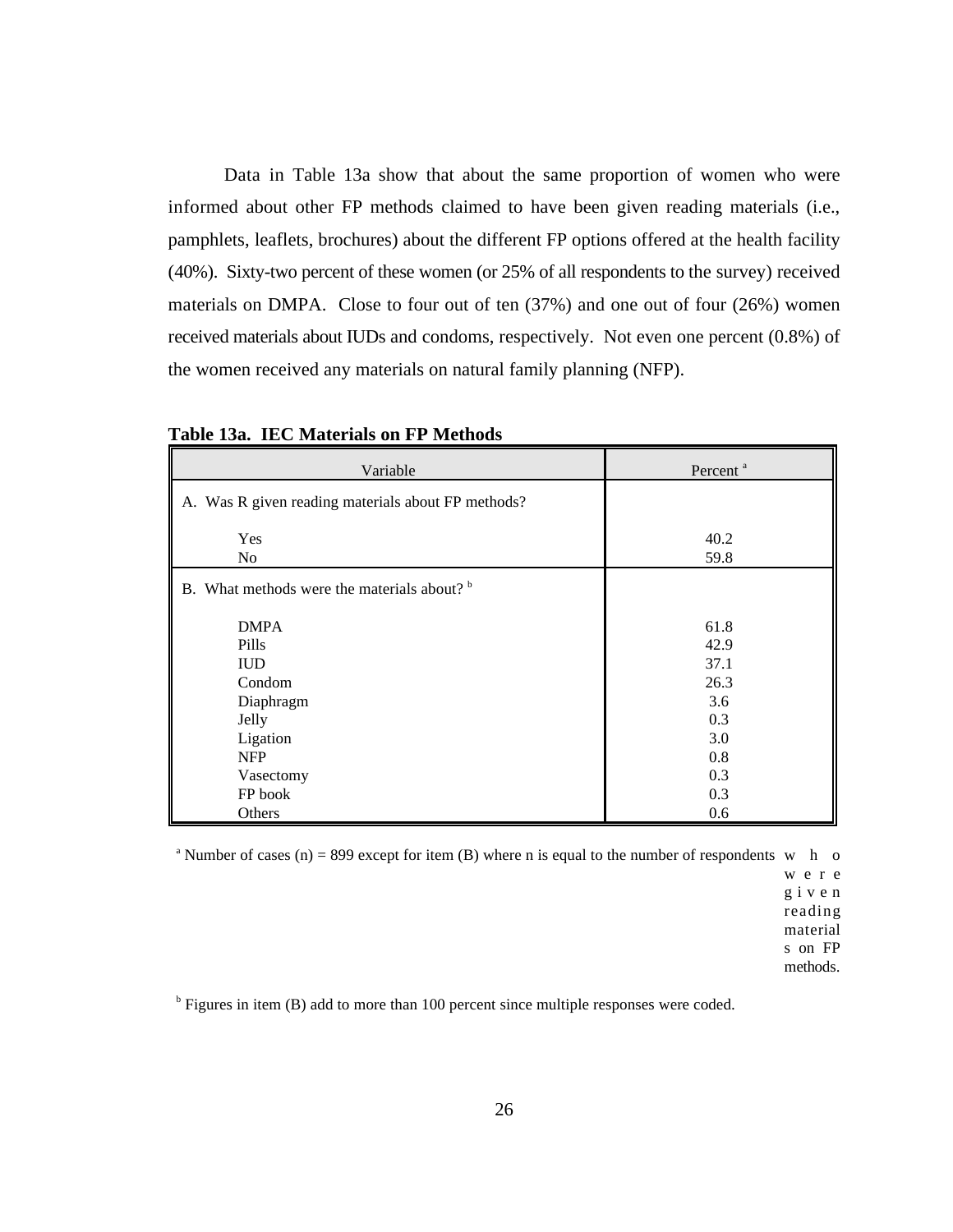Forty-three percent of the respondents said that the clinic personnel provided "equally sufficient" information about all FP methods. Most (79%) women, too, claimed that they were not given extra encouragement to choose DMPA over other FP methods. Nonetheless, data from Table 13b do show that in general, more information was provided on DMPA than any other FP method. This may be the reason why almost half (46%) of the women say that the clinic personnel did tend to promote DMPA over other FP methods.

| Variable                                                                                                                                                     | Percent <sup>a</sup>       |  |  |
|--------------------------------------------------------------------------------------------------------------------------------------------------------------|----------------------------|--|--|
| A. How much information was given about other FP methods<br>compared to DMPA?                                                                                |                            |  |  |
| More information about DMPA than other methods<br>Equally sufficient information for all methods<br>More information about methods other than DMPA<br>Others | 46.6<br>43.3<br>0.8<br>9.4 |  |  |
| B. Was R given extra encouragement to use DMPA over other<br>methods?                                                                                        |                            |  |  |
| Yes<br>No                                                                                                                                                    | 20.6<br>79.4               |  |  |

**Table 13b. Information on DMPA Compared to Other FP Methods**

<sup>a</sup> Number of cases  $(n) = 899$ 

#### **DECISION TO USE DMPA**

After being informed about DMPA at the health clinic, it did not take long for the majority of the women to decide to have their first DMPA injection. About seven out of ten (68%) decided to have their first injection "immediately" after being informed about DMPA's advantages and disadvantages as a contraceptive method. Sixteen percent, however, waited for two weeks before deciding to have their first injection while 17 percent decided only after a month or some longer period (see Table 14).

The lag time was due to a number of reasons. A majority (55%) of the women who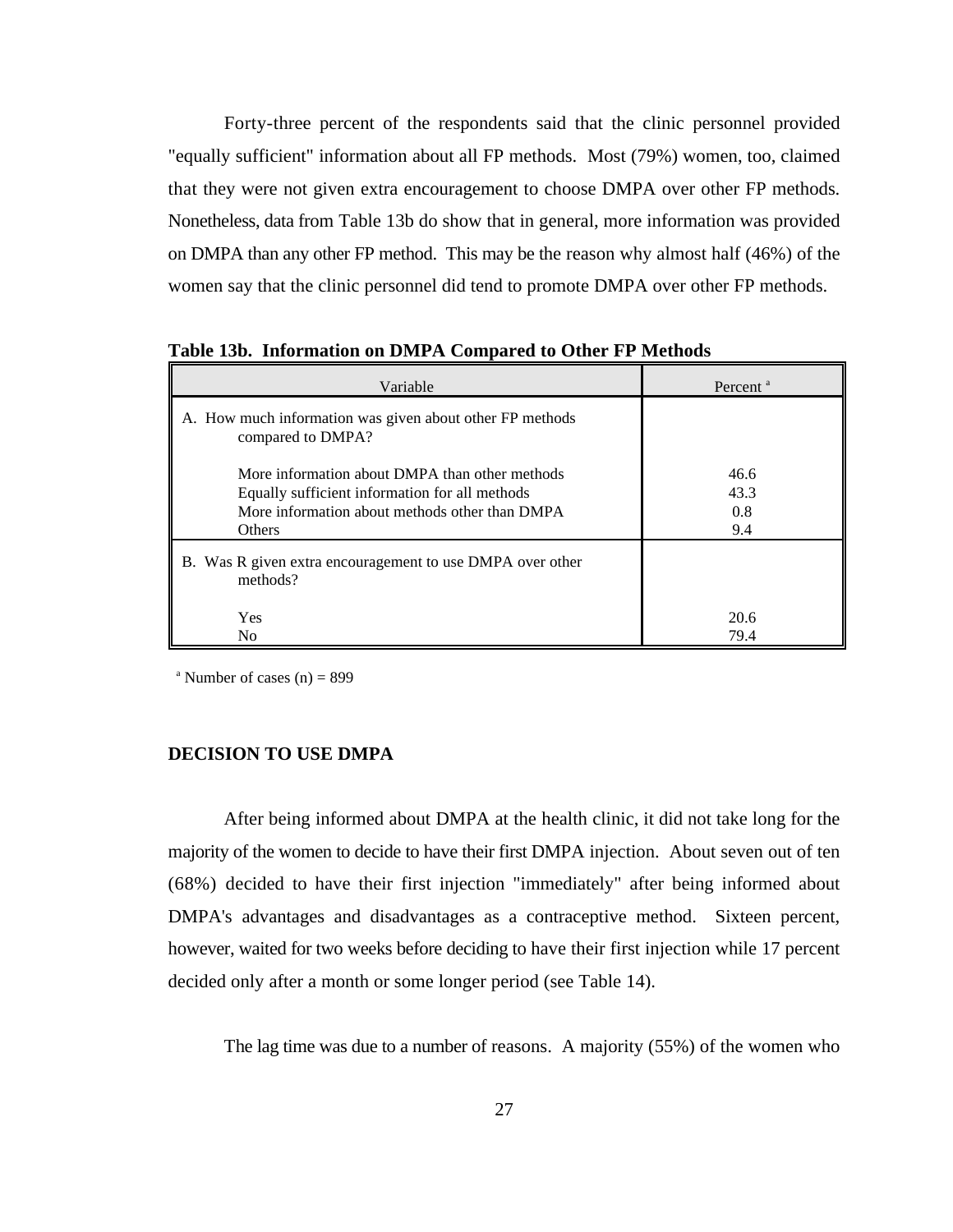were not able to immediately have their first injection were told to first wait for their menstruation, to be sure that they were not pregnant upon administration of the injection. One out of five said that they still had to ask their husband's permission before having the injection, while 11 percent simply felt that they needed more time to think about whether to use DMPA or not. A few (6%) were still using another FP method at the time.

| Variable                                                                                                                                                                                                                                                             | Percent <sup>a</sup>                                                        |
|----------------------------------------------------------------------------------------------------------------------------------------------------------------------------------------------------------------------------------------------------------------------|-----------------------------------------------------------------------------|
| A. How long did it take R to decide to have a DMPA injection?                                                                                                                                                                                                        |                                                                             |
| Immediately<br>After two weeks<br>After one month                                                                                                                                                                                                                    | 67.8<br>15.5<br>9.0                                                         |
| After more than a month                                                                                                                                                                                                                                              | 7.7                                                                         |
| B. If not immediately, why not?                                                                                                                                                                                                                                      |                                                                             |
| Was told to wait for next menstruation<br>Had to ask husband's permission<br>Wanted more time to think about it<br>Still using another FP method<br>Others                                                                                                           | 54.9<br>19.8<br>10.8<br>5.6<br>8.1                                          |
| C. Reasons for Choosing DMPA                                                                                                                                                                                                                                         |                                                                             |
| Convenience<br>Recommended by other users<br>Effectiveness<br>Just wanted to try DMPA<br>Advised by service provider<br>Husband's approval<br>OK for breastfeeding mothers<br>Tired of current FP method<br>Cannot use other FP methods<br>Non-FP benefits<br>Others | 46.8<br>10.6<br>8.9<br>7.7<br>5.7<br>5.7<br>3.7<br>3.4<br>2.9<br>2.8<br>1.2 |
| D. Intention for Using DMPA                                                                                                                                                                                                                                          |                                                                             |
| To space childbirths/delay next pregnancy<br>To stop childbearing                                                                                                                                                                                                    | 39.9<br>60.1                                                                |

|  | <b>Table 14. Decision to Use DMPA</b> |  |
|--|---------------------------------------|--|
|--|---------------------------------------|--|

<sup>a</sup> Number of cases (n) = 899 except for item (B) where n is equal to the number of respondents who did not decide "immediately" to have a DMPA injection.

What made them choose DMPA over other methods? The most commonly cited reason was the convenience and ease of using the injectable (47%). Eleven percent adopted DMPA upon the recommendation of other users while a few (6%) did so because they were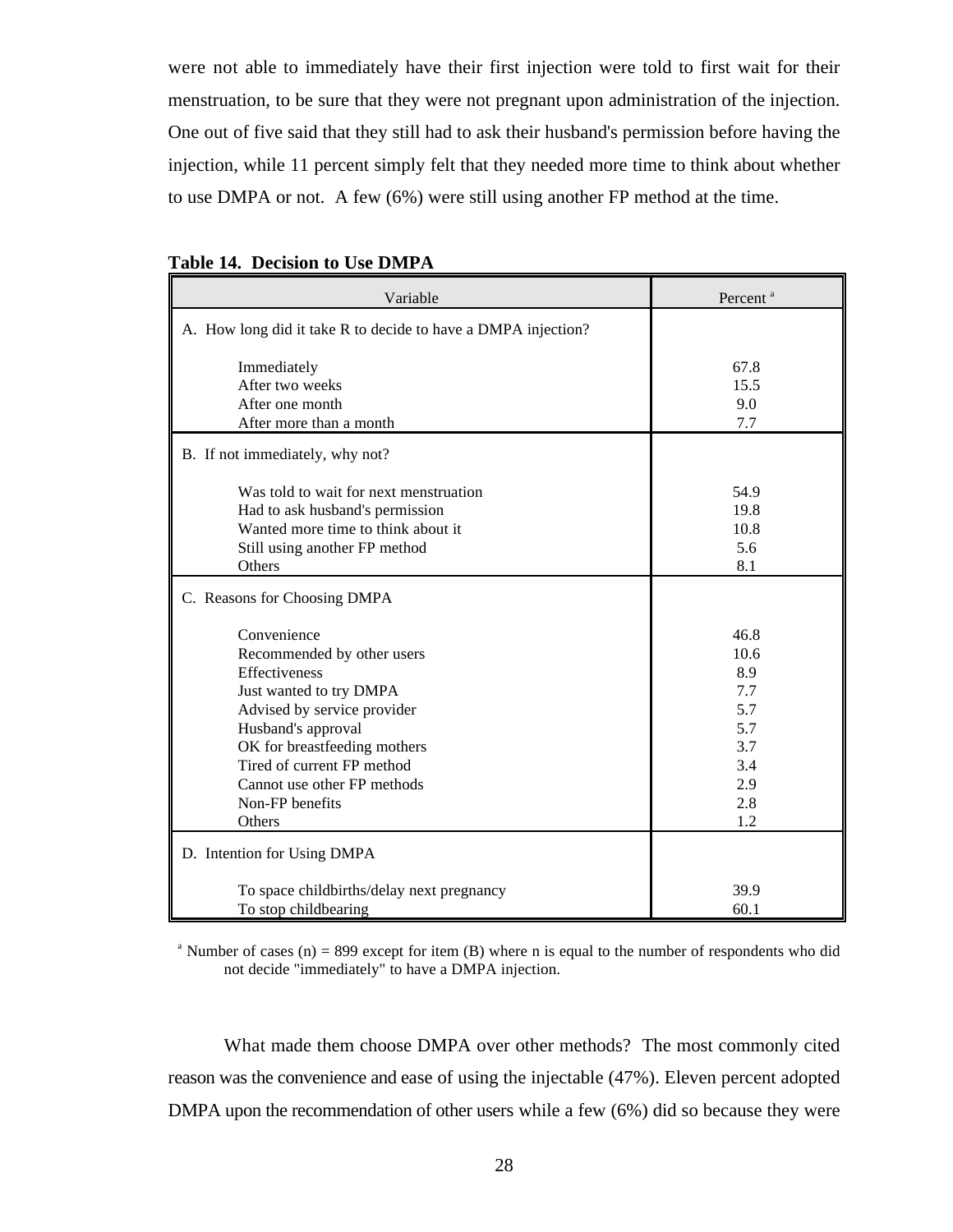advised by the service provider. Other reasons cited were DMPA's effectiveness as a contraceptive (9%), husband's approval (6%), benefits to be derived aside from family planning (3%) and the fact that even breastfeeding mothers can use it (4%). Others simply wanted to try it (8%), were "tired" of their present method (3%), or could not use any other FP method due to some health constraints (3%).

Interestingly, while DMPA is a reversible and "temporary" method, a majority (60%) of the women said that they chose to use it to stop childbearing altogether. Forty percent of the DMPA acceptors said that they were using it for childspacing purposes.

Differences in age and parity were noted between these two groups of women: those who use DMPA for childspacing purposes ("spacers") and those who use DMPA to stop childbearing altogether ("stoppers"). On average, "spacers" are younger by four years than the "stoppers". The average age of "spacers" is 26 years compared to 31.4 years for "stoppers". These data are shown in Table 15 below.

| Variable                              | Spacers:<br>women who use DMPA<br>to space childbirths<br>$(n=359)$ | Stoppers:<br>women who use DMPA<br>to stop childbearing<br>altogether<br>$(n=540)$ |
|---------------------------------------|---------------------------------------------------------------------|------------------------------------------------------------------------------------|
| A. Mean age                           | 26.0                                                                | 31.4                                                                               |
| B. Mean number of children at present | 2.13                                                                | 3.87                                                                               |

**Table 15. Comparison of "Spacers" and "Stoppers"**

As expected, "spacers" also have fewer children than "stoppers". Women who were intending to terminate their reproductive careers already had about four (3.9) children, while those who are using DMPA only for childspacing purposes had an average of only two children at present.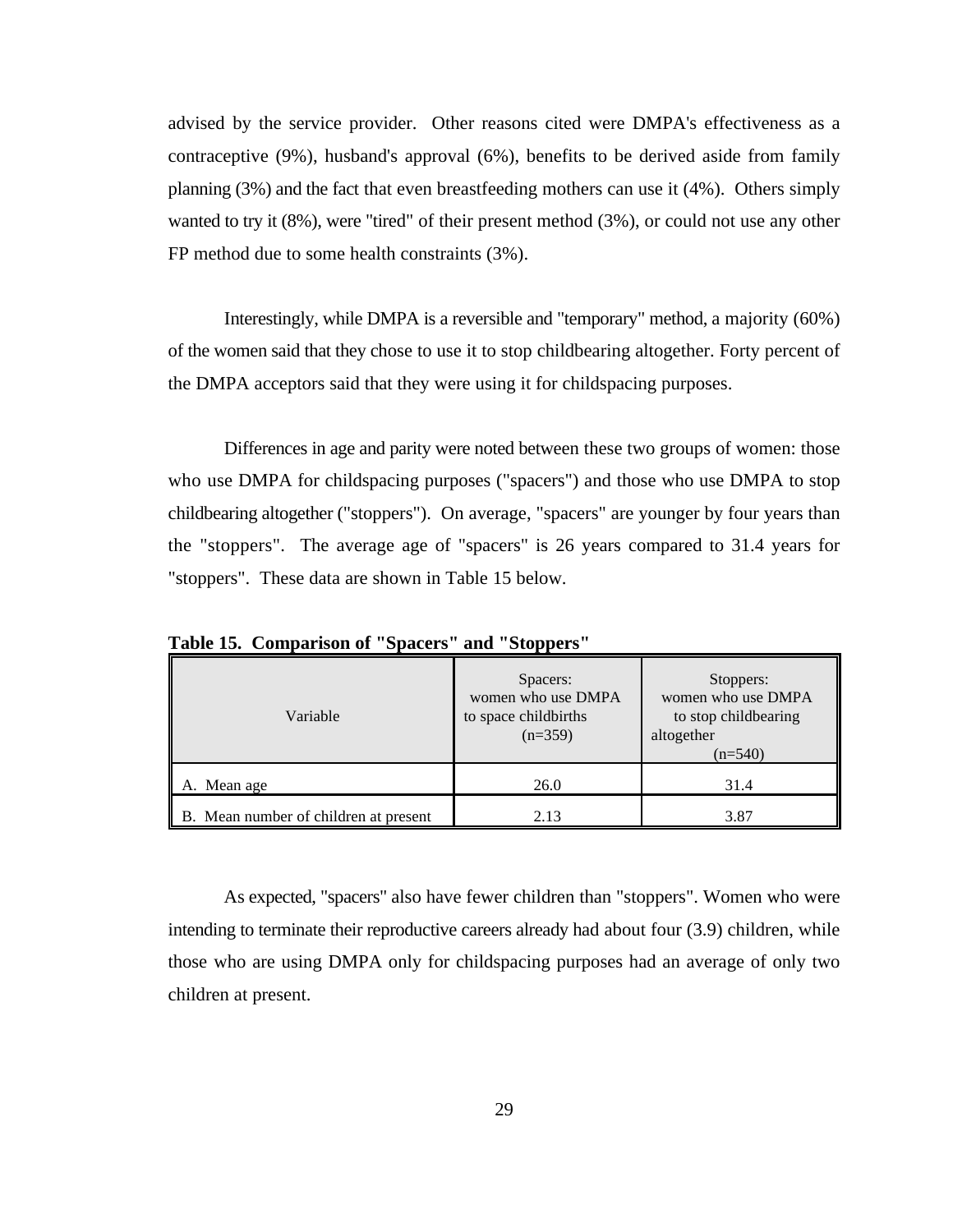# **USE OF DMPA**

Data in Table 16 show that close to half (46%) of the respondents had their first DMPA injection in a barangay health station (BHS). Three out of ten had theirs at the main health center (MHC) while 16 percent received their first DMPA injection at a rural health unit (RHU).

Most (83%) women received their first DMPA injection from a midwife; 13 percent from a nurse and only 4 percent from a doctor. In most cases (90%), the respondent personally knew the DMPA service provider.

A DOH guideline on DMPA specifies that a "first injection should be administered on any of the first 7 days after the beginning of menstruation" (DOH-USAID, 1994). Despite this, only 58 percent of the respondents reported that they were injected within this prescribed period. The rest of the respondents indicated that they were first injected "after menses" (37%). How soon after this happened was not specified by these respondents. Given the problems with pregnancy during DMPA use, this issue should be explored further.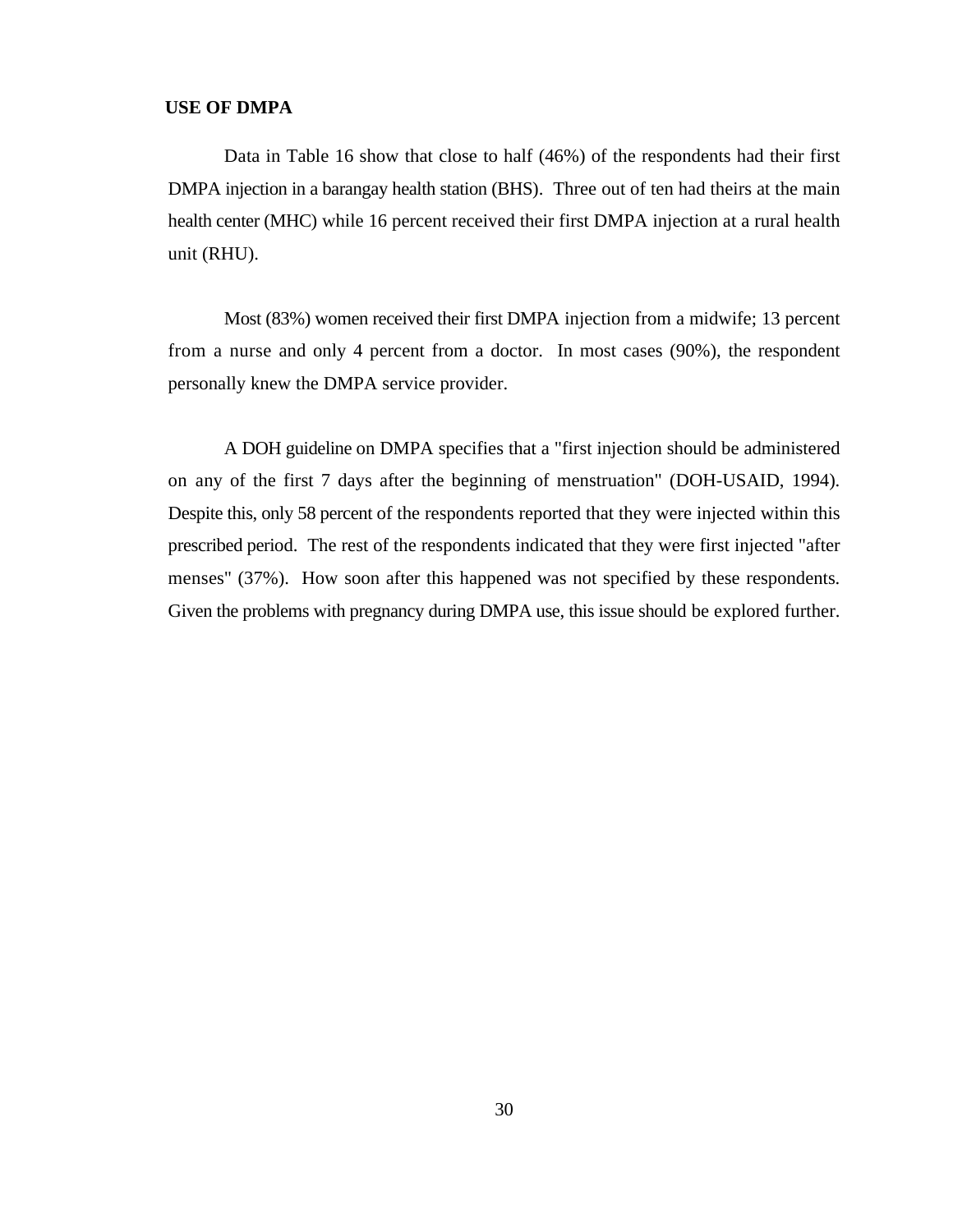| Table 16. Actual Use of DMPA |  |  |  |
|------------------------------|--|--|--|
|------------------------------|--|--|--|

| Variable                                                                                                               | Percent <sup>a</sup>               |
|------------------------------------------------------------------------------------------------------------------------|------------------------------------|
| A. Where R had her first DMPA injection                                                                                |                                    |
| Barangay health station (BHS)<br>Municipal health center (MHC)<br>Rural health unit (RHU)<br>Public hospital<br>Others | 45.6<br>30.3<br>16.2<br>1.4<br>6.4 |
| B. From whom R had her first DMPA injection                                                                            |                                    |
|                                                                                                                        |                                    |
| Midwife                                                                                                                | 83.3                               |
| <b>Nurse</b>                                                                                                           | 12.6                               |
| Doctor                                                                                                                 | 3.9                                |
| Others                                                                                                                 | 0.2                                |
| C. When R had her first DMPA injection                                                                                 |                                    |
| Before onset of menses                                                                                                 | 4.8                                |
| First 7 days of menses                                                                                                 | 58.4                               |
| After menses                                                                                                           | 36.7                               |

 $^{\circ}$  Number of cases = 899

#### **EXPERIENCES WITH DMPA USE**

Nine out of ten women claimed to have experienced some physical side effects since they started using DMPA as a contraceptive. Changes in emotional well-being were also reported by 46 percent of the respondents.

Data in Table 17 show that, among the physical side effects observed, headaches, nausea or dizziness were the most frequently cited (46%). Four out of ten women experienced spotting while about the same number (39%) said that they gained weight as a result of DMPA use. Amenorrhea was experienced by a fifth of the respondents. Thirteen percent had less than usual bleeding while eight percent complained of heavy bleeding. It may be noted that menstruation-related changes such as spotting, amenorrhea, less than usual bleeding and heavy bleeding, when taken collectively (81%), were mentioned far more frequently than any other symptoms.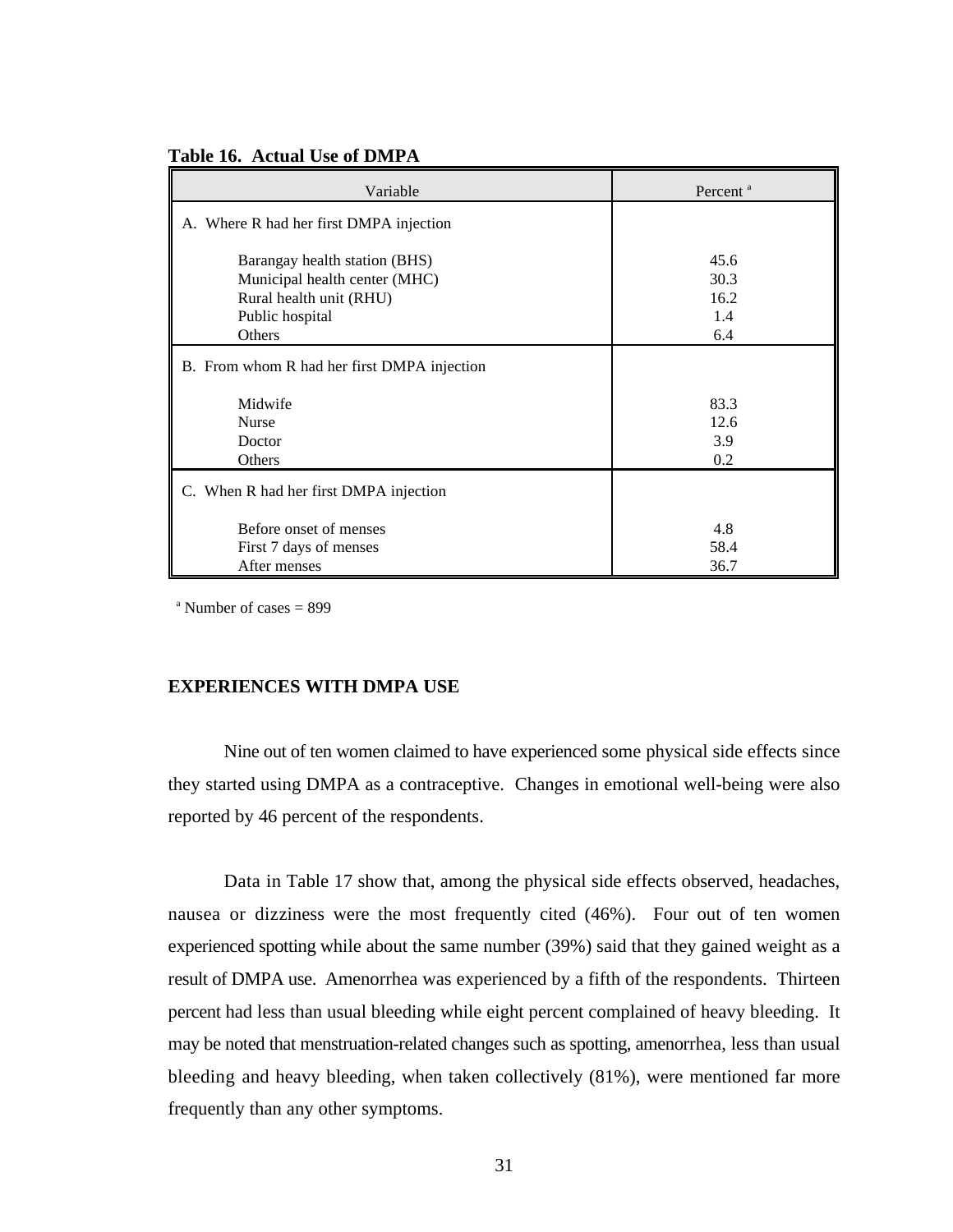| Side Effects              | Percent of respondents<br>who reported having<br>experienced side effect <sup>a</sup> |
|---------------------------|---------------------------------------------------------------------------------------|
| Nausea/dizziness/headache | 46.5                                                                                  |
| Spotting                  | 39.7                                                                                  |
| Weight gain               | 39.0                                                                                  |
| Amenorrhea                | 20.8                                                                                  |
| Less than usual bleeding  | 12.6                                                                                  |
| Weakness                  | 8.3                                                                                   |
| Heavy bleeding            | 7.9                                                                                   |
| Loss of appetite          | 5.5                                                                                   |

**Table 17. Side Effects Experienced with DMPA Use**

 $\alpha$  Number of cases = 899; Figures add to more than 100 percent since multiple responses were coded.

On the other hand, the most frequently mentioned change in the emotional wellbeing of the respondents was that they became more irritable and easily provoked (76%). A few (8%) said that they have become "forgetful" after having had a DMPA injection.

#### **RESPONDENT'S MANAGEMENT OF SIDE EFFECTS**

What did the women do upon experiencing these side effects? It is interesting to note that seven out of ten (71%) respondents who experienced some bodily changes after being injected with DMPA reportedly did "nothing" about the changes they experienced. One in five, however, returned to the clinic to consult with their service provider, while a few (8%) either took some medicine or tried to eat less so as not to gain any more weight (see Table 18).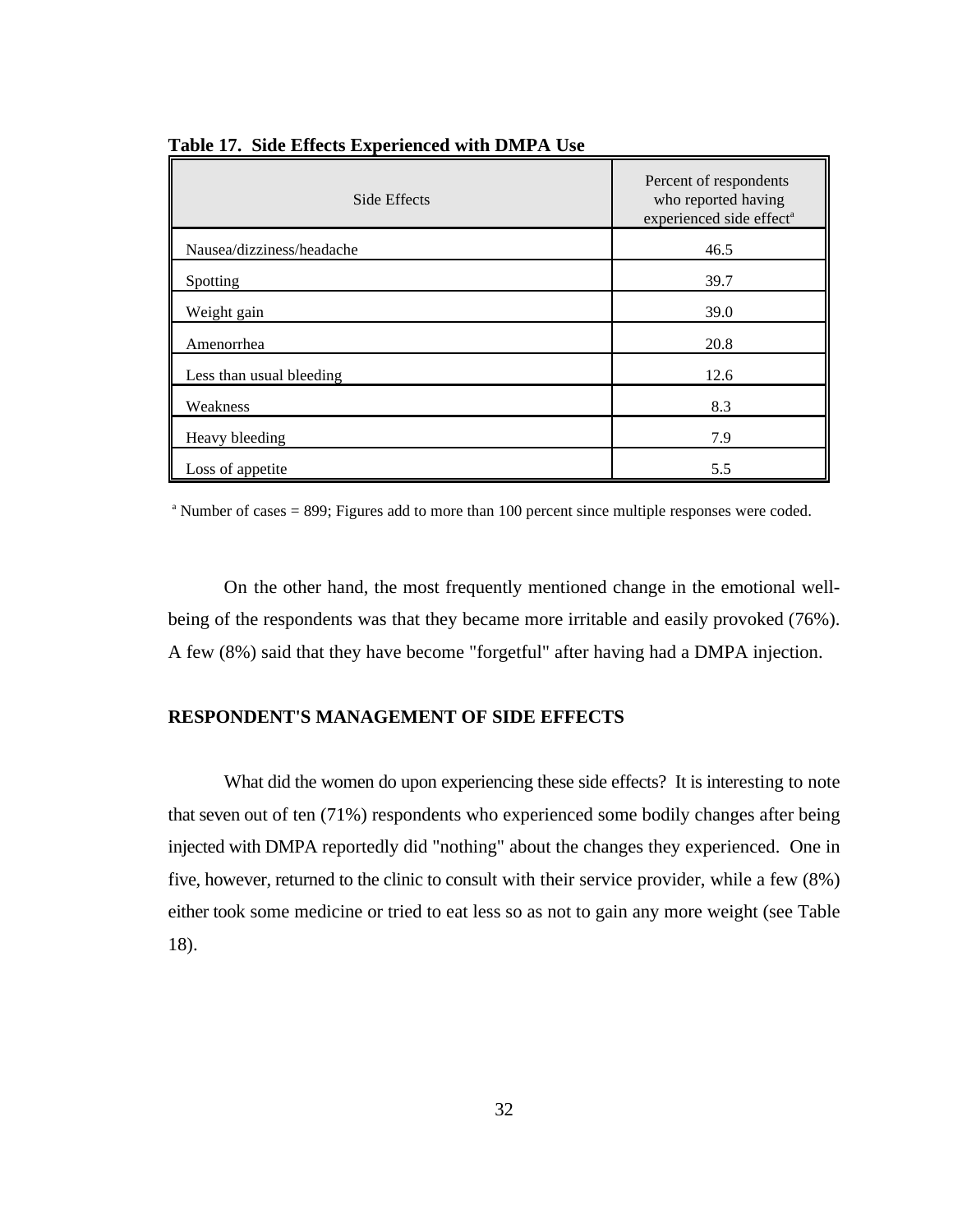| Management of Side Effects                       | Percent of respondents<br>mentioning item <sup>a</sup> |
|--------------------------------------------------|--------------------------------------------------------|
| Did nothing                                      | 71.4                                                   |
| Consulted service provider/followed instructions | 21.0                                                   |
| Took medicines/tried to eat less                 |                                                        |

#### **Table 18. Management of Side Effects**

<sup>a</sup> Number of cases = 809 women who reported having experienced at least one physical side effect

Among those who went back to the clinic for consultation, a majority (56%) said that they were simply told that such changes in their bodies were "normal" and to be expected. Twenty-seven percent were given prescriptions for pain relievers or vitamins.

Did such advice or prescriptions remedy their situation? A significant number (76%) of women who were either counselled or treated answered in the affirmative. About the same number (75%) expressed satisfaction with the results of the counselling or treatment.

On the other hand, nine out of ten women who had experienced some change in their moods or emotions also did "nothing" about this. A few (5%) returned to the clinic to consult with the service provider.

Of the few who went back to the health center for consultation about these types of side effects, a majority (58%) were likewise told not to be alarmed as such changes in behavior are to be expected. However, 16 percent were told to stop using DMPA. This includes four percent who were advised to shift to another method. For a majority of these women (69%), such advice and reassurance did remedy their situation. The same proportion of women also reported being satisfied with the reassurance, advice or treatment given by the service provider.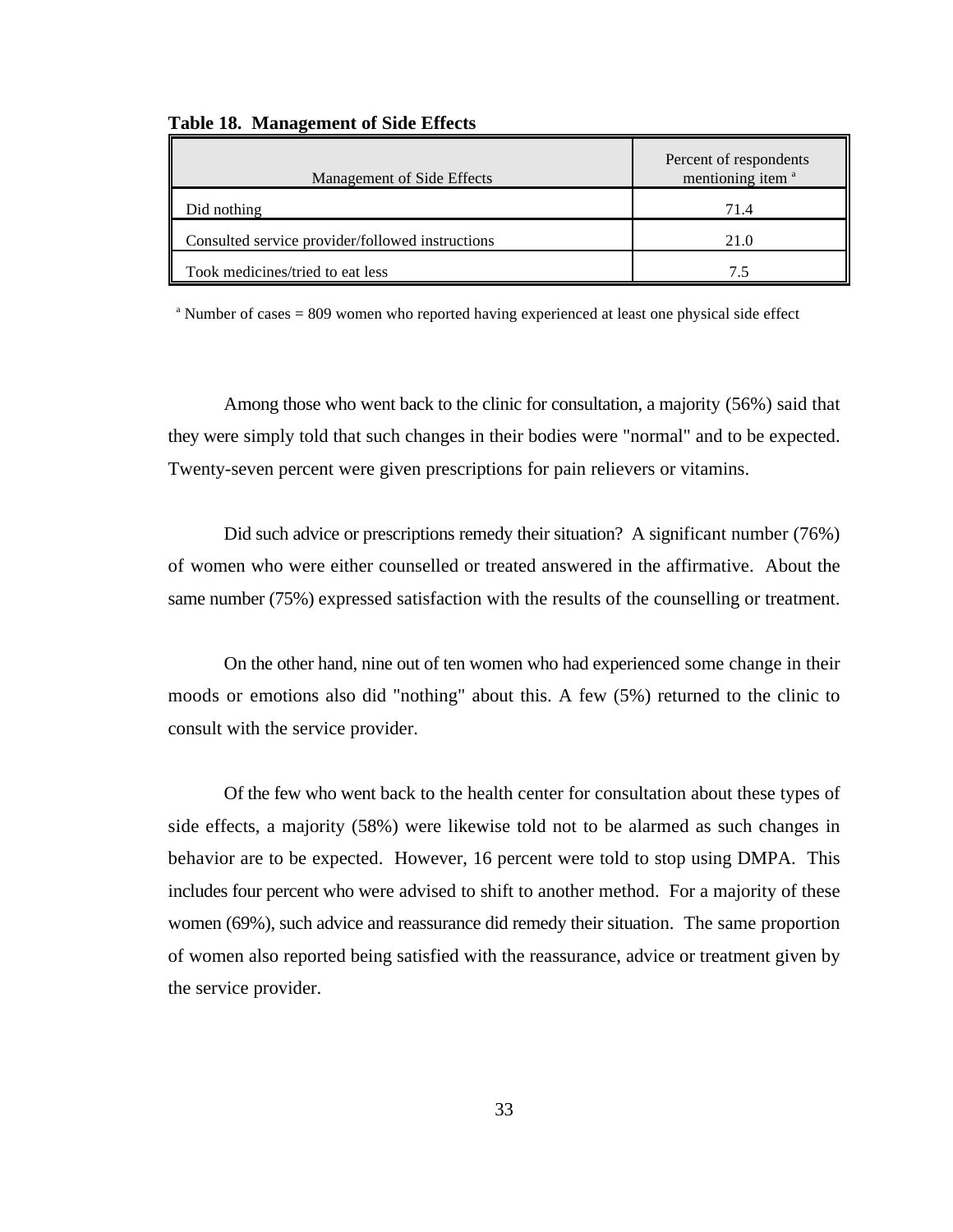## **SATISFACTION WITH DMPA**

In general, shifters to DMPA are quite satisfied with their decision to use the method. Seven out of ten method shifters said that they are more satisfied with DMPA than the other FP methods they have tried in the past (see Table 19). Their satisfaction stems mainly from not having experienced any major adverse side effects from DMPA use (78%).

When asked how long the women intend to use DMPA, a majority (63%) said that they plan to use it for more than a year. On average, the women plan to use DMPA for 22.5 months.

| Variable                                                                                             | Percent <sup>a</sup>                        |
|------------------------------------------------------------------------------------------------------|---------------------------------------------|
| A. Satisfaction with DMPA vis-a-vis other Methods                                                    |                                             |
| More satisfied with DMPA<br>More satisfied with other methods<br>Others                              | 69.7<br>20.9<br>9.4                         |
| B. Reasons why R is satisfied with DMPA                                                              |                                             |
| No side effects<br>Has benefits other than FP<br>Effective<br>OK for breastfeeding mothers<br>Others | 78.5<br>10.9<br>8.9<br>$0.6^{\circ}$<br>1.1 |
| C. How long women intend to use DMPA                                                                 |                                             |
| Less than a year<br>A year<br>More than a year/until menopause<br>Don't know                         | 27.9<br>7.1<br>63.2<br>1.6                  |

#### **Table 19. Satisfaction with DMPA**

<sup>a</sup> Number of cases (n) = 653 method shifters except for item (B) where n is equal to the number of women who expressed satisfaction with DMPA.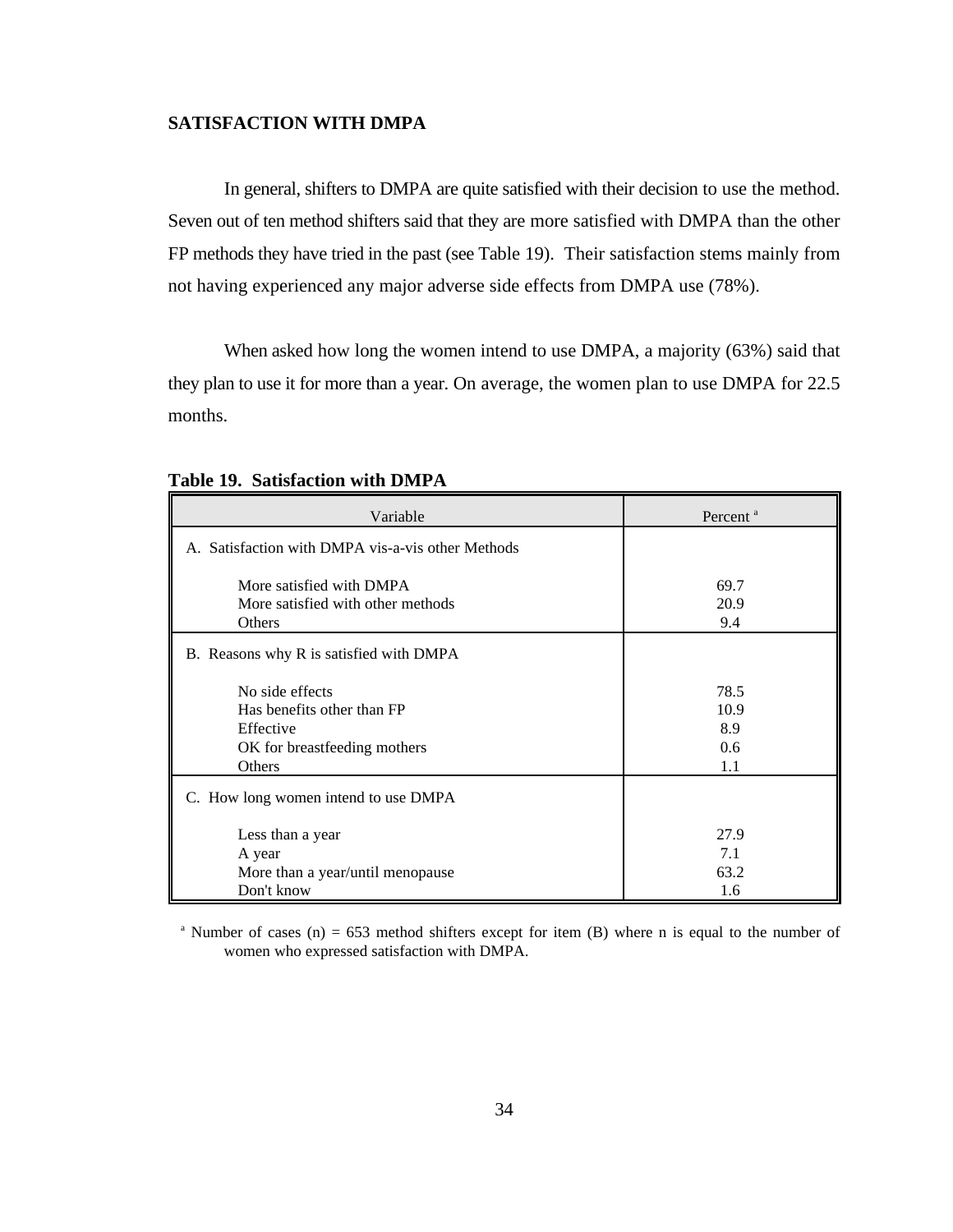#### **ACCESSIBILITY OF DMPA SERVICES**

The DMPA-dispensing facilities were quite accessible to a majority of the respondents. Six out of ten women merely walked to the nearest health clinic for DMPA services while the rest took a ride. Three out of four respondents need no more than 10 minutes to travel to the nearest DMPA-dispensing facility. On average, it was taking our respondents about 10 minutes to reach the nearest health center. This is not surprising considering that most (97%) of the respondents reside within the catchment areas of the selected health facilities.

#### **QUALITY OF DMPA SERVICES**

#### *1. Availability of DMPA supplies*

DMPA services were quickly and readily available. Nine out of ten respondents said that they were given their DMPA injection on the same day they went to the clinic to have it. Only ten percent of the women were asked to return on another day for their injection, the main reason being that they had to wait for their menstrual period before they could be injected. Forty-three percent of those who were told to come back cited this reason.

While the DMPA services were designed to be given free of charge in public health facilities covered by the DMPA Reintroduction Program, data from the women indicate that a little more than three out of ten (31%) were asked to make a "donation" to the clinic for their first DMPA injection. The amounts cited ranged from as low as one peso to as high as P101, for an average donation of P14.77 per injection.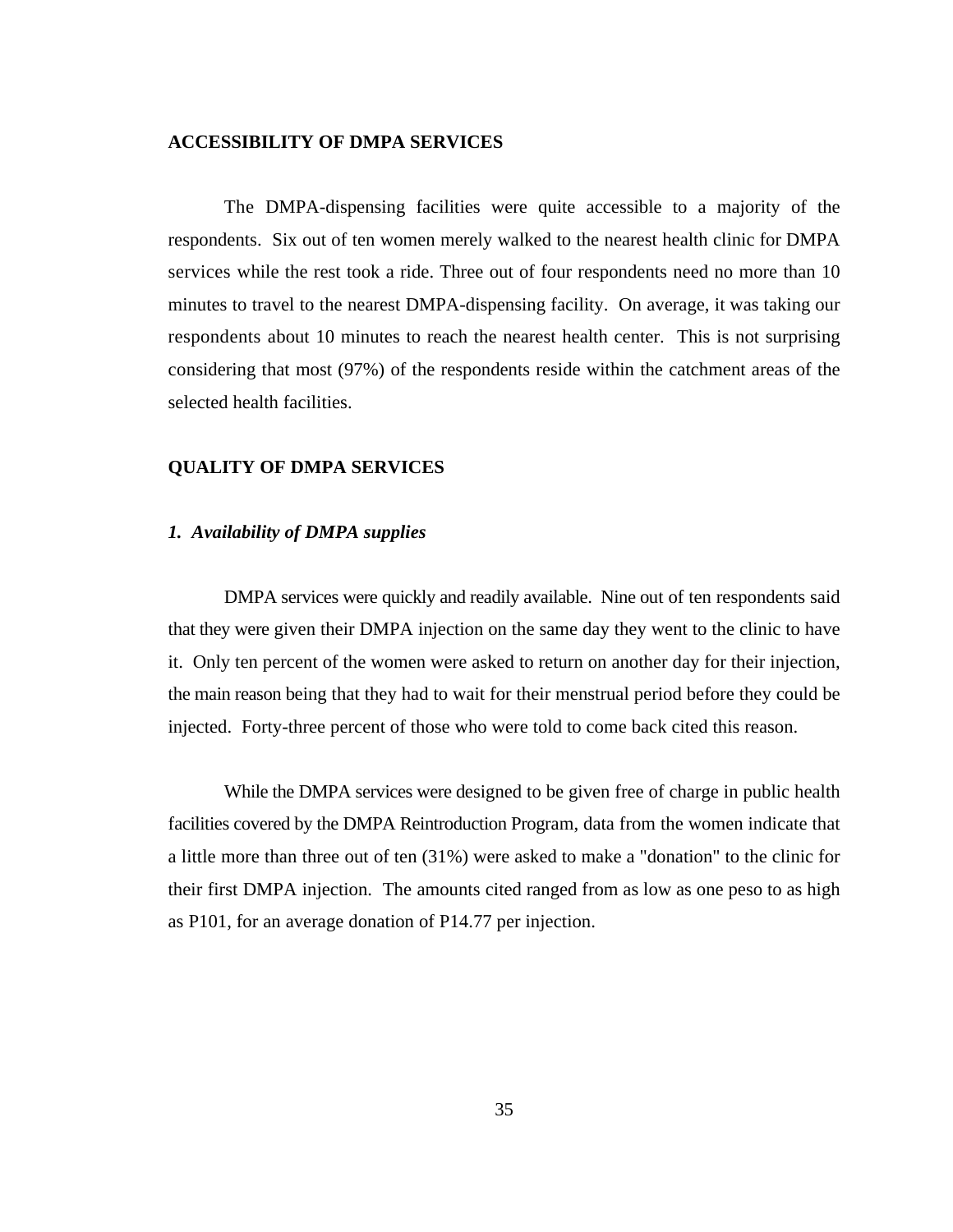#### *2. Availability of DMPA reminder cards*

While all DMPA clients are expected to be given a DMPA calendar/reminder card (see Appendix A) after their first injection (to remind them of when their next reinjection is due), this was not the case for a fifth (22%) of the respondents. It would therefore seem that some facilities either have a shortage of DMPA calendars/reminder cards or that their personnel are failing to use these properly.

### *3. Counselling on DMPA's side effects*

Most (84%) of the women claimed that they were told to expect some side effects from their use of DMPA. However only ten percent of the sample were given some specific pointers about dealing with the side effects.

| Side Effects to Expect<br>from DMPA Use | Percent of respondents<br>mentioning item <sup>a</sup> |
|-----------------------------------------|--------------------------------------------------------|
| Spotting                                | 45.8                                                   |
| Nausea/dizziness/headaches              | 42.2                                                   |
| Amenorrhea                              | 40.4                                                   |
| Heavy bleeding                          | 9.8                                                    |
| Weight gain                             | 9.2                                                    |
| Loss of appetite                        | 1.6                                                    |

**Table 20. Side Effects which Women were Told to Expect from DMPA Use**

 $^{\circ}$  Number of cases = 899; Figures add to more than 100 percent since multiple responses were coded.

Among the side effects that the women were told to expect, spotting, headaches and amenorrhea were the more frequently mentioned (see Table 20). Almost half (46%) of the respondents said that they were told to expect spotting as a result of DMPA use, while 42 percent were warned about the possibility of headaches, nausea or dizziness occuring as a consequence of DMPA use. Four out of ten were also told of the possibility of experiencing amenorrhea especially after prolonged use of the injectable. A few were told to expect heavy bleeding (10%) or weight gain (9%).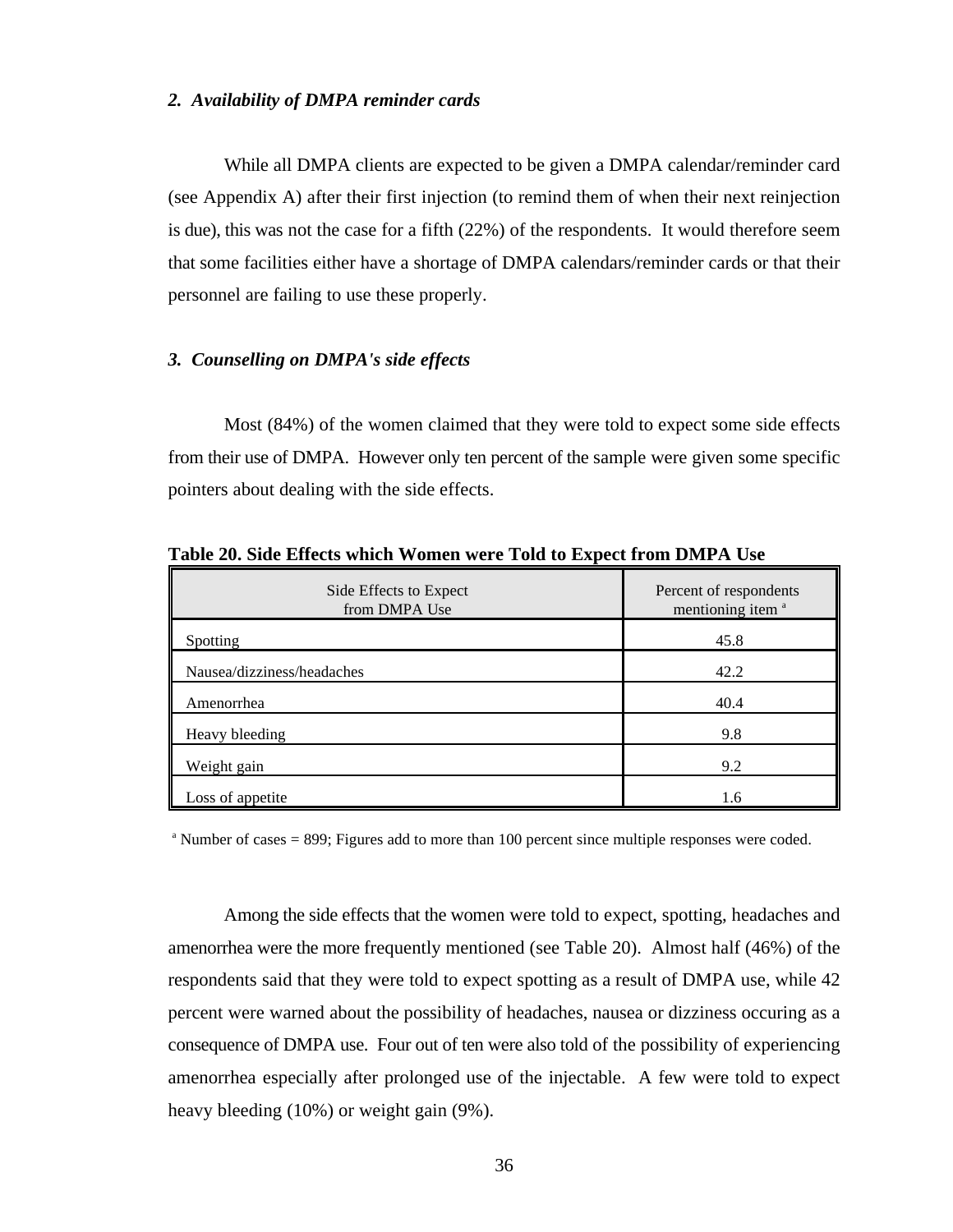Of the few who were informed about what to do when side effects occur, 57% said that they were told by the service provider "not to be alarmed" because these side effects are "normal" and only to be expected. Nine percent were advised not to eat too much while five percent were told to go back to the center for consultation.

#### *4. Screening and Client Assessment*

DMPA service providers were trained to ask potential DMPA clients a series of questions as part of the standard screening procedure. While 94 percent of the acceptors were asked at least one of the screening questions listed in Table 21, only a third (32%) were asked all of the 12 required items on the list.

The most frequently asked questions during patient screening were the number of children that they women had given birth to and their menstrual history (see Table 21). Seventy-eight percent of the respondents said that they were asked these questions. Seventytwo percent were also asked if they have breast lumps or an abnormal discharge from their nipples.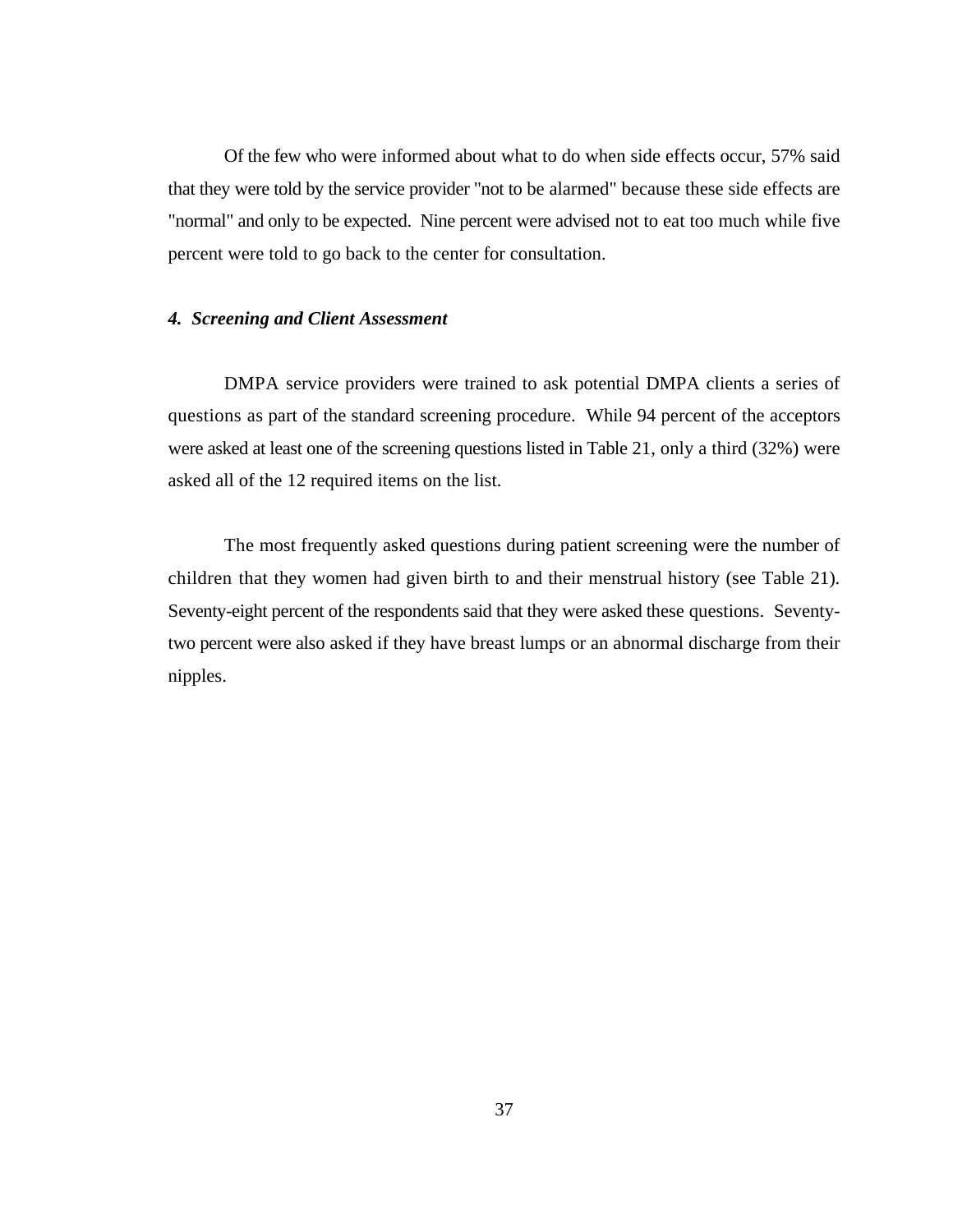| Questions <sup>a</sup>                                                                    | Percent of<br>respondents<br>who said they<br>were asked<br>the question b |
|-------------------------------------------------------------------------------------------|----------------------------------------------------------------------------|
| How many children respondent $(R)$ has                                                    | 78.4                                                                       |
| R's menstrual history                                                                     | 78.3                                                                       |
| If R has breast lumps or abnormal discharge from nipples                                  | 71.6                                                                       |
| If R has blood clots in her legs or has had a heart attack                                | 68.7                                                                       |
| If R is pregnant or her menstration is due                                                | 68.1                                                                       |
| If R has had previous experience with other diseases<br>(i.e., heart, hypertension, etc.) | 65.3                                                                       |
| If R is breastfeeding a baby less than 6 weeks old                                        | 63.8                                                                       |
| R's previous contraceptive history                                                        | 62.4                                                                       |
| If R has abnormal, undiagnosed bleeding                                                   | 59.6                                                                       |
| If R has had previous experience with anemia, beriberi or malnutrition                    | 53.9                                                                       |
| If R's eyes have turned yellow or her urine dark brown<br>in the last 6 weeks             | 53.8                                                                       |
| If R has had previous experience with reproductive tract infections                       | 53.5                                                                       |

**Table 21. Questions asked of Respondents During Client Screening and Assessment**

<sup>a</sup> Source: DOH-USAID (1994). DMPA Information Kit.

 $b$  Number of cases = 899; Figures add to more than 100 percent since multiple responses were coded.

The other screening questions were asked less frequently. A little more than sixty percent of the respondents were asked about their previous experience of heart disease or hypertension (65%), about their contraceptive history (62%), whether they were breastfeeding a baby less than six weeks old (64%), or whether they had any abnormal, undiagnosed bleeding (60%). Fewer still were asked if they have any previous experience of reproductive tract infections (53%), or with anemia or other nutritionally-related diseases  $(54\%)$ .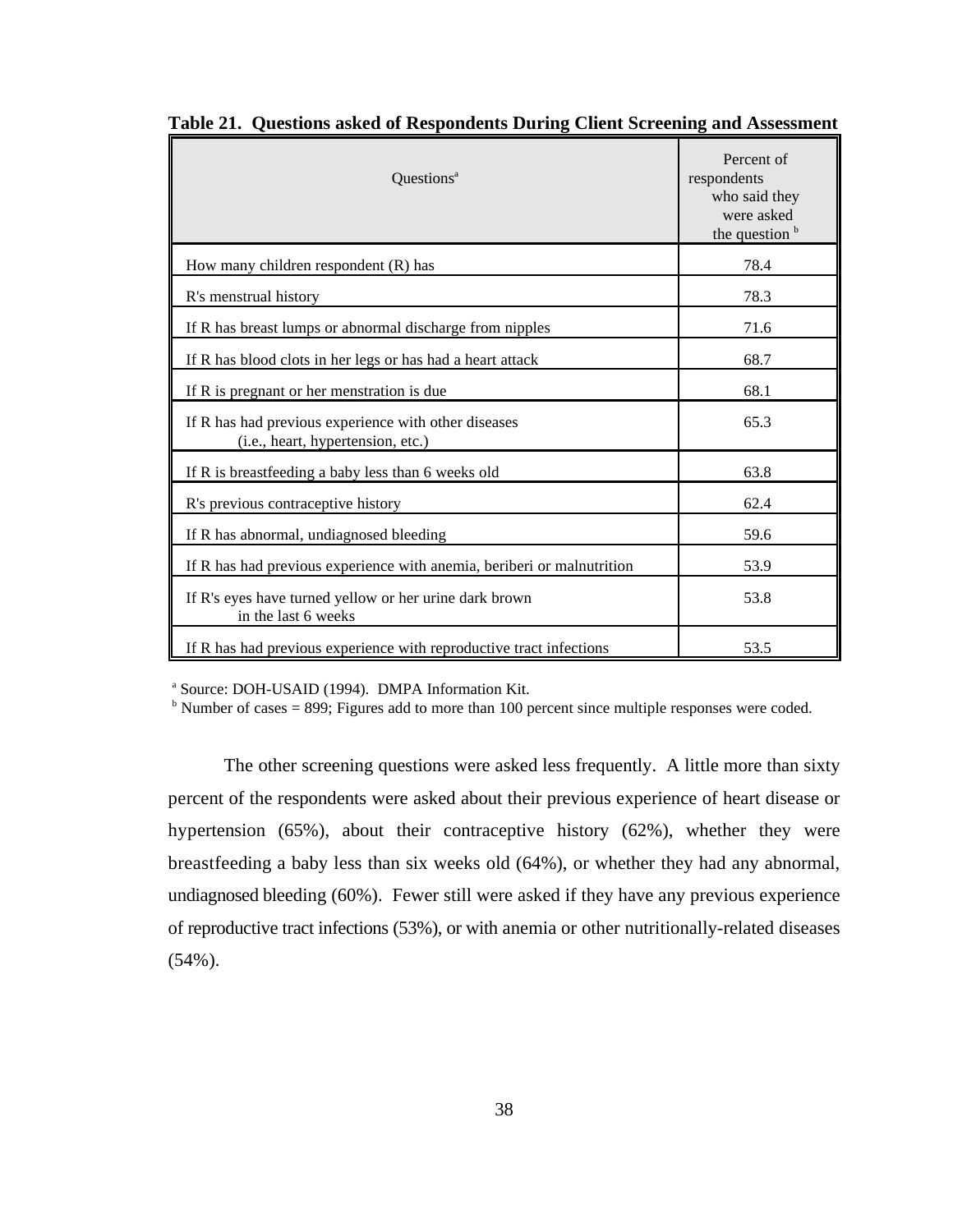#### *5. "Post-injection" services*

While the women were not expected to come back to the clinic until three months had passed (i.e., for their reinjection), nearly six out of ten (58%) said that they were told by the service provider to go back to the clinic, either for a follow-up or a check-up, after receiving their first DMPA injection.

Moreover, even though the DMPA service providers are not expected to pay their DMPA clients a visit to follow up the latter's status and to remind them of their scheduled reinjections, one out of ten women said that they were visited by a barangay health worker (BHW) or someone from the health center after being given their first DMPA injection. This would therefore indicate that some DMPA service providers did more than what was expected of them to ensure that DMPA users get quality health care.

It is not surprising, therefore, that the respondents generally had positive things to say about their DMPA service providers. Almost all (98%) said that the clinic personnel were quite competent as DMPA service providers. The same proportion also found the clinic personnel to be "friendly and approachable", a finding that is consistent with previous surveys regarding clients' assessment of service providers (Sealza, 1993; Roberto, 1993 and Raymundo and Cruz, 1993).

#### **CURRENT USERS AND DISCONTINUERS**

Despite the fact that all of the respondents said that their service provider had informed them when they should return for their next injection, and that most (78%) of them were given a DMPA calendar/reminder card, data in Table 22 indicate that a significant proportion (32%) did not return for their reinjection as scheduled.

At the time of the survey, only 68 percent of the respondents returned for a reinjection on their scheduled appointments and were thus classified as "current users"of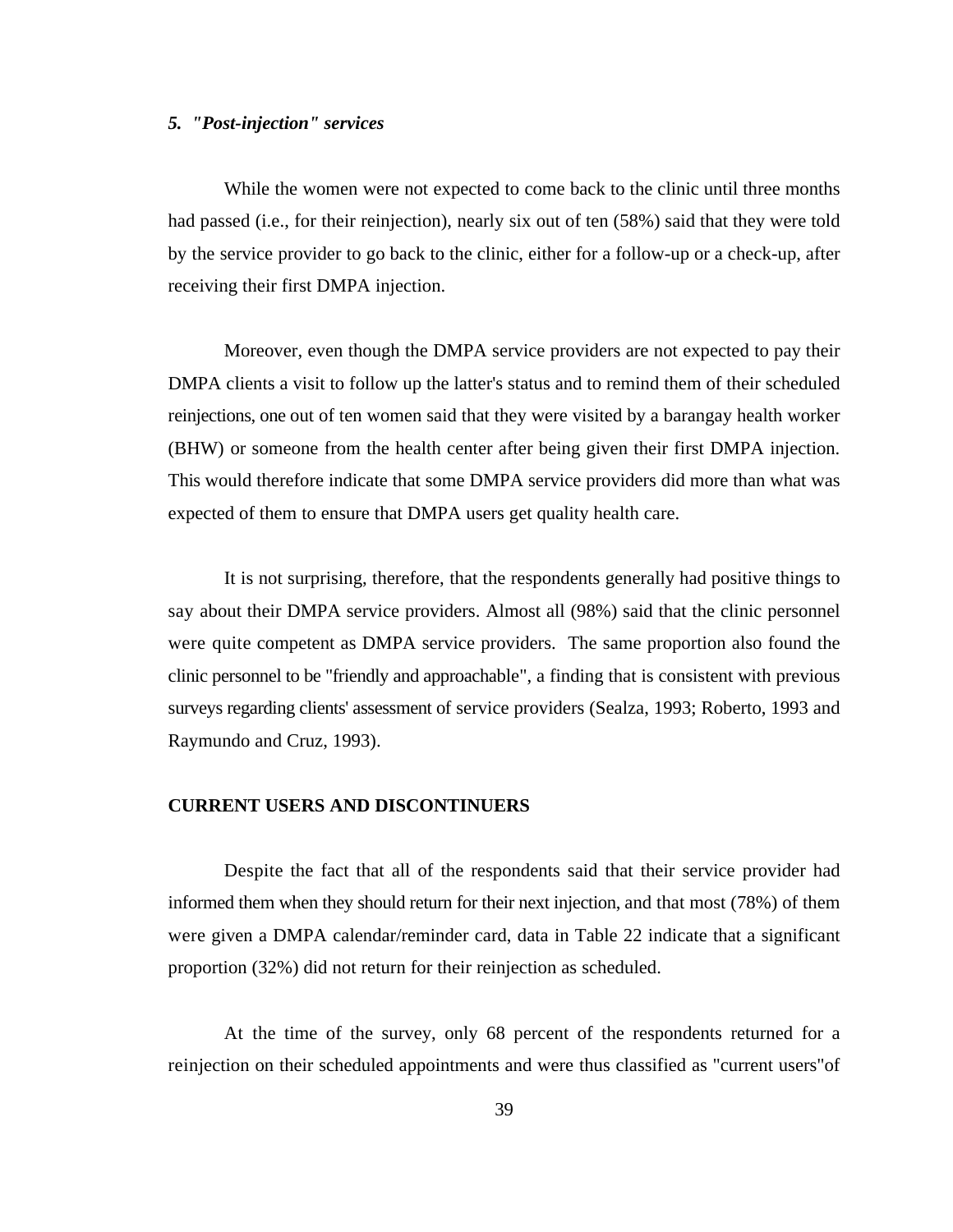Of the 284 women who did not go back to the health center on their appointed date for reinjection, a majority (64%) said that they have decided to stop using DMPA altogether. These women, representing 20 percent of the total sample, can be considered DMPA dropouts in the "true" sense of the word.

On the other hand, 27 percent of the "non-returnees" said that, although they missed their scheduled reinjection, they still plan to continue using DMPA. Presumably, these women were still within the "two-week grace period" for a reinjection. This group of women represent eight percent of the total sample. As for the remaining non-returnees (3 percent of the total sample), they said that they were not quite sure whether they would stop or resume DMPA use.

It can therefore be said that, given ten DMPA acceptors, about seven are likely to return for a reinjection; two will purposely drop out of the program; and one would likely miss an appointment without having yet come to a definite decision to stop.

| Variable                                                                       | Percent <sup>a</sup> |
|--------------------------------------------------------------------------------|----------------------|
| A. Did R return for reinjection on scheduled appointment?                      |                      |
| Yes<br>N <sub>0</sub>                                                          | 68.4<br>31.6         |
| B. User Status (at the time of survey)                                         |                      |
| Current user: returned for reinjection on schedule                             | 68.4                 |
| Discontinuer/Drop-out:<br>a) missed appointment for reinjection                | 20.4                 |
| because R wants to stop using DMPA<br>b) missed appointment for reinjection    | 8.2                  |
| but plans to continue/resume DMPA use<br>c) missed appointment for reinjection | 3.0                  |
| but R is not sure whether to stop or<br>continue DMPA use                      |                      |

**Table 22. Current Users and Discontinuers/Drop-outs**

 $^{\circ}$  Number of cases = 899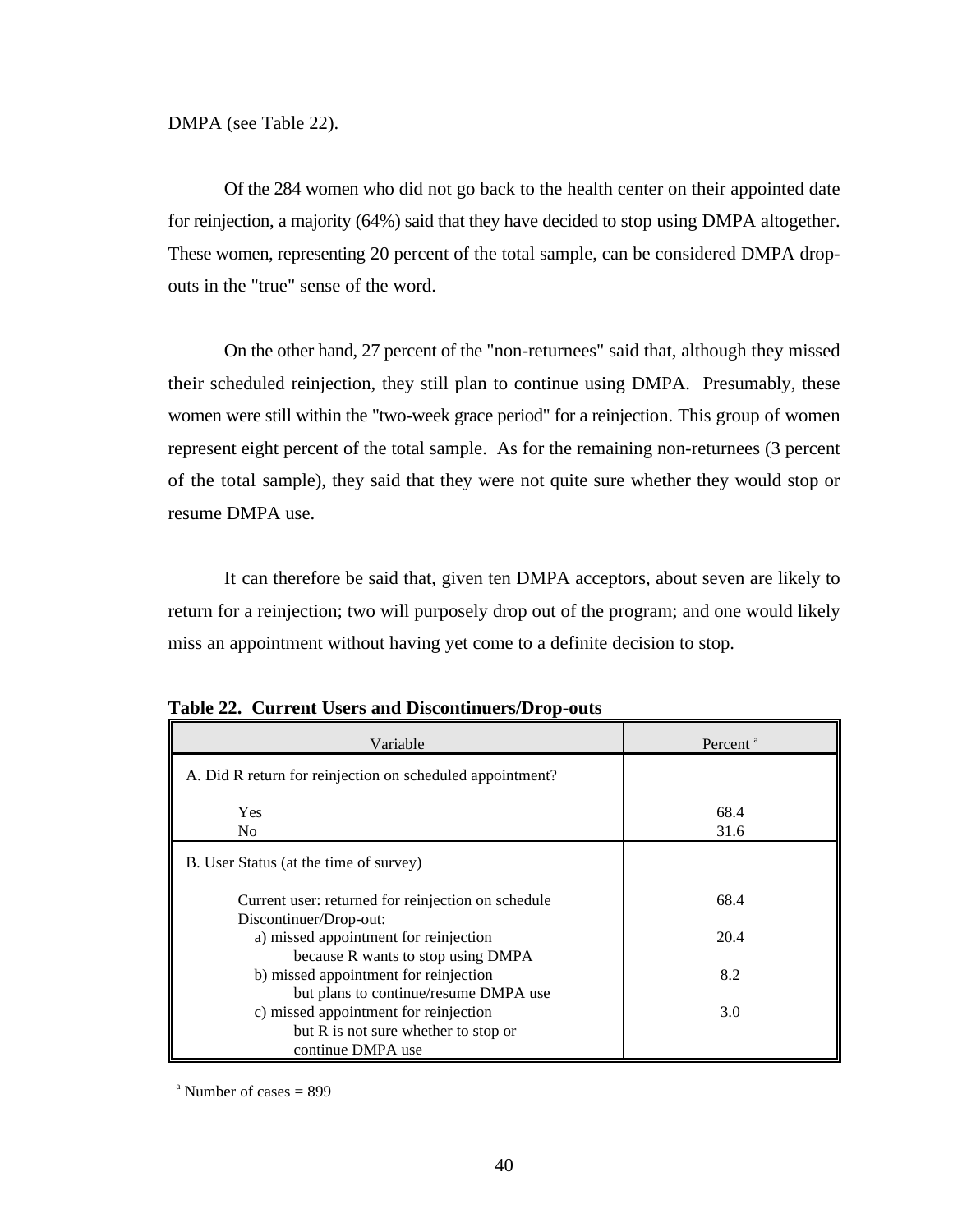The drop-outs' reasons for stopping DMPA use varied (see Table 23). Experience of side effects was cited by a majority (52%) of the respondents. Specific side effects include amenorrhea (12%), headaches and nausea (10%), abdominal pain (6%) and spotting (5%). Fourteen percent said that they stopped using DMPA because there were no medicines available in the clinic to relieve the side effects they experienced.

| Reasons                            | Percent <sup>a</sup> |
|------------------------------------|----------------------|
| Side effects (not specified)       | 18.7                 |
| Amenorrhea                         | 11.6                 |
| Headaches/nausea                   | 10.2                 |
| Abdominal pain                     | 6.3                  |
| Spotting                           | 4.6                  |
| No medicines available             | 14.1                 |
| Missed appointment for reinjection | 5.3                  |
| Husband objects                    | 4.4                  |
| Husband is away                    | 1.4                  |
| Fear of rumors about DMPA          | 3.2                  |
| Wants to get pregnant              | 0.7                  |
| Wants to try another method        | 0.3                  |
| Others (not specified)             | 16.2                 |
| No answer                          | 3.0                  |

**Table 23. Reasons for Stopping DMPA Use**

 $^{\circ}$  Number of cases  $= 284$  drop-outs

#### **HUSBAND-WIFE COMMUNICATION**

#### *1. On Desired Family Size and Use of Family Planning Methods*

#### *a. Before marriage*

Respondents were asked if they had ever talked about family size and FP with their future husband before they were married. The results in Table 24 show that these types of discussions were not uncommon. Among the women surveyed, 55 percent said that they and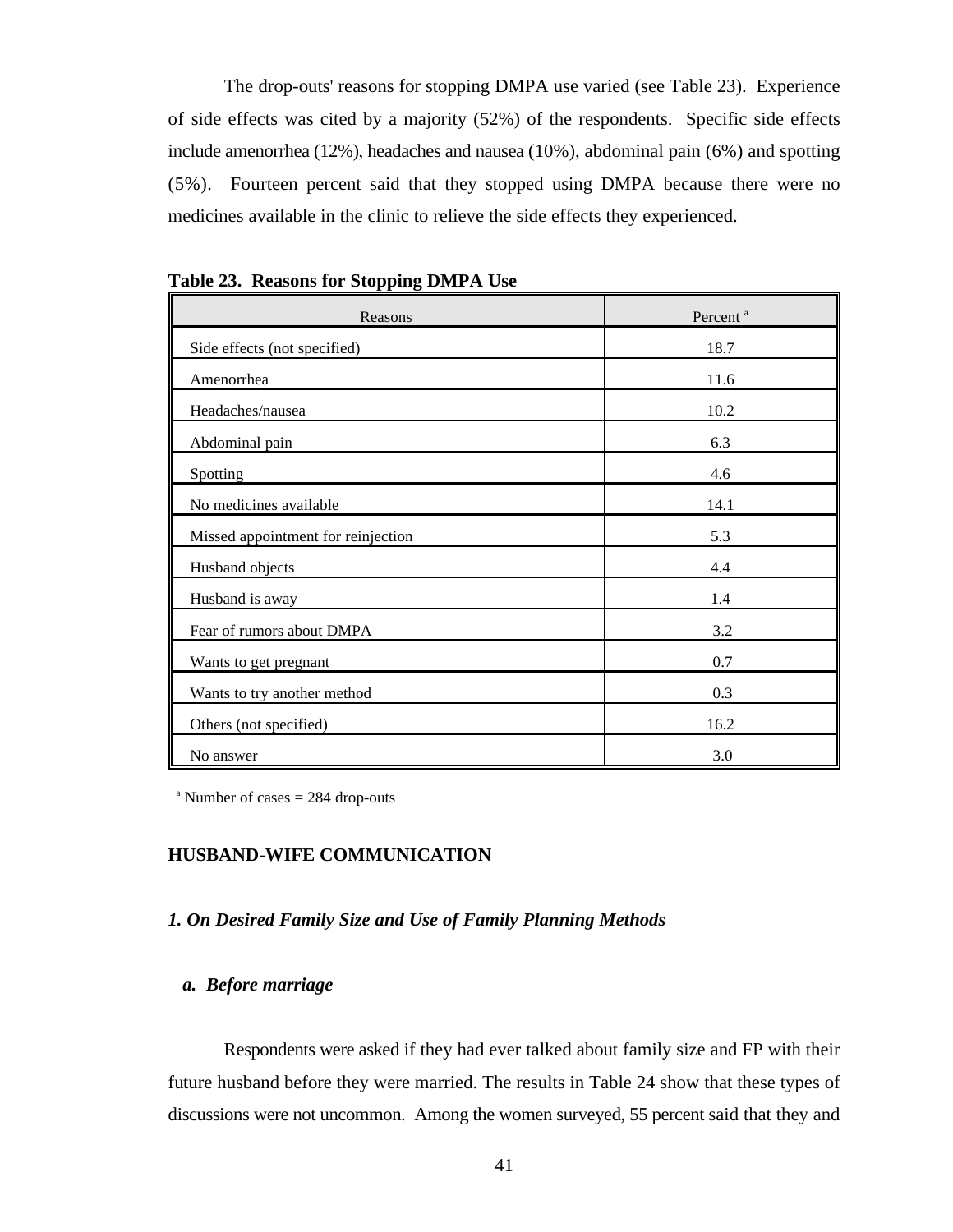their husbands did talk at this time about the number of children they would like to have. On average, the women wanted slightly fewer children than their husbands did.

Before marriage, couples were more likely to talk about the number of children they wanted than about contraception and family planning. Of the total sample, only 43 percent of the women had talked to their husbands about using a FP method before they got married. In almost all cases where the couple had talked about FP, both husband and wife were in favor of practicing contraception.

Among those who discussed FP with their husbands, four out of ten (41%) agreed with their spouses that they would practice FP only after the birth of their first child. About a quarter (23%) agreed to use a contraceptive only after having two children. The preferred method then was the pill (53%), followed by injectables (12%), rhythm (10%), withdrawal (8%) and the IUD (6%).

### *b. After marriage*

More couples discussed their desired family size after marriage than before as shown in Table 24. More women also talked to their partners about family planning after they were married. Of the total sample, 76 percent talked about FP with their husbands after they were married, compared to only 43 percent who did so before marriage.

Preferences about the time when they would start practicing contraception, as well as about the method they would use remained virtually unchanged after the couples got married. It is interesting to note, however, a modest rise in the approval of DMPA use among those who discussed FP after marriage. This was accompanied by declines in method preference for the pill and rhythm/NFP.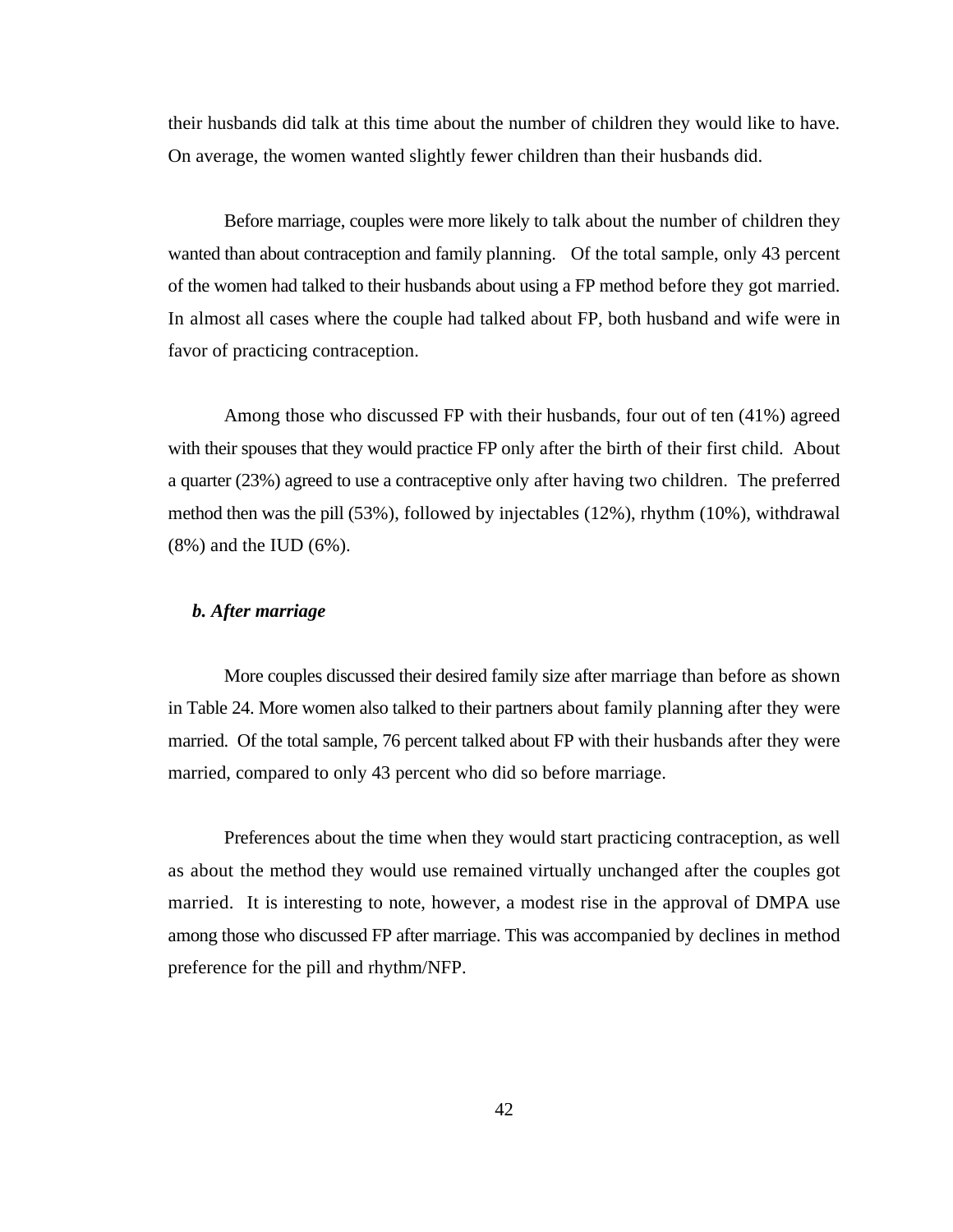| Variable                                                                                                                                                     | <b>Before</b><br>Marriage        | After<br>Marriage                 |
|--------------------------------------------------------------------------------------------------------------------------------------------------------------|----------------------------------|-----------------------------------|
| A. % ever-discussed desired number of children with spouse                                                                                                   | 55.1                             | 75.9                              |
| B. Average number of children desired by wife                                                                                                                | 3.12                             | 3.11                              |
| C. Average number of children desired by husband                                                                                                             | 3.38                             | 3.39                              |
| D. % ever-discussed family planning with spouse                                                                                                              | 43.3                             | 76.0                              |
| E. Couple's opinion about family planning                                                                                                                    |                                  |                                   |
| % Both husband and wife in favor of FP<br>% Wife in favor; husband was not<br>% Husband in favor; wife was not<br>% Both husband and wife not in favor of FP | 96.9<br>2.3<br>0.5<br>0.3        | 97.2<br>1.8<br>0.6<br>0.4         |
| F. Couple's opinion on when to start using FP                                                                                                                |                                  |                                   |
| % Before 1st pregnancy<br>% Between 1st-2nd pregnancy<br>% Between 2nd-3rd pregnancy<br>% After 3rd pregnancy                                                | 5.2<br>40.9<br>22.8<br>31.0      | 1.5<br>39.7<br>28.4<br>30.8       |
| G. Preferred FP method to use                                                                                                                                |                                  |                                   |
| % None<br>% Pill<br>% IUD<br>% Condom<br>% Withdrawal                                                                                                        | 3.1<br>52.9<br>6.2<br>1.8<br>8.0 | 0.7<br>41.6<br>9.6<br>4.3<br>11.0 |
| % DMPA/Injectable<br>% Rhythm/NFP<br>% Ligation<br>% Combination of methods                                                                                  | 11.6<br>10.2<br>2.7<br>3.5       | 16.3<br>6.2<br>1.9<br>8.4         |

## **Table 24. Husband-Wife Communication Over Family Size and Family Planning Practice: Before and After Marriage**

<sup>a</sup> Number of cases (n) = 899 except items (E), (F) and (G) where n is equal to the number of respondents who talked to their husbands about FP.

When was the last time that the respondents talked to their husbands about family planning? For most (93%) of the women, their most recent FP discussion with their husband was after the birth of their youngest child. The topics discussed at this time are shown in Table 24a. For more than a third (36%) of the women, this concerned the need to use a contraceptive to prevent any unplanned pregnancy. Almost half (45%) however, discussed DMPA in particular. The rest (12%) talked about other FP methods.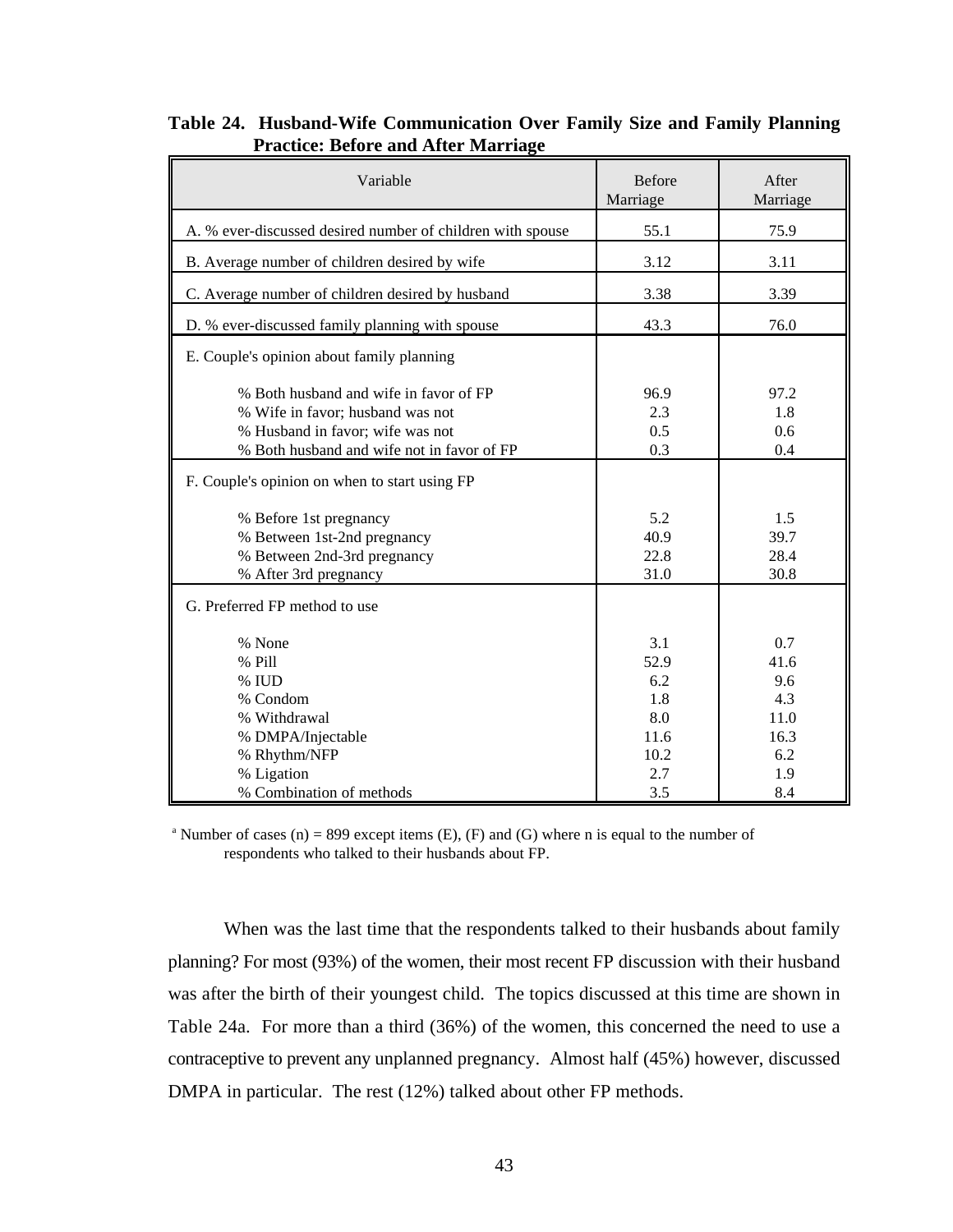| <b>TOPICS</b>                    | Percent |
|----------------------------------|---------|
| <b>DMPA</b>                      | 45.1    |
| Need to use FP to control births | 36.1    |
| Other FP methods                 | 11.9    |
| Others                           | 69      |

**Table 24a. Topics of Most Recent Discussion about FP** 

<sup>a</sup> Number of cases (n) = 683 respondents who talked to their husbands about FP

#### *2. On Using DMPA*

Communication between husband and wife about the use of DMPA was evident. More than nine out of ten (93%) respondents claimed that their husbands knew that they were using DMPA, while 70 percent of the women said that the decision to use DMPA was a "joint initiative" between them and their husbands. However, about three out of ten (29%) women said that the decision came more from their own initiative than from their husbands' (see Table 25).

Most of the respondents reported that their husbands have been supportive of their use of DMPA, even from the start. About one in ten (11%), though, noted that, while their husbands were supportive in the beginning, they have become more disapproving of late. This disapproval could be brought on by side effects experienced by their wives.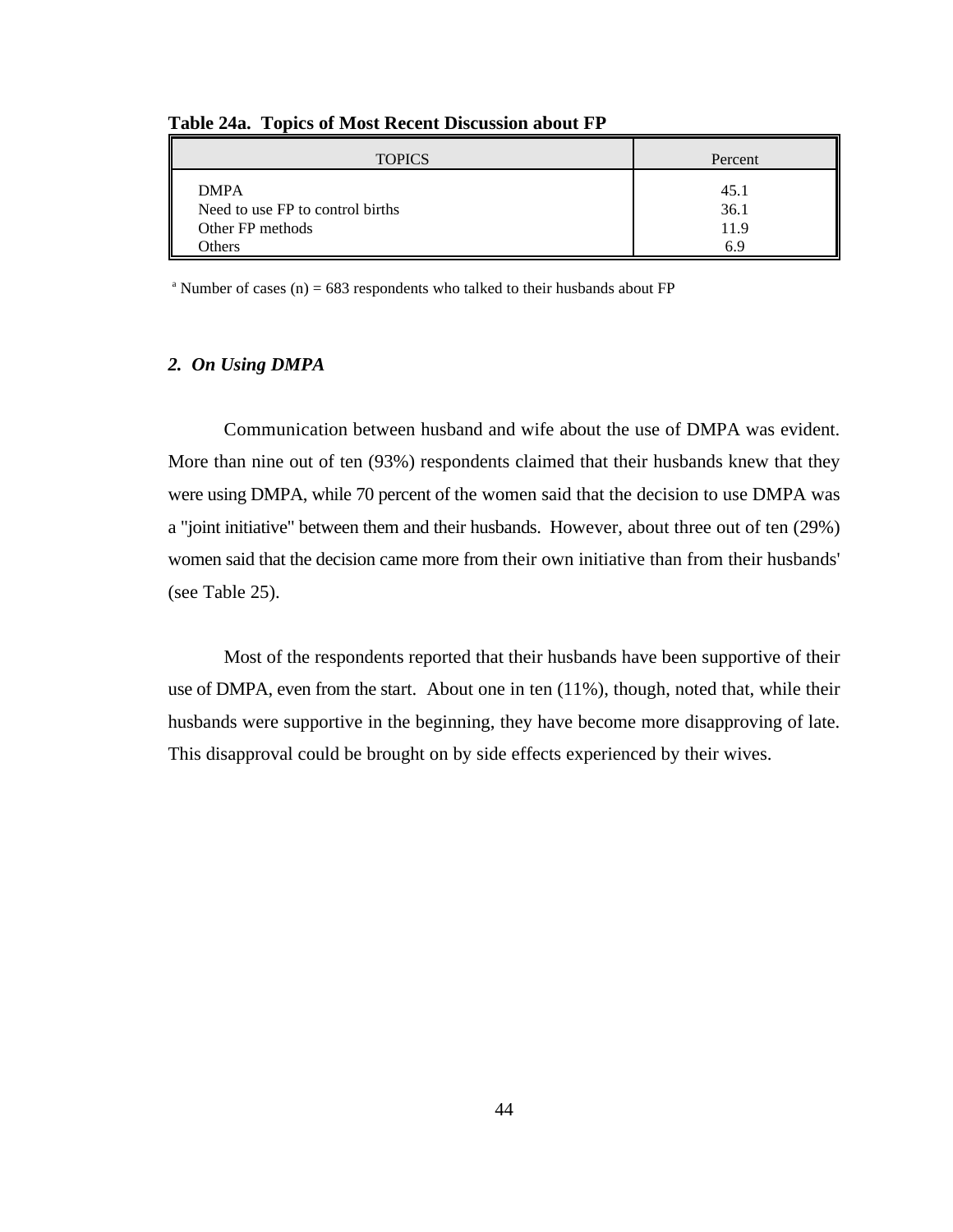| Variable                                                                                                                                                                                                                                                    | Percent <sup>a</sup>       |
|-------------------------------------------------------------------------------------------------------------------------------------------------------------------------------------------------------------------------------------------------------------|----------------------------|
| A. Husband's knowledge of wife's use of DMPA                                                                                                                                                                                                                |                            |
| Husband knows<br>Husband does not know                                                                                                                                                                                                                      | 93.1<br>6.9                |
| B. Whose initiative was it to use DMPA?                                                                                                                                                                                                                     |                            |
| Joint husband and wife<br>Largely wife's initiative<br>Largely husband's initiative                                                                                                                                                                         | 69.7<br>28.8<br>1.3        |
| C. Husband's reaction to wife's use of DMPA                                                                                                                                                                                                                 |                            |
| Supportive from the beginning to the present<br>Not too supportive in the beginning but becoming more approving<br>Was supportive in the beginning but becoming more disapproving<br>Has never been supportive at all of R's decision to get DMPA injection | 78.9<br>5.1<br>10.9<br>2.8 |

**Table 25. Husband-Wife Communication on DMPA**

 $^{\circ}$  Number of cases = 899

#### **PEER AND FAMILY OPINIONS ABOUT DMPA USE**

Most (84%) respondents have talked to other relatives and family members about their DMPA injection. Two-thirds did so with their sister or sister-in-law while about four out of ten have told their mothers (see Table 26). A third talked to other female relatives about their DMPA injection, while 22 percent discussed it with their mothers-in-law. As expected, very few women discussed their DMPA injection with a male relative other than their husband.

A majority (76%) of these women said that none of the people they talked to objected to their use of DMPA. However, among those whose relatives disapproved, "other female relatives" appeared to be most likely to do so (34%), followed by sisters or sisters-inlaw (26%), mothers (22%) and mothers-in-law (13%).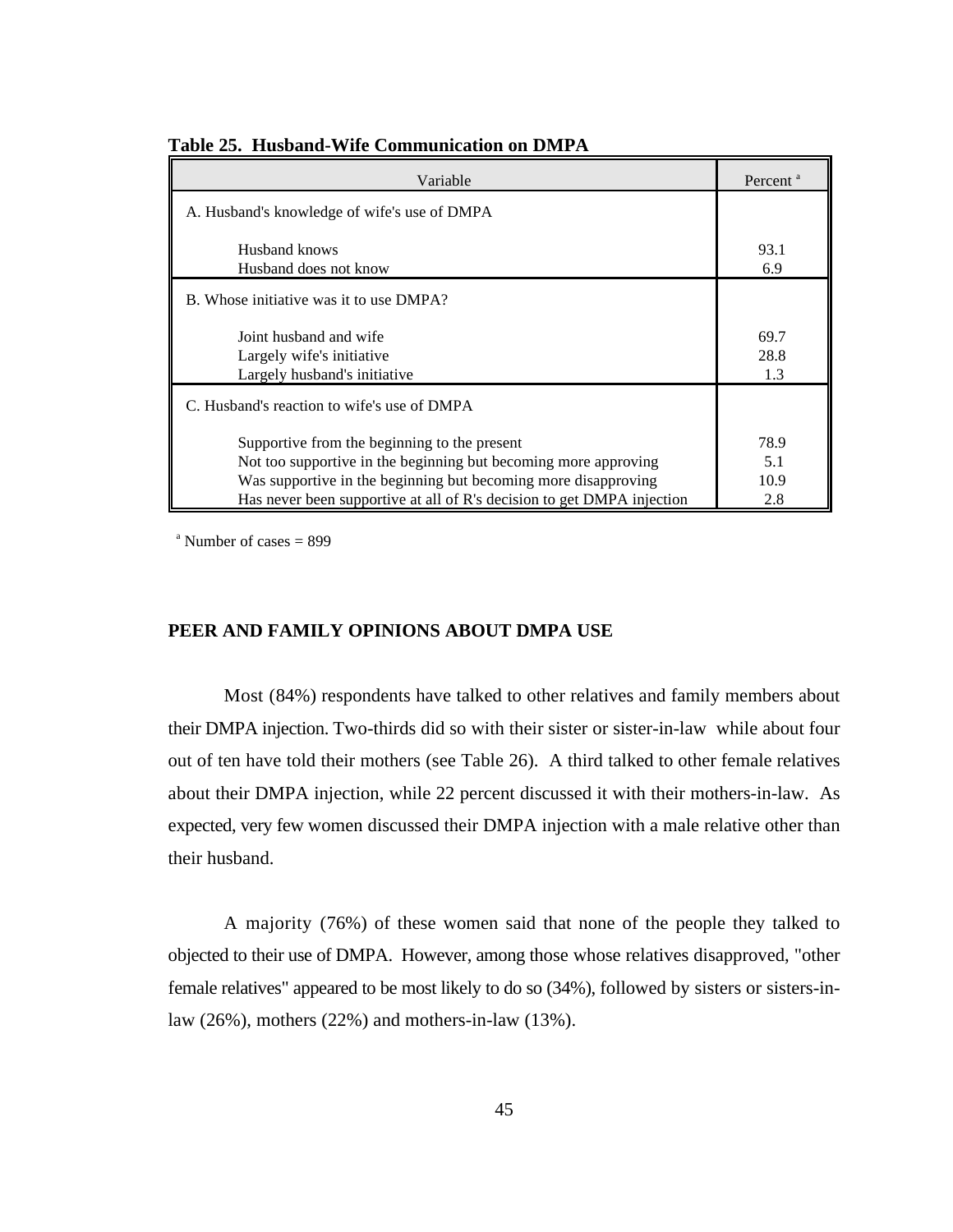According to a third (32%) of these respondents, the disapproval of their relatives stems mainly from the latter's fear that DMPA has many side effects. In fact, a fifth of the respondents said that their relatives think DMPA can cause tumors. Eight percent also had relatives who feared that, with DMPA use, the respondent will no longer be able to menstruate.

| Relatives                                | Percent of respondents<br>who had told relative<br>about their DMPA injection <sup>a</sup> |  |
|------------------------------------------|--------------------------------------------------------------------------------------------|--|
| Sister/sister-in-law                     | 67.0                                                                                       |  |
| Mother                                   | 39.4                                                                                       |  |
| Other female relatives                   | 33.0                                                                                       |  |
| Mother-in-law                            | 22.5                                                                                       |  |
| Other male relatives (excluding husband) | 2.4                                                                                        |  |

**Table 26. Relatives who Know About Respondent's Use of DMPA**

 $\alpha$ <sup>a</sup> Number of cases = 899; Figures add to more than 100 percent since multiple responses were coded.

About as many respondents (87%) have also spoken to their friends about their DMPA injections. In almost all of these cases, the information was shared with a female friend rather than a male friend. More than seven out of ten (72%) of the women who discussed DMPA with friends said that none of them objected to their use of DMPA.

Among those with friends who did disapprove, concern about DMPA's side effects was the most frequently cited reason for disapproval (26%). One in four women had friends who feared that DMPA might cause tumors, while 11 percent were afraid of amenorrhea. While half (52%) of the respondents have heard of some opposition to the use of DMPA in their communities, only a few (6%) actually know of any townmate who were against the use of DMPA.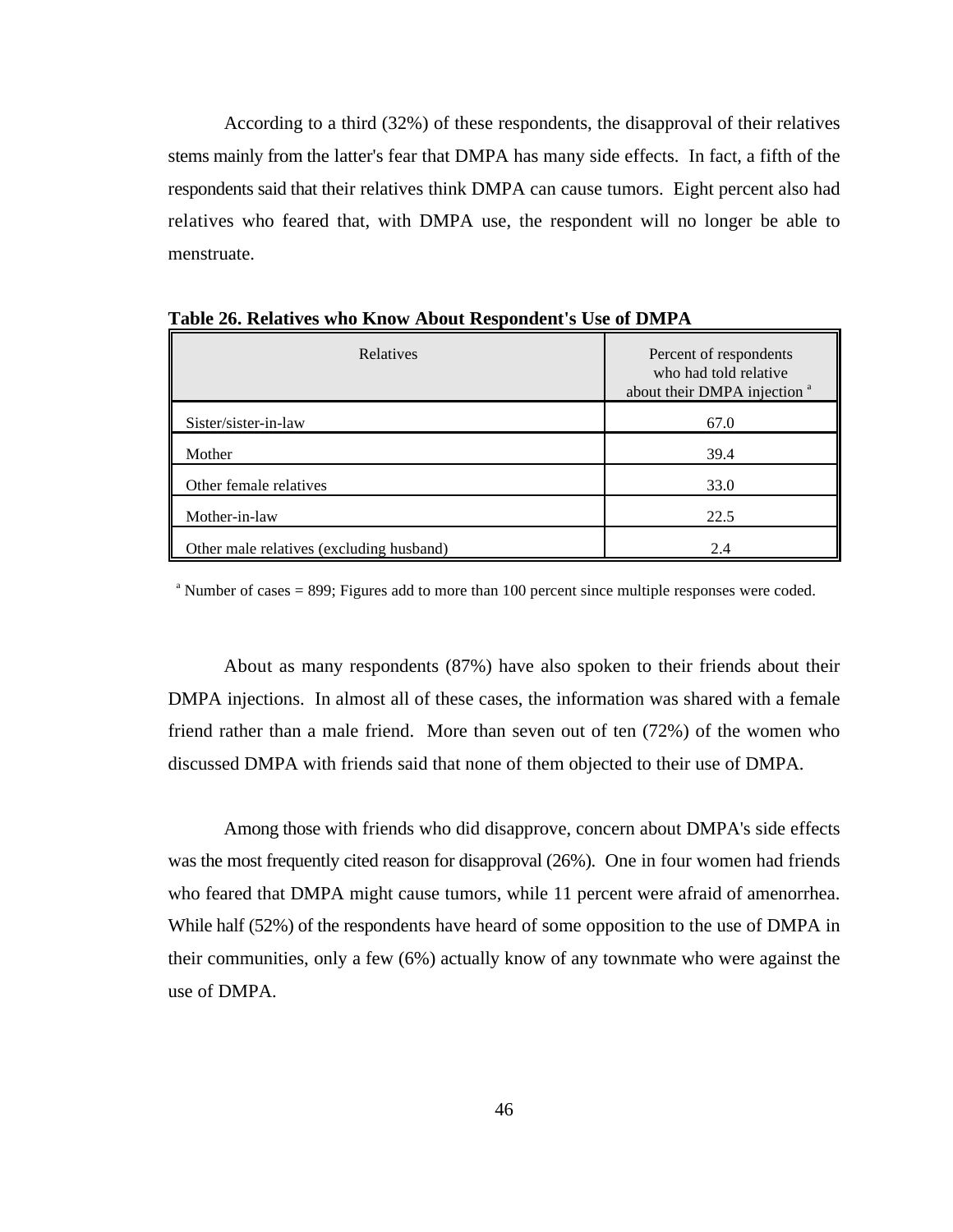# **PROGRAM IMPLICATIONS**

# **A. On Service Delivery**

#### *1. Counselling*

Survey findings showed that while 84 percent of the DMPA acceptors reported being told what side effects to expect from DMPA use, this means that there were still 16 percent of the women who were not so informed. This is important to note considering that service providers were trained to counsel every DMPA acceptor on the expected side effects of DMPA. This finding implies the need to alert service providers to observe this protocol consistently, and ensure that all clients are made aware, not only of the advantages of DMPA but also its disadvantages, particularly its side effects.

Even more alarming is the finding that only one out of ten acceptors were given information on what to do when side effects occur. The need to educate acceptors on appropriate steps to manage side effects cannot be overemphasized, especially in view of the finding that the experience of side effects was the most commonly cited reason for the women's discontinuation of DMPA. This should be given special attention during training to ensure that service providers include the topic of side effects management and treatment during counselling.

#### *2. Client Screening and Assessment*

Findings from the survey showed that only 31 percent of the DMPA acceptors were asked all of the required items or questions for screening and assessing clients. This is quite low considering that service providers were trained to ask all of the screening questions for each potential DMPA acceptor. Given this finding, service providers should therefore be alerted to observe this procedure at all times. This should be especially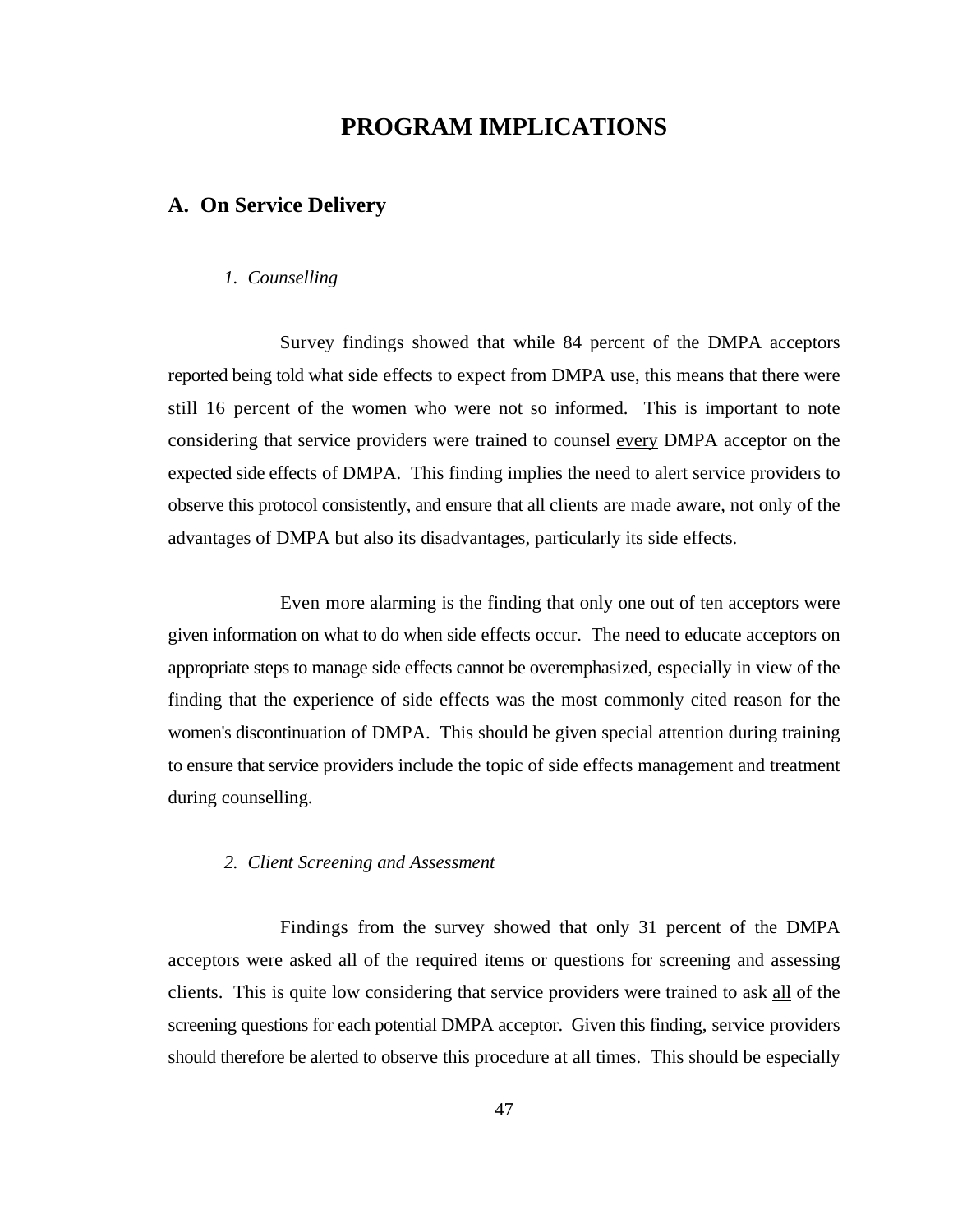emphasized during the training of service providers. When needed and where feasible, other screening procedures such as a pregnancy test should also be done to ensure that women are not pregnant when they are given a DMPA injection.

#### *3. Administration of DMPA*

Survey findings showed that only 58 percent of the DMPA acceptors reported being injected within the prescribed period, that is, "within the first seven days after the beginning of menstruation". Given the problems with pregnancy during DMPA use, it is important to call the attention of the service providers to strictly observe the guidelines on DMPA administration. This will not only ensure that women are not pregnant when they are given an injection, but will also contribute to the effective use of the method.

#### *4. Side Effects Management*

There is a great need for the program to address the issue of effective management and treatment of side effects from DMPA, considering that nine out of ten DMPA acceptors reported having experienced some physical side effects since they started using DMPA as a contraceptive. Special attention should be given to the treatment of menstruation-related side effects, particularly spotting and amenorrhea which were the most commonly cited side effects in relation to a woman's menses. Post-injection counselling should therefore focus on this topic to assure clients that such side effects are manageable. Such a step will also help to ensure that clients continue using DMPA.

Survey findings also show that despite the high incidence of side effects among the users, very few did anything about such changes in their bodies. Seven out of ten DMPA acceptors reportedly did "nothing" about the side effects they have experienced. Only one out of five users returned to the clinic to consult with the service provider about the side effects that they have experienced. Given the finding that 75 percent of the women who went back for consultation were satisfied with the results of counselling or treatment,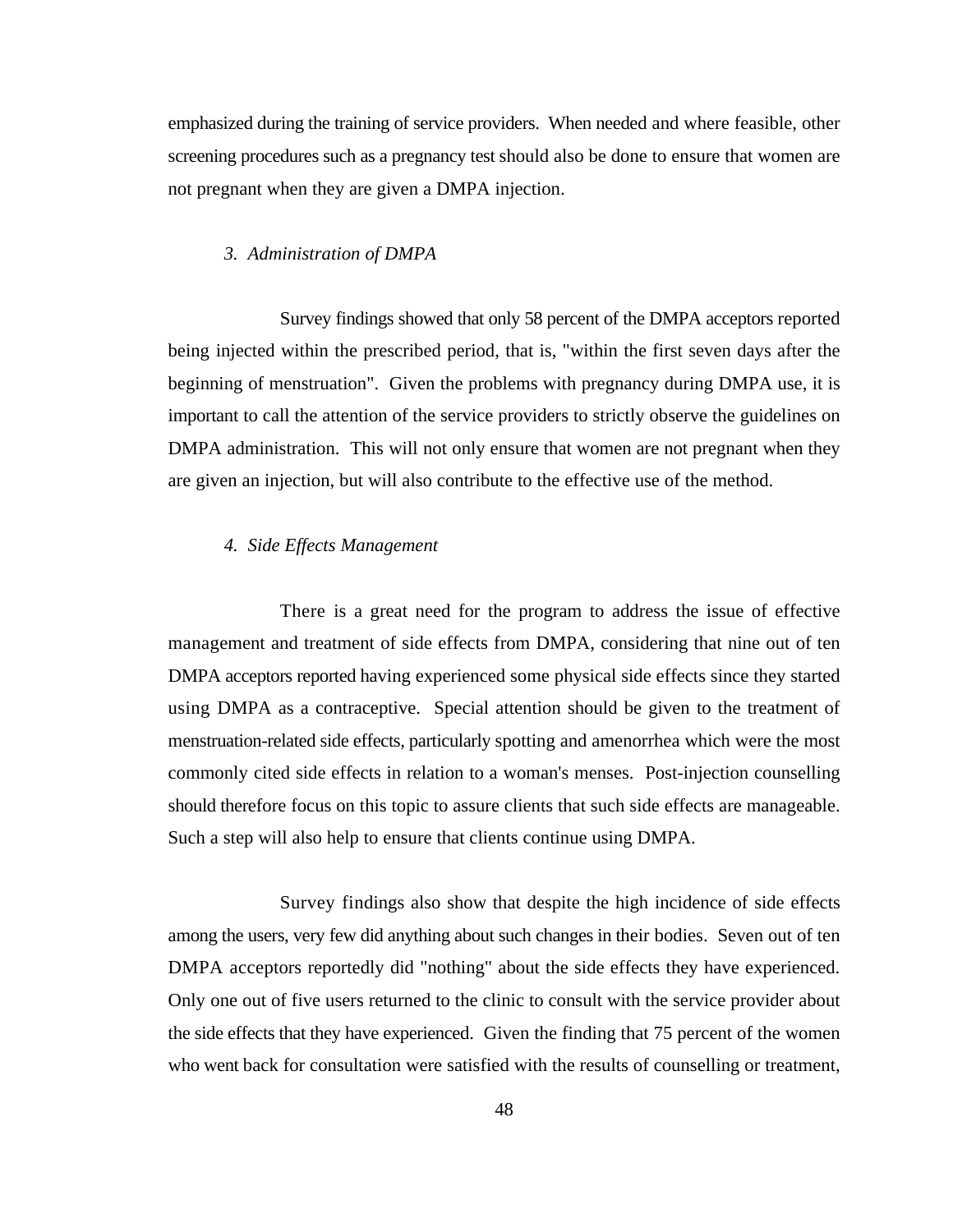more DMPA clients should therefore be encouraged to go back to the health centers once side effects are experienced. Considering that most DMPA acceptors live within walking distance to the nearest health centers, such return visits should not be all that difficult.

## **B. On IEC Materials Development and Distribution**

#### *1. Availability of DMPA Reminder Cards*

Survey results show that 22 percent of the DMPA acceptors were not given DMPA reminder cards, implying the need for an improved distribution system that will ensure the availability of enough reminder cards for all DMPA acceptors.

#### *2. Availability of DMPA Leaflets*

Only 25 percent of the DMPA acceptors reported having received a DMPA leaflet or reading material. This is low considering that IEC materials on DMPA were meant for a much wider distribution. Efforts to improve the distribution system and availability of DMPA leaflets, not only for users but also potential acceptors, should therefore be undertaken to educate more women on the advantages and disadvantages of DMPA as a FP method.

#### *3. IEC Materials on Side Effects Management*

Given the need to educate women on the management and treatment of side effects occuring from DMPA use, leaflets or pamphlets on this particular topic could be developed and given to every DMPA acceptor after receiving her injection. This will provide women with a helpful reference material or guide in the event that some side effects are experienced and a return visit to the health center is not immediately possible.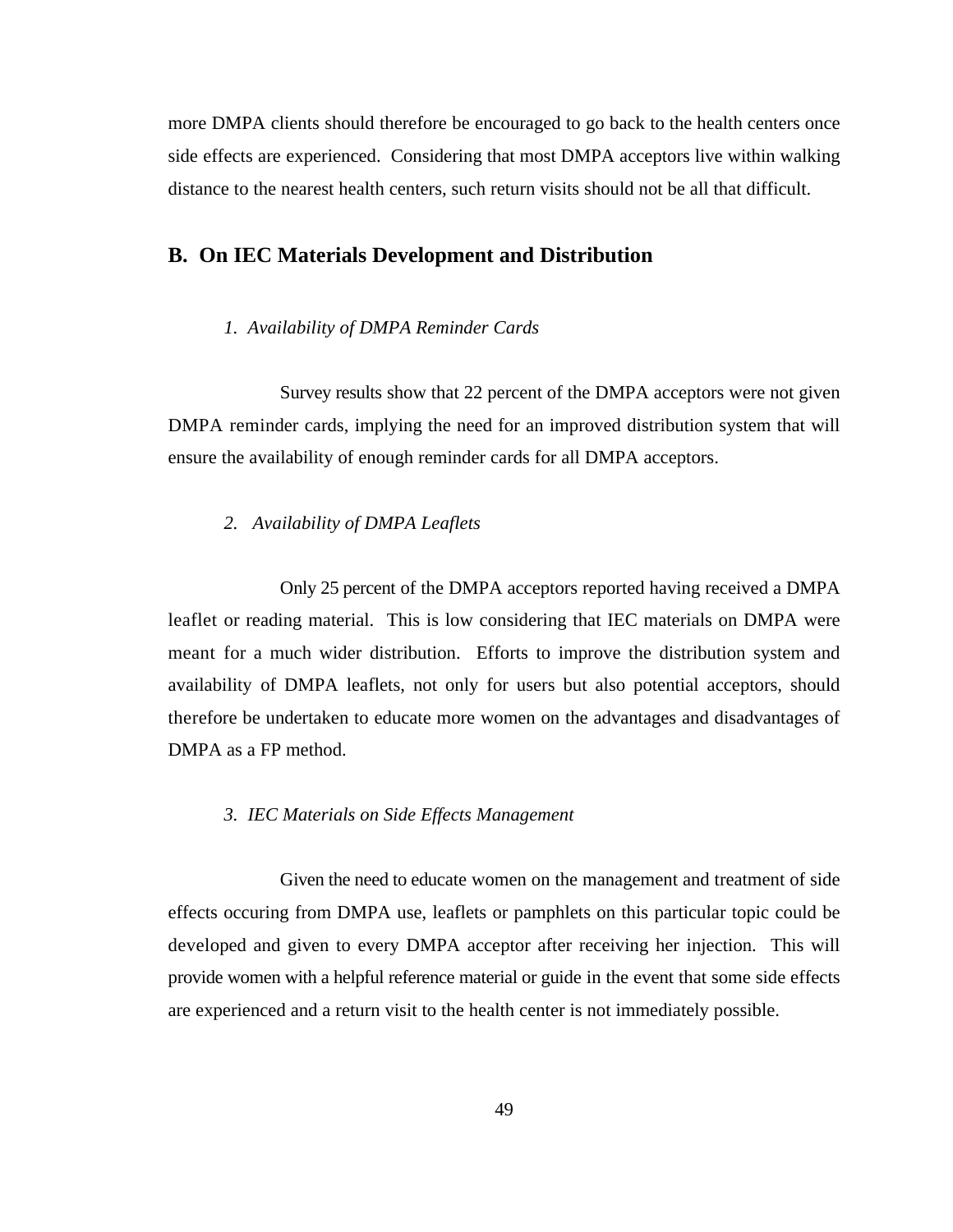# **REFERENCES**

Department of Health and USAID (n.d.). DMPA Information Kit.

- Population Council (1994). DMPA Monitoring and Follow-up Studies, Operations Research Proposal. Population Council, Manila.
- Raymundo, Corazon and Grace T. Cruz (1993). FP-Client Worker Interaction as an Ingredient of Quality of Care. *Philippine Population Journal*, vol. 9 nos. 1-4.
- Roberto, Eduardo (1993). Perceived Factors of Family Planning Clinic Performance and Service Quality. *Philippine Population Journal*, vol. 9 nos. 1-4.
- Sealza, Lita-Palma (1993). Factors Affecting the Family Planning Program Drop-out Rates in Bukidnon Province, the Philippines. Population Council, Manila.